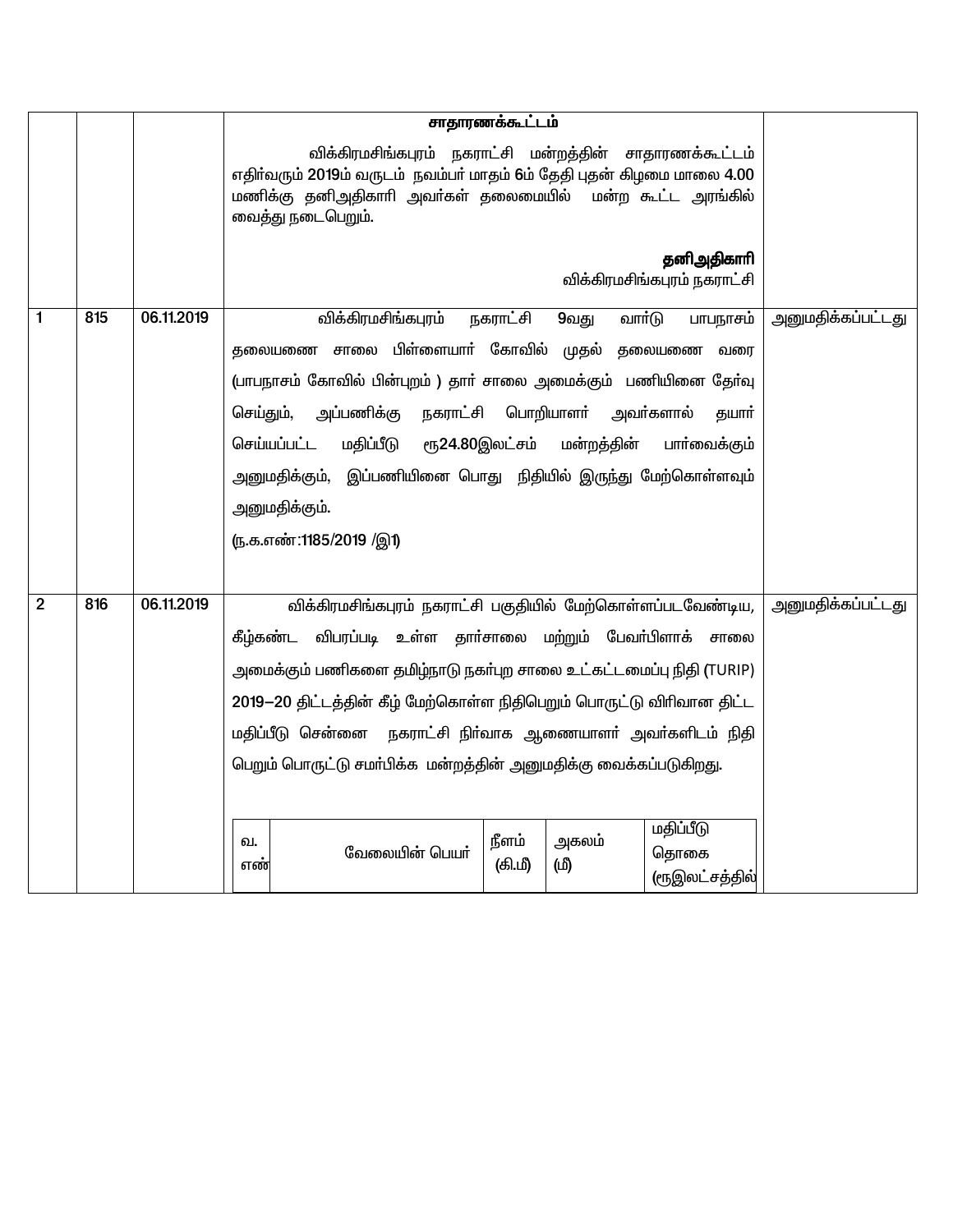|              |     |            | வார்டு<br>13வது                                                |       |             |        |                   |
|--------------|-----|------------|----------------------------------------------------------------|-------|-------------|--------|-------------------|
|              |     |            | கோட்டைவிளைபட்டி                                                |       |             |        |                   |
|              |     |            | மயானசாலை, 15வது வார்டு                                         |       |             |        |                   |
|              |     |            | சங்கரபாண்டியபுரம் மெயின்                                       |       |             |        |                   |
|              |     |            | ரோடு தாா்சாலை அமைத்தல்                                         |       |             |        |                   |
|              |     |            | மற்றும்<br>2வது<br>வார்டு                                      |       |             |        |                   |
|              |     |            | அம்பலவாணபுரம் S/N கீழ                                          |       |             |        |                   |
|              |     |            | தெரு (பெரியதெரு முதல்                                          |       |             |        |                   |
|              |     |            | வாய்கால் ), 3வது வாா்டு                                        |       |             |        |                   |
|              |     |            | மாட்டுசாயல் மயான சாலை,                                         |       | 4.00, 5.00, |        |                   |
|              |     |            | 8வது வார்டு கீழ கொட்டாரம்                                      |       | 4.50,3.20,  |        |                   |
|              |     |            | மயானசாலை, 13வது வார்டு                                         | 3.227 | 3.00, 3.50  | 200.00 |                   |
|              |     |            | முதலியாா்பட்டி மைதானம்                                         |       | & 2.50      |        |                   |
|              |     |            | தெற்கு தெரு, 14வது வாா்டு                                      |       |             |        |                   |
|              |     |            | மணிநகரம் வடக்கு தெரு,                                          |       |             |        |                   |
|              |     |            | நடுத்தெரு, 15வது வாா்டு                                        |       |             |        |                   |
|              |     |            | வளையா் மடம் தெரு, 19வது                                        |       |             |        |                   |
|              |     |            | வார்டு கட்டபுளி S/N மேட்டு                                     |       |             |        |                   |
|              |     |            | தெரு மற்றும் 8வது வாா்டு                                       |       |             |        |                   |
|              |     |            | சுவிசேஷபுரம் மெயின் தெரு                                       |       |             |        |                   |
|              |     |            | பேவா்பிளாக்<br>சாலை                                            |       |             |        |                   |
|              |     |            | அமைத்து மேம்பாடு செய்யும்                                      |       |             |        |                   |
|              |     |            | பணி                                                            |       |             |        |                   |
|              |     |            | <u>ரு.க.எண்2148/2017/இ1)</u>                                   |       |             |        |                   |
|              |     |            |                                                                |       |             |        |                   |
| $\mathbf{3}$ | 817 | 06.11.2019 | விக்கிரமசிங்கபுரம் நகராட்சி 9வது வார்டு தலையணை சாலையில்        |       |             |        | அனுமதிக்கப்பட்டது |
|              |     |            | வாறுகால் அமைக்கும் பணியினை தோ்வு செய்தும், அப்பணிக்கு நகராட்சி |       |             |        |                   |
|              |     |            | பொறியாளா் அவா்களால் தயாா் செய்யப்பட்ட மதிப்பீடு ரூ9.00இலட்சம்  |       |             |        |                   |
|              |     |            | மன்றத்தின் பாா்வைக்கும் அனுமதிக்கும், இப்பணியினை பொது நிதியில் |       |             |        |                   |
|              |     |            | இருந்து மேற்கொள்ளவும் அனுமதிக்கும்.                            |       |             |        |                   |
|              |     |            | (ந.க.எண்:1185/2019 /இ1)                                        |       |             |        |                   |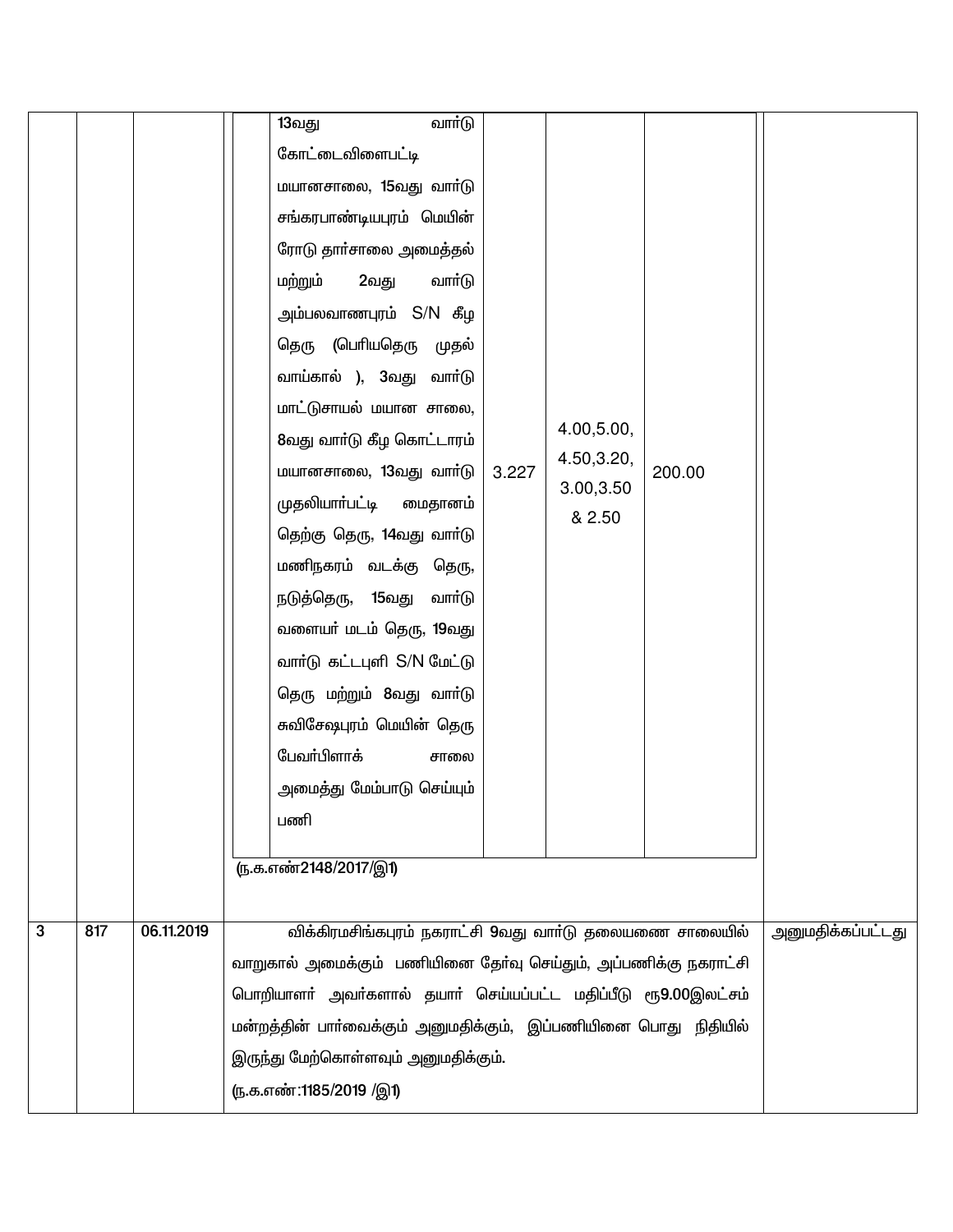| 4              | 818 | 06.11.2019 | விக்கிரமசிங்கபுரம் நகராட்சி 1வது வார்டு அய்யனார்குளம் கிழமேல்      |                             | அனுமதிக்கப்பட்டது        |
|----------------|-----|------------|--------------------------------------------------------------------|-----------------------------|--------------------------|
|                |     |            | தெற்கு கடைசி தெரு தாா்சாலை அமைக்கும் பணியினை தோ்வு செய்தும்,       |                             |                          |
|                |     |            | அப்பணிக்கு நகராட்சி பொறியாளா் அவா்களால் தயாா் செய்யப்பட்ட          |                             |                          |
|                |     |            | ரூ10.00இலட்சம் மன்றத்தின் பாா்வைக்கும்<br>மதிப்பீடு                | அனுமதிக்கும்,               |                          |
|                |     |            | இப்பணியினை பொது நிதியில் இருந்து மேற்கொள்ளவும் அனுமதிக்கும்.       |                             |                          |
|                |     |            | ரு.க.எண்:1185/2019 /இ1)                                            |                             |                          |
| 5              | 819 | 06.11.2019 | விக்கிரமசிங்கபுரம் நகராட்சி 9வது வாா்டு பொதிகையடி இயல்பு           |                             | <u>அனுமதிக்கப்பட்டது</u> |
|                |     |            | நீரேற்றும் நிலைய சாலை தாா்சாலை அமைக்கும்                           | பணியினை தேர்வு              |                          |
|                |     |            | அப்பணிக்கு நகராட்சி பொறியாளா் அவா்களால்<br>செய்தும்,               | தயார்                       |                          |
|                |     |            | செய்யப்பட்ட மதிப்பீடு ரூ 9.90 இலட்சம் மன்றத்தின் பாா்வைக்கும்      |                             |                          |
|                |     |            | அனுமதிக்கும்,  இப்பணியினை பொது  நிதியில் இருந்து மேற்கொள்ளவும்     |                             |                          |
|                |     |            | அனுமதிக்கும். (ந.க.எண்:1185/2019 /இ1)                              |                             |                          |
| 6              | 820 | 06.11.2019 | விக்கிரமசிங்கபுரம் நகராட்சி அலுவலக, பொதுசுகாதர பிரிவில் ஒரே        |                             | அனுமதிக்கப்பட்டது        |
|                |     |            | கணினி மட்டுமே உள்ளது. தற்போது நகராட்சி அலுவலகத்தில்<br>ஓரு         |                             |                          |
|                |     |            | அனைத்து பணிகளும் கணினி மயமாக்கப்பட்ட நிலையில் பிறப்பு மற்றும்      |                             |                          |
|                |     |            | இறப்பு சம்பந்மான பணிகள் மேற்கொள்ள சிரமாக உள்ளது. எனவே              |                             |                          |
|                |     |            | பொதுசுகாதர பிரிவுக்கு புதியதாக கணிணி 1 எண்ணம் மட்டும் உள்ளுர்      |                             |                          |
|                |     |            | விலைப்புள்ளி பெற்று கொள்முதல் செய்யவும், அதற்கான செலவினத்தை        |                             |                          |
|                |     |            | நிதியில்<br>இந்நகராட்சி பொது<br>இருந்து                            | மேற்காள்ளவும்<br>மன்றத்தின் |                          |
|                |     |            | அனுமதிக்கு ந.க.எண் 1189/2019/இ1                                    |                             |                          |
| $\overline{7}$ | 821 | 06.11.2019 | திருநெல்வேலி மாவட்ட ஆட்சித் தலைவர் மற்றும் நகரட்சி நிர்வாக         |                             | <u>அனுமதிக்கப்பட்டது</u> |
|                |     |            | மண்டல இயக்குநா் அவா்களின் அறிவுரையின் படியும் , விக்கிரமசிங்கபுரம் |                             |                          |
|                |     |            | நகராட் சி பகுதிகளில் 2018–2019 ம் ஆண்டு மேற்கொள்ளப்பட்ட மற்றும்    |                             |                          |
|                |     |            | நடைபெற்று வரும் திட்டப்பணிகள் குறித்தான விளம்பரத்தினை மாவட்ட       |                             |                          |
|                |     |            | அளவிலான கீழ்க்கண்ட விவரப்படியானதொழில் மலா்                         | நாளிதழ்களில்                |                          |
|                |     |            | பிரசுரம் செய்த வகைக்கு வரப்பெற்ற பட்டியல் தொகையினை இந்நகராட்சி     |                             |                          |
|                |     |            | பொதுநிதியில் இருந்து வழங்க மன்றத்தின் அனுமதிக்கு                   |                             |                          |
|                |     |            | நாளிதழ் பெயர்<br>வ.எண்                                             | பட்டியல் தொகை ரூ            |                          |
|                |     |            | தினமணி<br>1                                                        | 25099/-                     |                          |
|                |     |            | $\overline{2}$<br>தினகரன்                                          |                             |                          |
|                |     |            | மாலை மலர்<br>3                                                     | $16800/-$                   |                          |
|                |     |            | <u>ரு.க.எண் 6110/2019/இ1)</u>                                      |                             |                          |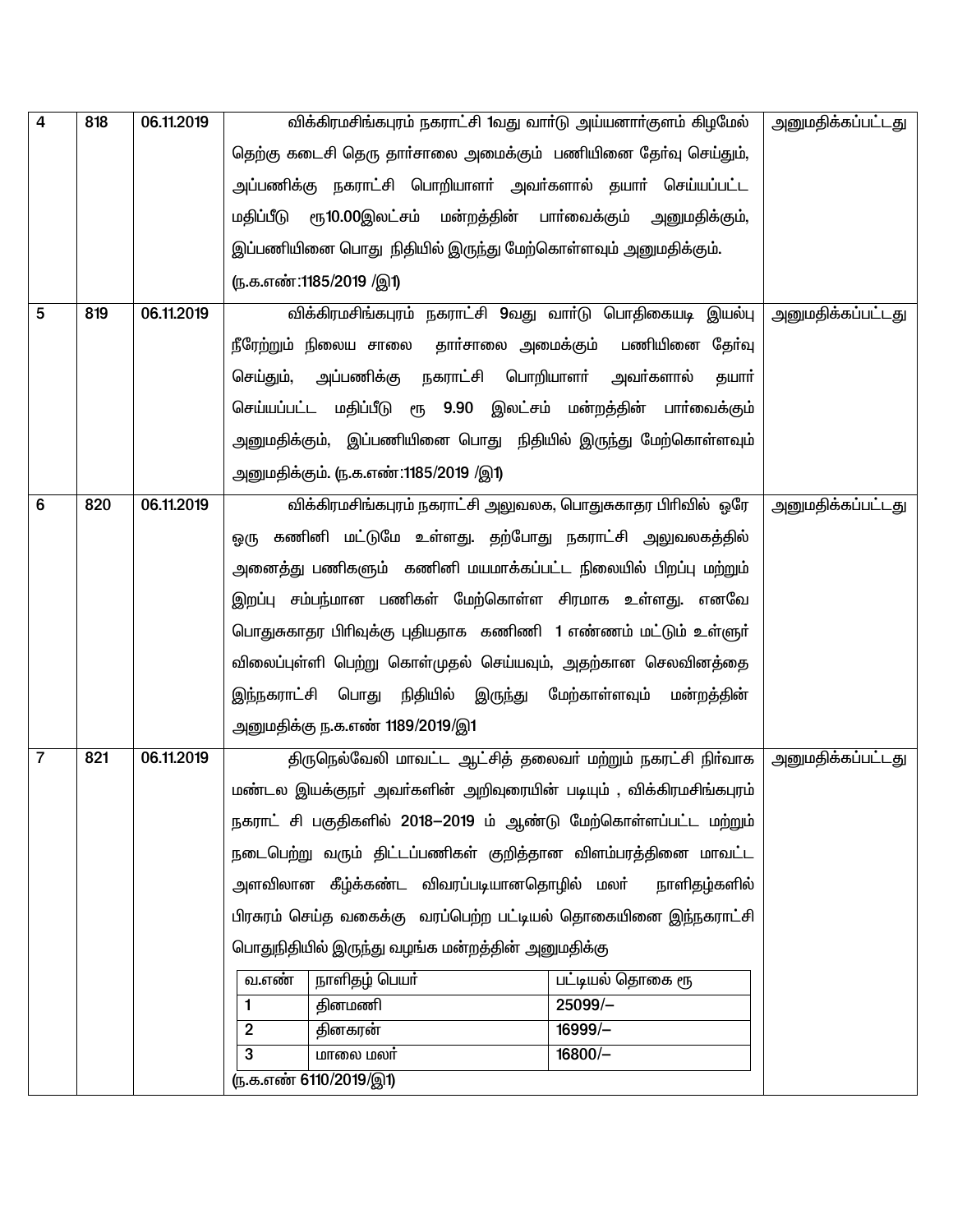| <u>அனுமதிக்கப்பட்டது</u> |
|--------------------------|
|                          |
|                          |
|                          |
|                          |
|                          |
|                          |
|                          |
|                          |
|                          |
|                          |
|                          |
|                          |
|                          |
| <u>அனுமதிக்கப்பட்டது</u> |
|                          |
|                          |
|                          |
|                          |
|                          |
|                          |
|                          |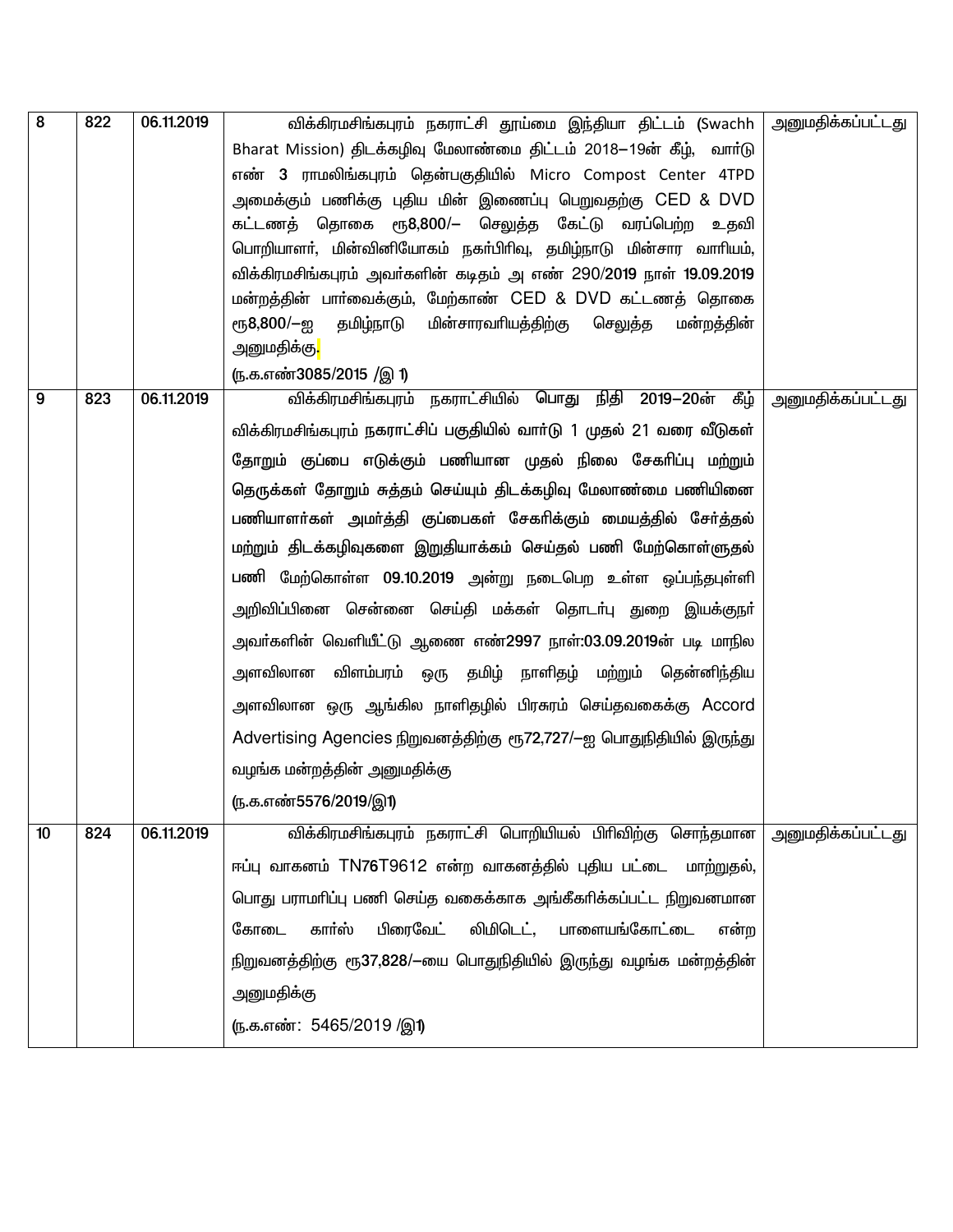| 11 | 825 | 06.11.2019 | விக்கிரமசிங்கபுரம் நகராட்சியில் நடைபெற்ற வளர்ச்சி பணிகளை                | அனுமதிக்கப்பட்டது        |
|----|-----|------------|-------------------------------------------------------------------------|--------------------------|
|    |     |            | திருநெல்வேலி<br>அவா்களின்<br>மாவட்டஆட்சிதலைவர்,<br>கடிதம்               |                          |
|    |     |            | ந.க.எண்.117/செமதொ/செ/2019 நாள்.24.07.2019ன் படி மாலை முரசு தொழில்       |                          |
|    |     |            | மலா் 2019ல் பிரசுரம் செய்தமைக்கு ரூ12,000/—ஐ பொதுநிதியிலிருந்து வழங்க   |                          |
|    |     |            | மன்றத்தின் அனுமதிக்கு.                                                  |                          |
|    |     |            | ரு.க.எண்: 1185/2019 /இ1)                                                |                          |
| 12 | 826 | 06.11.2019 | விக்கிரமசிங்கபுரம் நகராட்சியில் நடைபெற்ற வளர்ச்சி பணிகளை                | <u>அனுமதிக்கப்பட்டது</u> |
|    |     |            | திருநெல்வேலி<br>மாவட்ட ஆட்சிதலைவர்,<br>அவா்களின்<br>கடிதம்              |                          |
|    |     |            | ந.க.எண்.119/செமதொ/செ/2019 நாள்.03.07.2019ன் படி தினத்தந்தி தொழில்       |                          |
|    |     |            | மலா் 2019ல் பிரசுரம் செய்தமைக்கு ரூ15,397/—ஐ பொதுநிதியிலிருந்து வழங்க   |                          |
|    |     |            | மன்றத்தின் அனுமதிக்கு.                                                  |                          |
|    |     |            | (ந.க.எண்:1185/2019 /இ1)                                                 |                          |
| 13 | 827 | 06.11.2019 | விக்கிரமசிங்கபுரம் நகராட்சி அலுவலக ஈப்பு வாகம் எண் TN 76 A 9061 ன்      | அனுமதிக்கப்பட்டது        |
|    |     |            | காப்பீடு காலம் 10.10.2019 அன்று முடிவடைவதால், அலுவலக ஈப்பு வாகம்        |                          |
|    |     |            | எண் TN 76 A 9061க்கு 11.10.2019 முதல் ஒரு வருட காலத்திற்கு காப்பீடு     |                          |
|    |     |            | செய்ய யுனைடெட் இந்தியா இன்கரன்ஸ் நிறுவனத்திற்கு ரூ11,077/—ஐ வழங்க       |                          |
|    |     |            | மன்றதின் அனுமதிக்கு.                                                    |                          |
|    |     |            | <u>(ந</u> .க.எண்:5742/2019 /இ1)                                         |                          |
| 14 | 828 | 06.11.2019 | விக்கிரமசிங்கபுரம் நகராட்சி அடிப்படை வசதி இடைவெளி நிரப்பும்             | <u>அனுமதிக்கப்பட்டது</u> |
|    |     |            | நிதி (Infrastructure Gap Filling Fund ) 2015–16ன் கீழ்,<br>19வது வாா்டு |                          |
|    |     |            | சுகாதாரபணியாளா்கள் குடியிருப்பு கட்டும் பணிக்கு புதிய மின் இணைப்பு      |                          |
|    |     |            | பெறுவதற்கு ரூ12,260/– செலுத்த கேட்டு வரப்பெற்ற உதவி பொறியாளர்,          |                          |
|    |     |            | மின்வினியோகம் நகா்பிரிவு, தமிழ்நாடு மின்சார வாாியம், விக்கிரமசிங்கபுரம் |                          |
|    |     |            | அவர்களின் கடிதம் அளண் 305/2019 நாள் 03.10.2019 மன்றத்தின்               |                          |
|    |     |            | மேற்காண்<br>தொகை<br>பாா்வைக்கும்,<br>ரூ12,260/—ஐ<br>தமிழ்நாடு           |                          |
|    |     |            | மின்சாரவரியத்திற்கு செலுத்த மன்றத்தின் அனுமதிக்கு.                      |                          |
|    |     |            | ரு.க.எண்3085/2015 /இ 1)                                                 |                          |
| 15 | 829 | 06.11.2019 | விக்கிரமசிங்கபுரம் நகராட்சி அடிப்படை வசதி இடைவெளி நிரப்பும்             | <u>அனுமதிக்கப்பட்டது</u> |
|    |     |            | நிதி (Infrastructure Gap Filling Fund ) 2015–16ன் கீழ், 19வது வார்டு    |                          |
|    |     |            | சுகாதாரபணியாளா்கள் குடியிருப்பு கட்டும் பணிக்கு புதிய மின் இணைப்பு      |                          |
|    |     |            | பெறும் வகைக்கு டெவலப்மெண்ட் சாா்ஷ் ரூ1000/— செலுத்த கேட்டு              |                          |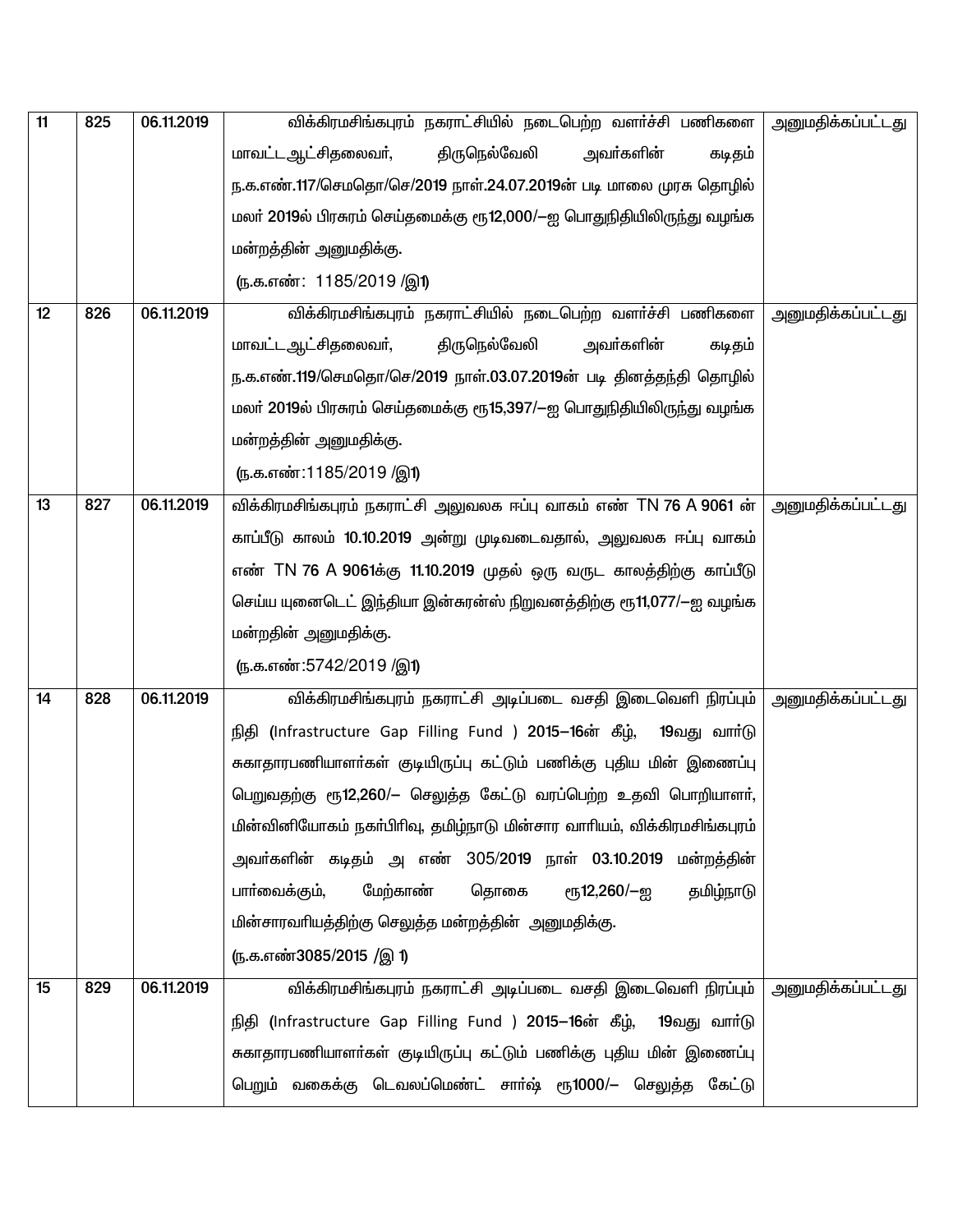|    |     |            |              | வரப்பெற்ற உதவி பொறியாளர், மின்வினியோகம் நகர்பிரிவு, தமிழ்நாடு                                                            |      |           |                  |               |                   |
|----|-----|------------|--------------|--------------------------------------------------------------------------------------------------------------------------|------|-----------|------------------|---------------|-------------------|
|    |     |            |              | மின்சார வாரியம், விக்கிரமசிங்கபுரம் அவர்களின் கடிதம் அஎண் 321/2019                                                       |      |           |                  |               |                   |
|    |     |            |              | நாள் 29.10.2019 மன்றத்தின் பாா்வைக்கும், மேற்காண் தொகை ரூ1000/-ஐ                                                         |      |           |                  |               |                   |
|    |     |            |              |                                                                                                                          |      |           |                  |               |                   |
|    |     |            |              | தமிழ்நாடு மின்சாரவாியத்திற்கு செலுத்த மன்றத்தின் அனுமதிக்கு.                                                             |      |           |                  |               |                   |
|    |     |            |              | ரு.க.எண்3085/2015 /இ 1)                                                                                                  |      |           |                  |               |                   |
| 16 | 830 | 06.11.2019 |              | விக்கிரமசிங்கபுரம்<br>நகராட்சி                                                                                           |      | பொதிகையடி |                  | தூயநீரேற்றும் | அனுமதிக்கப்பட்டது |
|    |     |            |              | நிலையத்தில் 100HP மின் மோட்டார் 1ல் பொருத்தப்பட்டுள்ள பம்ப் Inpuller                                                     |      |           |                  |               |                   |
|    |     |            |              | பகுதி தேய்ந்து இருப்பதை மாற்றி புதிய Inpuller பம்ப் செட் சப்ளை செய்ய                                                     |      |           |                  |               |                   |
|    |     |            |              | 06.11.2019அன்று வரப்பெற்ற விலைப்புள்ளிகளின் ஒப்புநோக்கு பட்டியல்                                                         |      |           |                  |               |                   |
|    |     |            |              |                                                                                                                          |      |           |                  |               |                   |
|    |     |            |              | தயாா்செய்து குறைவான விலைப்புள்ளியை மதிப்பீடாக தயாா் செய்வதற்கு                                                           |      |           |                  |               |                   |
|    |     |            |              | மன்றத்தின் அனுமதிக்கு                                                                                                    |      |           |                  |               |                   |
|    |     |            | SI.          | <b>Description of Work</b>                                                                                               | JEY  |           |                  |               |                   |
|    |     |            |              | ${\bf N}$<br><b>ENTERP</b><br><b>RICAL</b><br><b>POWE</b><br>$\mathbf 0$<br><b>RICES</b><br><b>DELIM</b><br><b>R GEN</b> |      |           |                  |               |                   |
|    |     |            |              | <b>MADURA</b><br><b>ITERS</b><br><b>TIRUN</b>                                                                            |      |           |                  |               |                   |
|    |     |            |              | <b>ENGIN</b><br>T<br><b>ELVEL</b><br><b>EERIN</b><br>I                                                                   |      |           |                  |               |                   |
|    |     |            |              |                                                                                                                          |      |           | G<br><b>COMP</b> |               |                   |
|    |     |            |              |                                                                                                                          |      |           |                  |               |                   |
|    |     |            |              |                                                                                                                          |      |           |                  |               |                   |
|    |     |            | $\mathbf{1}$ | <b>DISMANTING</b><br>OF                                                                                                  | 1 No | 7200      | RAI<br>7500      | 7800          |                   |
|    |     |            |              | <b>DEFECTIVE HSC PUMP</b>                                                                                                |      |           |                  |               |                   |
|    |     |            |              | Remove the bolts and nuts on                                                                                             |      |           |                  |               |                   |
|    |     |            |              | the top of the pump casing,<br>lifting the top casing of pump                                                            |      |           |                  |               |                   |
|    |     |            |              | , remove the water lubricating                                                                                           |      |           |                  |               |                   |
|    |     |            |              | system, End shield cover,<br>bearing housing, old bearing,                                                               |      |           |                  |               |                   |
|    |     |            |              | lattern rings, sleeves, Oil                                                                                              |      |           |                  |               |                   |
|    |     |            |              | seal, $O - ring$ , stuffing box<br>bush, remove the impeller                                                             |      |           |                  |               |                   |
|    |     |            |              | wearing rings, impeller and                                                                                              |      |           |                  |               |                   |
|    |     |            |              | pump shaft.                                                                                                              |      |           |                  |               |                   |
|    |     |            | 2            | Supply of new rotating unit<br>which consist off,                                                                        | 1NO  | 378000    | 382000           | 391000        |                   |
|    |     |            |              | Super grade Stainless steel                                                                                              |      |           |                  |               |                   |
|    |     |            |              | pump shaft, bearing housing<br>bearing, stuffing box bush,                                                               |      |           |                  |               |                   |
|    |     |            |              | impeller wearing ring,                                                                                                   |      |           |                  |               |                   |
|    |     |            |              | Bronze impeller, End shield<br>cover and new fasteners for                                                               |      |           |                  |               |                   |
|    |     |            |              | pump casing.                                                                                                             |      |           |                  |               |                   |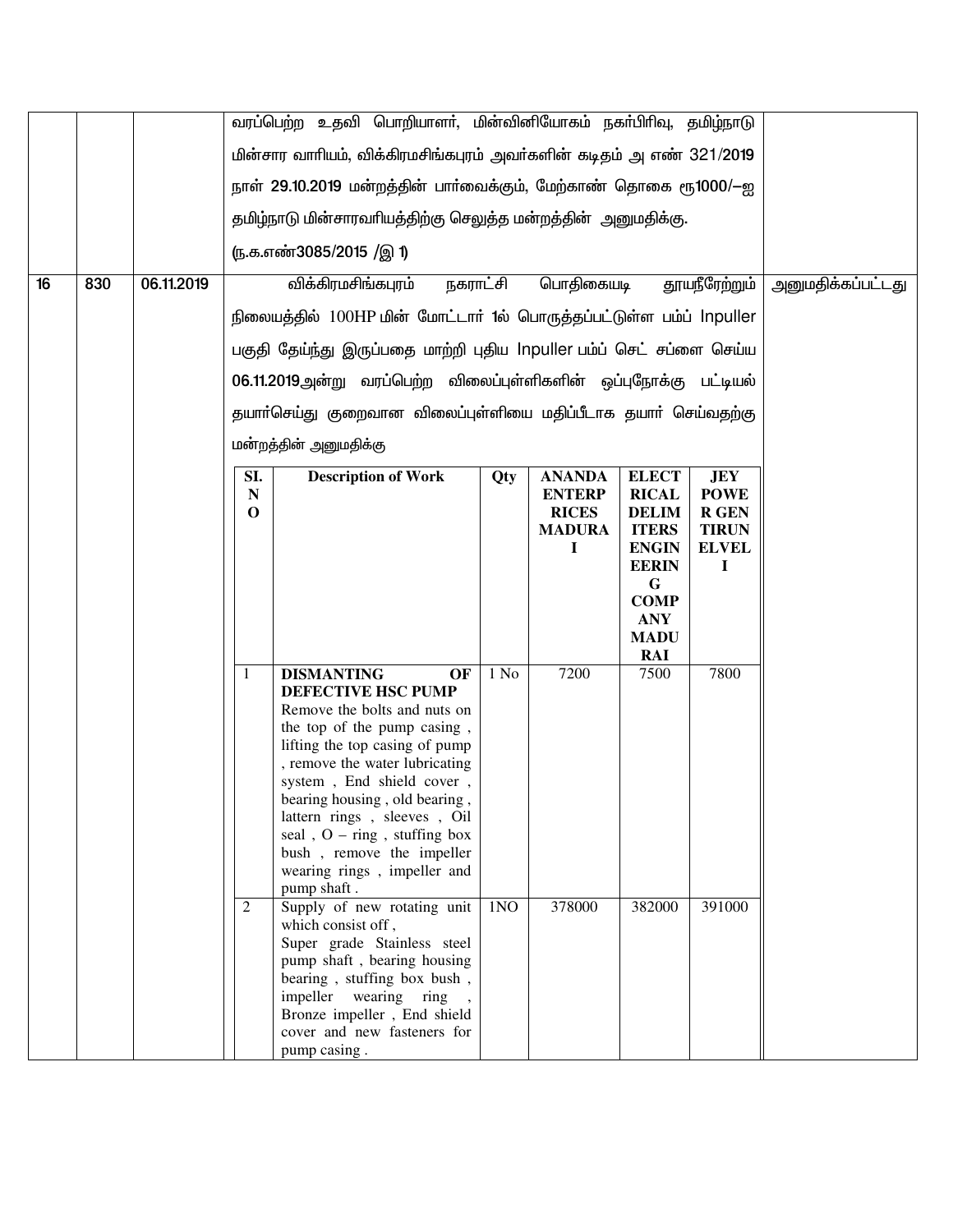|    |     |            | <b>REPLACEMENT OF NEW</b><br>3<br>ROTATING UNIT HSC<br><b>PUMP</b><br>Cleaning the top and bottom<br>casing covers, fixing the new<br>rotating unit and tightening<br>the split casing covers by<br>providing bolts and nuts.<br>Replacement<br>of<br>4<br>combined volt and ammeter<br>with current transformer coil<br>.Including<br>fabrication work at existing<br>bus par panel board. | 1NO<br>1 <sub>N</sub><br>Digital<br>alteration                                                                                                                                                                                                                                                                                                          | 26000<br>9900               | 28300<br>27500<br>10200<br>21300      |                          |  |  |  |  |
|----|-----|------------|---------------------------------------------------------------------------------------------------------------------------------------------------------------------------------------------------------------------------------------------------------------------------------------------------------------------------------------------------------------------------------------------|---------------------------------------------------------------------------------------------------------------------------------------------------------------------------------------------------------------------------------------------------------------------------------------------------------------------------------------------------------|-----------------------------|---------------------------------------|--------------------------|--|--|--|--|
|    |     |            | 5<br>Supply of good quality<br>graphite packing rope 12 mm<br>size for HSC pump set<br>ரு.க.எண்.1185/2018/இ1)                                                                                                                                                                                                                                                                               | 1 <sub>N</sub>                                                                                                                                                                                                                                                                                                                                          | 1800                        | 1950<br>31650                         |                          |  |  |  |  |
| 17 | 831 | 06.11.2019 | விக்கிரமசிங்கபுரம் நகராட்சி, பொதுசுகாதார பிரிவிற்கு                                                                                                                                                                                                                                                                                                                                         |                                                                                                                                                                                                                                                                                                                                                         |                             | ஓரு                                   | <u>அனுமதிக்கப்பட்டது</u> |  |  |  |  |
|    |     |            | வரப்பெற்ற<br>விலைப்புள்ளிக்                                                                                                                                                                                                                                                                                                                                                                 | எண்ணம் புதிய கணினி ஒன்று சப்ளை செய்ய 06.11.2019 ம் தேதி அன்று<br>விலைப்புள்ளிகளின் ஒப்புநோக்கு பட்டியல்<br>மன்றத்தின்<br>அனுமதிக்கு மற்றும் வரப்பெற்ற மூன்று விலைப்புள்ளிகளில் குறைவான<br>கொடுத்துள்ள<br>M/S.Pegasus Services<br>Cherai<br>நிறுவனத்தின் விலைப்புள்ளியை ஒப்புக்கொண்டு, அந்நிறுவனத்திற்கு பணி<br>உத்திரவு வழங்கவும் மன்றத்தின் அனுமதிக்கு |                             |                                       |                          |  |  |  |  |
|    |     |            | வ.<br>வேலை விபரம்<br>எண்                                                                                                                                                                                                                                                                                                                                                                    | Pegasus<br>சேரன்மகா                                                                                                                                                                                                                                                                                                                                     | KJ<br>Computers<br>தென்காசி | Premier<br>Systems<br>திருநெல்<br>வலி |                          |  |  |  |  |
|    |     |            | விக்கிரமசிங்கபுரம்<br>நகராட்சி அலுவலகம்<br>பொது சுகாதார<br>பிரிவிற்கு கணினி<br>ஒன்று சப்ளை<br>செய்தல் (LENVO<br><b>PENDIUM</b><br>GOLD/4GB/18.5<br>LED/500GB/4GB)<br>(ந.க.எண்:1185 /2019/இ1)                                                                                                                                                                                                | ரூ<br>$29,500/-$                                                                                                                                                                                                                                                                                                                                        | ரூ<br>$32,000/-$            | ரூ<br>$29,900/-$                      |                          |  |  |  |  |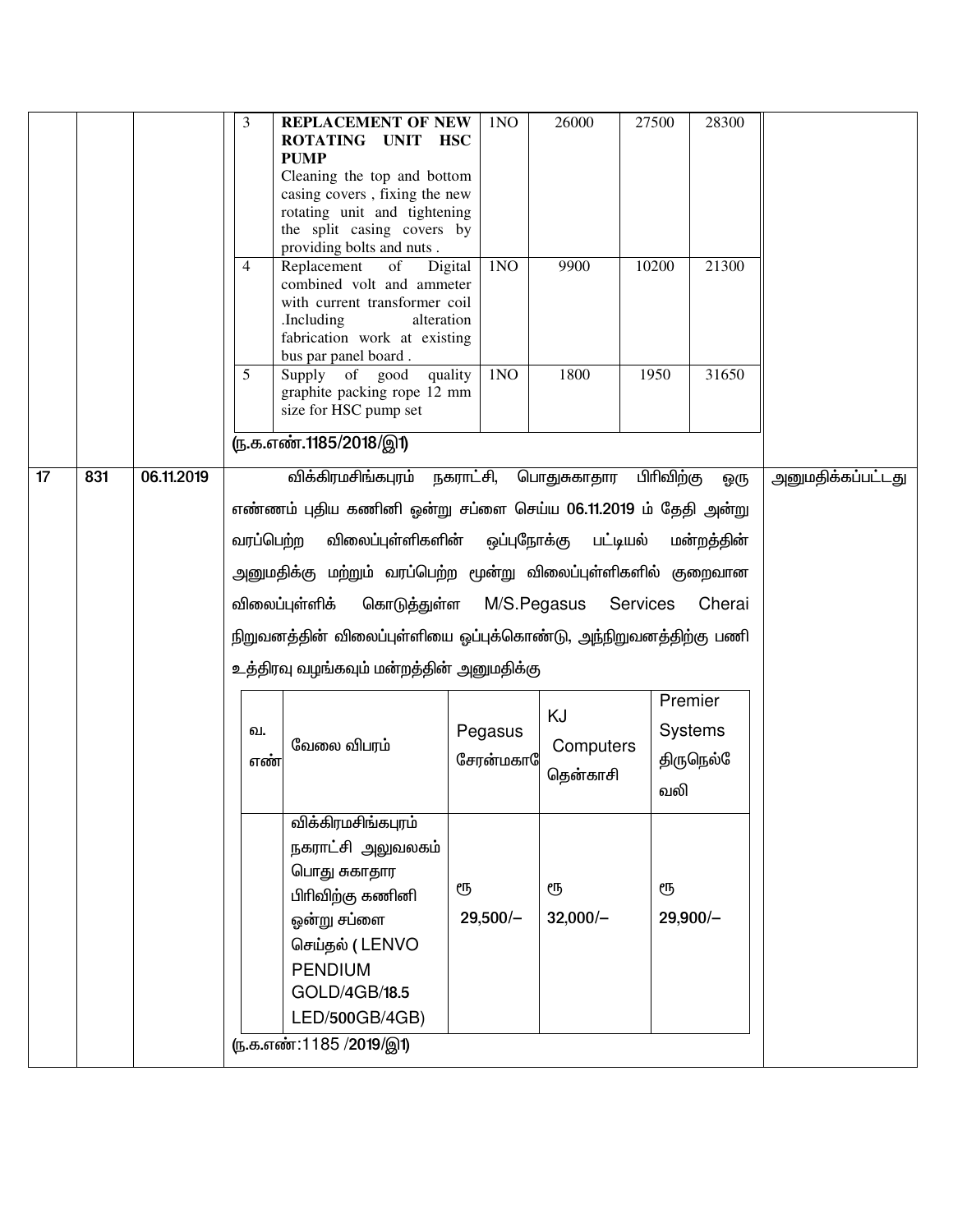| 18 | 832 | 06.11.2019 |                       | விக்கிரமசிங்கபுரம் நகராட்சி தூய்மை இந்தியா திட்டம் (Swachh                                                                                                                                                                                                                                                                                                                                                                                                                                                                                                                                                                 |                              | அனுமதிக்கப்பட்டது                  |                                |                           |  |
|----|-----|------------|-----------------------|----------------------------------------------------------------------------------------------------------------------------------------------------------------------------------------------------------------------------------------------------------------------------------------------------------------------------------------------------------------------------------------------------------------------------------------------------------------------------------------------------------------------------------------------------------------------------------------------------------------------------|------------------------------|------------------------------------|--------------------------------|---------------------------|--|
|    |     |            |                       | Bharat Mission) திடக்கழிவு மேலாண்மை திட்டம் 2018–19ன் கீழ், வார்டு                                                                                                                                                                                                                                                                                                                                                                                                                                                                                                                                                         |                              |                                    |                                |                           |  |
|    |     |            |                       | எண் 3 ராமலிங்கபுரம் தென்பகுதியில் Micro Compost Center 4TPD                                                                                                                                                                                                                                                                                                                                                                                                                                                                                                                                                                |                              |                                    |                                |                           |  |
|    |     |            |                       | அமைக்கும் பணிக்கு புதிய மின் இணைப்பு பெறுவதற்கு                                                                                                                                                                                                                                                                                                                                                                                                                                                                                                                                                                            |                              |                                    |                                |                           |  |
|    |     |            |                       | பணிக்கு ரூ12,200/– செலுத்த கேட்டு வரப்பெற்ற உதவி பொறியாளா்,                                                                                                                                                                                                                                                                                                                                                                                                                                                                                                                                                                |                              |                                    |                                |                           |  |
|    |     |            |                       | மின்வினியோகம் நகா்பிரிவு, தமிழ்நாடு மின்சார வாாியம், விக்கிரமசிங்கபுரம்                                                                                                                                                                                                                                                                                                                                                                                                                                                                                                                                                    |                              |                                    |                                |                           |  |
|    |     |            |                       | அவா்களின் கடிதம் அ எண் 345/2019 நாள் 12.11.2019 மன்றத்தின்                                                                                                                                                                                                                                                                                                                                                                                                                                                                                                                                                                 |                              |                                    |                                |                           |  |
|    |     |            | பாா்வைக்கும்,         | மேற்காண்                                                                                                                                                                                                                                                                                                                                                                                                                                                                                                                                                                                                                   | தொகை                         | ரூ12,200/—ஐ                        |                                | தமிழ்நாடு                 |  |
|    |     |            |                       | மின்சாரவரியத்திற்கு செலுத்த மன்றத்தின் அனுமதிக்கு.                                                                                                                                                                                                                                                                                                                                                                                                                                                                                                                                                                         |                              |                                    |                                |                           |  |
|    |     |            |                       | ரு.க.எண்3085/2015 /இ 1)                                                                                                                                                                                                                                                                                                                                                                                                                                                                                                                                                                                                    |                              |                                    |                                |                           |  |
| 19 | 833 | 06.11.2019 |                       | விக்கிரமசிங்கபுரம் நகராட்சி பகுதி சிவந்திபுரம் பஸ் ஸ்டாப்,                                                                                                                                                                                                                                                                                                                                                                                                                                                                                                                                                                 |                              | அனுமதிக்கப்பட்டது                  |                                |                           |  |
|    |     |            |                       | அய்யனாா்குளம், வடமலைசமுத்திரம், கிருஷ்ணன் கோவில் பஸ் ஸ்டாப் 250                                                                                                                                                                                                                                                                                                                                                                                                                                                                                                                                                            |                              |                                    |                                |                           |  |
|    |     |            |                       | வாட்ஸ் மொ்குாி மின் விளக்கினை அகற்றிவிட்டு 150 வாட்ஸ் LED                                                                                                                                                                                                                                                                                                                                                                                                                                                                                                                                                                  |                              |                                    |                                |                           |  |
|    |     |            |                       | மினவிளக்கு பொருத்துவதற்கும் பாபநாசம் கோவில் முன்பு 400 வாட்ஸ்                                                                                                                                                                                                                                                                                                                                                                                                                                                                                                                                                              |                              |                                    |                                |                           |  |
|    |     |            |                       | மொ்குரி மின் விளக்கினை அகற்றிவிட்டு 200 வாட்ஸ் LED மினவிளக்கு                                                                                                                                                                                                                                                                                                                                                                                                                                                                                                                                                              |                              |                                    |                                |                           |  |
|    |     |            |                       | 06.11.2019அன்று<br>பொருத்துவதற்கு                                                                                                                                                                                                                                                                                                                                                                                                                                                                                                                                                                                          | விலைப்புள்ளிகளின்            |                                    |                                |                           |  |
|    |     |            |                       | ஒப்புநோக்கு பட்டியல் தயாா்செய்து குறைவான விலைப்புள்ளியை மதிப்பீடாக                                                                                                                                                                                                                                                                                                                                                                                                                                                                                                                                                         |                              |                                    |                                |                           |  |
|    |     |            |                       | தயாா் செய்வதற்கு மன்றத்தின் அனுமதிக்கு                                                                                                                                                                                                                                                                                                                                                                                                                                                                                                                                                                                     |                              |                                    |                                |                           |  |
|    |     |            | ${\bf S}$<br><b>I</b> | <b>Description of Work</b>                                                                                                                                                                                                                                                                                                                                                                                                                                                                                                                                                                                                 | Qty                          | Sha<br>Chaganla                    | Mahavee<br>r                   | Malani<br><b>Lighting</b> |  |
|    |     |            | ${\bf N}$             |                                                                                                                                                                                                                                                                                                                                                                                                                                                                                                                                                                                                                            |                              | <b>Jayanthil</b>                   | electrical<br><b>Tirunelve</b> | Co<br><b>Tirunelv</b>     |  |
|    |     |            | $\bf{0}$              |                                                                                                                                                                                                                                                                                                                                                                                                                                                                                                                                                                                                                            |                              | al Jain,<br><b>Tirunelve</b><br>li | li.                            | eli                       |  |
|    |     |            | 1<br>the<br>2         | Supply, Delivery, Fixing and<br>Installation of 200W LED Power<br>Saver Flood Light Fittings in Die<br>Cast Aluminium Construction with<br>heavy Duty Electronic Driver and<br>10KVA Surge protector with IP65<br>Protection with 2years Warranty<br>(Also removal and handing over of<br>existing 400w metal Halide Fitting<br>in the high mast lighting system at<br>the municipal store as directed by<br>officials.<br>Cost<br>includes<br>Transportation, labor and all other<br>incidental charges etc complete)<br>Supply , Delivery, Fixing and<br>Installation of 150w LED Power<br>saver Flood Light in Die Cast | 12No<br>20<br>N <sub>O</sub> | $3,00,000/$ -<br>3,20,000/-        | 3,34,200/-<br>3,59,600/-       | 3,18,000/<br>3,50,000/    |  |
|    |     |            |                       | Aluminium<br>Construction<br>with<br>Heavy Duty Electronic Driver and                                                                                                                                                                                                                                                                                                                                                                                                                                                                                                                                                      |                              |                                    |                                |                           |  |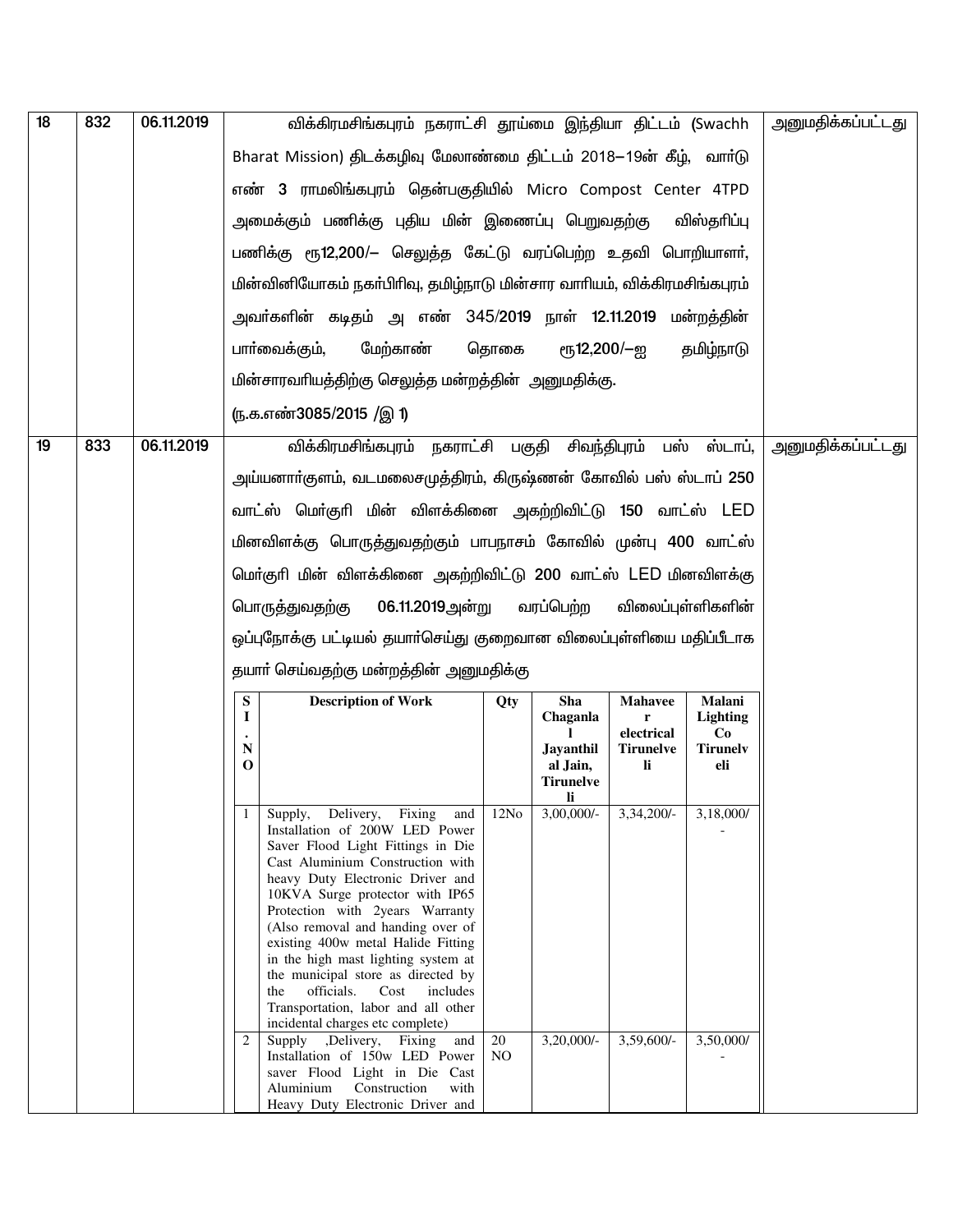|    |     |            |                | 10KVA Surge protector with IP65<br>Protection with 2years Warranty<br>(Also removal and handing over of<br>existing Fitting in the Mini Mast<br>lighting system at the municipal<br>stores as directed by the officials<br>Cost includes Transportation, Labor<br>and all other incidental charges etc<br>complete)<br>(ந.க.எண்.1185/2018/இ1) |                            |                           |                                          |  |
|----|-----|------------|----------------|-----------------------------------------------------------------------------------------------------------------------------------------------------------------------------------------------------------------------------------------------------------------------------------------------------------------------------------------------|----------------------------|---------------------------|------------------------------------------|--|
| 20 | 834 | 06.11.2019 |                | விக்கிரமசிங்கபுரம்<br>நகராட்சிக்குட்பட்ட சிறுமின்விசை                                                                                                                                                                                                                                                                                         | தொட்டிகளில்                | அனுமதிக்கப்பட்டது         |                                          |  |
|    |     |            |                | ஆழ்துளை கிணறு மற்றும் குழாய்களில் ஏற்பட்டுள்ள பழுதினை பொது                                                                                                                                                                                                                                                                                    |                            |                           |                                          |  |
|    |     |            |                | மக்களின்  தேவையினையும் அத்தியவாசிய அவசரம் கருதி  விலைபுள்ளிகள்                                                                                                                                                                                                                                                                                |                            |                           |                                          |  |
|    |     |            |                | பெற்று நகா்மன்றதலைவா் அவா்களின் முன் அனுமதியுடன் பணிகள்                                                                                                                                                                                                                                                                                       |                            |                           |                                          |  |
|    |     |            |                | கீழ்க்கண்டவாறு பட்டியலில் கண்ட படி முடிக்கப்பட்டுள்ளது.                                                                                                                                                                                                                                                                                       |                            |                           |                                          |  |
|    |     |            | வ.<br>என       | வேலை விபரம்                                                                                                                                                                                                                                                                                                                                   | $V.S.$ ராஜ்<br>$V.K$ புரம் | V. செல்வம்<br>$V.K$ புரம் | M, S.<br>கணேசன்,<br>கீழ<br>சிவந்திபுரம். |  |
|    |     |            | 1              | விக்கிரமசிங்கபுரம் நகராட்சி<br>14 வது வார்டு பசுக்கிடை<br>விளை பெண்கள்<br>கழிப்பறையில் உள்ள<br><u>மின்மோட்டார்</u><br>பழுது, நல்லிகள்,<br>டெலிவாிகுழய், ஏா் நல்லி,<br><u>மற்றும் ஊர்</u><br>அம்மன்கோவில் அருகே<br>உள்ள சின்டெக்ஸ்ல்                                                                                                           | ரூ.<br>$3,400/-$           | ரூ.<br>$3,800/-$          | ரூ<br>$.4,000/-$                         |  |
|    |     |            | $\overline{2}$ | ஏற்பட்டுள்ள பழுதுகளை<br>மாற்றி அமைக்க<br><u>விக்கிரமசிங்கபுரம் நகராட்சி</u><br>1 வது வாா்டு இருதயகுளம்<br>வடக்கு தெருவில் உள்ள<br>சின்டெக்ஸ்<br>அறையில்<br>உள்ள<br>கதவில்<br>உள்ள<br>பழுதுகளை நீக்க<br>விக்கிரமசிங்கபுரம் நகராட்சி<br>14 வது வாா்டு மணிநகரம்                                                                                  | ரூ.1,600/                  | ரூ.2,000/-                | ரூ.2,300/-                               |  |
|    |     |            | 3              | தெற்கு தெருவில் உள்ள<br>சின்டெக்ஸ்<br>தொட்டியில்<br>நல்லிகள், Glடெலிவரிகுழய்,                                                                                                                                                                                                                                                                 | ரூ.2,200/                  | ரூ.2,500/-                | ரூ.3,000/-                               |  |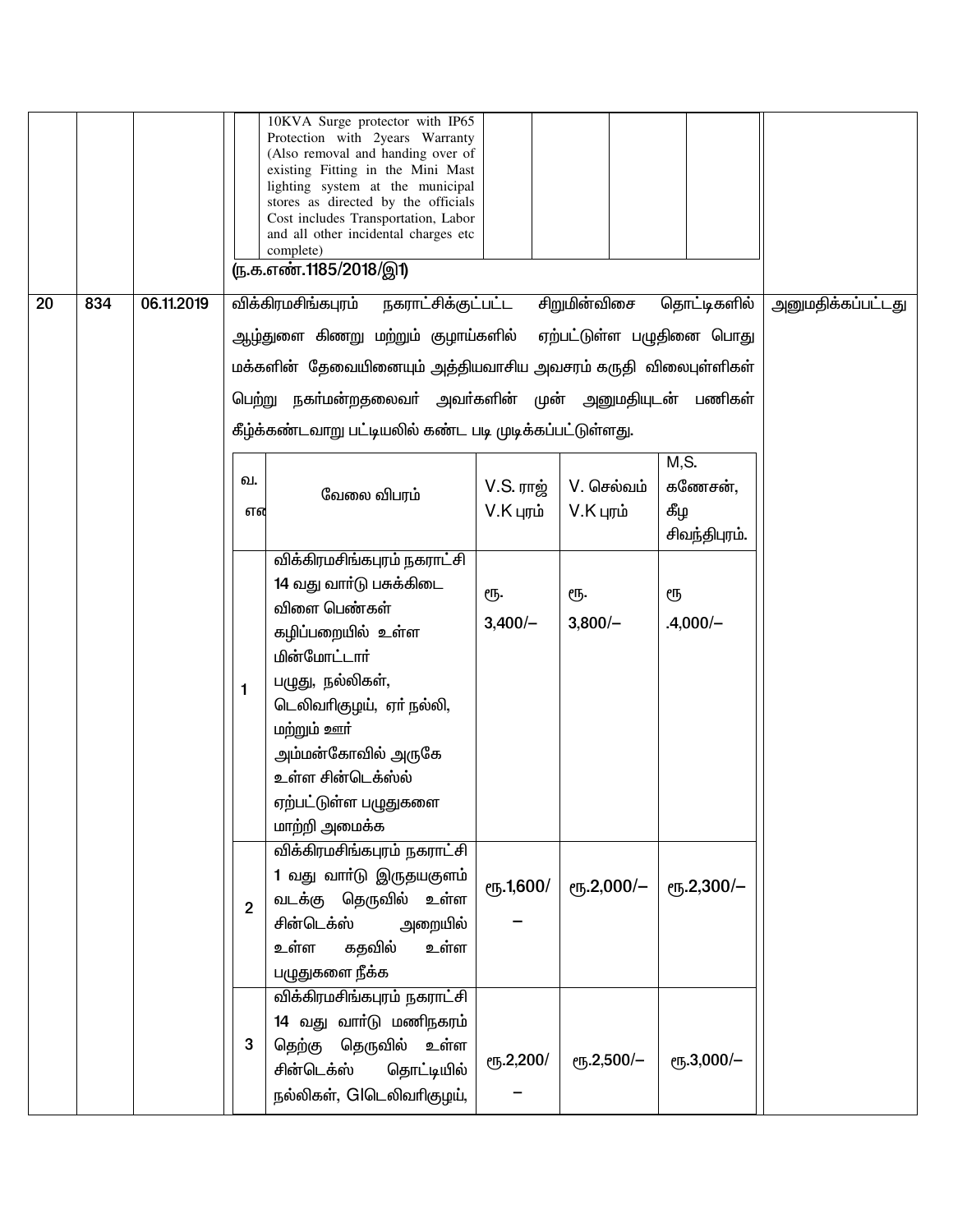|  |                | பில்டர்,<br>ஏர்<br>நல்லி,<br>ஏர்               |           |                 |                    |  |
|--|----------------|------------------------------------------------|-----------|-----------------|--------------------|--|
|  |                | 11/4புட்வால்வு, ஆகியவற்றை                      |           |                 |                    |  |
|  |                | புதிதாக மாற்றி அமைக்க                          |           |                 |                    |  |
|  |                | விக்கிரமசிங்கபுரம் நகராட்சி                    |           |                 |                    |  |
|  |                | 13 வது வார்டு அருந்ததியர்                      |           |                 |                    |  |
|  |                | காலனி<br>அருகே<br>உள்ள                         | ரூ.2,200/ | $e$ гу. 2,500/- | еҧ.3,000/-         |  |
|  | $\overline{4}$ | தொட்டியில்<br>சின்டெக்ஸ்                       |           |                 |                    |  |
|  |                | உள்ள நல்லிகள், 1 1/4pvc                        |           |                 |                    |  |
|  |                | டெலிவரிகுழய் 4 மீட்டர், 15A                    |           |                 |                    |  |
|  |                | D/Pசுவிட்ச் ஆகியவற்றை<br>புதிதாக மாற்றி அமைக்க |           |                 |                    |  |
|  |                | விக்கிரமசிங்கபுரம் நகராட்சி                    |           |                 |                    |  |
|  |                | வார்டு<br>13<br>வது                            |           |                 |                    |  |
|  |                | கோட்டைவிளைபட்டி                                |           |                 |                    |  |
|  |                | இராமா் கோவில் அருகே                            | ரூ.2,400/ | ரூ.3,000/-      | <b>е</b> ҧ.3,200/- |  |
|  |                | உள்ள<br>சின்டெக்ஸ்                             |           |                 |                    |  |
|  | 5              | தொட்டியில்<br>உள்ள                             |           |                 |                    |  |
|  |                | நல்லிகள், 11/4 யூனியன்,                        |           |                 |                    |  |
|  |                | 15A பியூஸ் கேரியர், 440V                       |           |                 |                    |  |
|  |                | மெயின், 15A D/P சுவிட்ச்                       |           |                 |                    |  |
|  |                | ஆகியவற்றை<br>புதிதாக                           |           |                 |                    |  |
|  |                | மாற்றி அமைக்க<br>விக்கிரமசிங்கபுரம் நகராட்சி   |           |                 |                    |  |
|  |                | 5 வது வார்டு பனையடியான்                        |           |                 |                    |  |
|  |                | கோவில்<br>அருகே<br>உள்ள                        |           |                 |                    |  |
|  |                | சின்டெக்ஸ்<br>தொட்டியில்                       | ரூ.2,900/ | ரூ.3,500/-      | еҧ.3,800/-         |  |
|  | 6              | வெளியேறும்<br>இருந்து                          |           |                 |                    |  |
|  |                | GIடெலிவரிகுழாய்,                               |           |                 |                    |  |
|  |                | நல்லிகள், 1/2யூனியன், 15A                      |           |                 |                    |  |
|  |                | பியூஸ்<br>கேரியர்,<br>440V                     |           |                 |                    |  |
|  |                | மெயின்,ஆகியவற்றை                               |           |                 |                    |  |
|  |                | புதிதாக மாற்றி அமைக்க                          |           |                 |                    |  |
|  |                | விக்கிரமசிங்கபுரம் நகராட்சி                    |           |                 |                    |  |
|  |                | வார்டு<br>7<br>வது<br>முத்துக்கிருஷ்ணாபுரம்    |           |                 |                    |  |
|  |                | அருகே உள்ள சின்டெக்ஸ்                          | ரூ.2,600/ | ரூ.3,000/-      | ет5.3,500/-        |  |
|  | $\overline{7}$ | தொட்டியில்<br>இருந்து                          |           |                 |                    |  |
|  |                | வெளியேறும்                                     |           |                 |                    |  |
|  |                | டெலிவாிகுழாய், ஆழ்துளை                         |           |                 |                    |  |
|  |                | கிணற்றில் உள்ள புட்வால்வு,                     |           |                 |                    |  |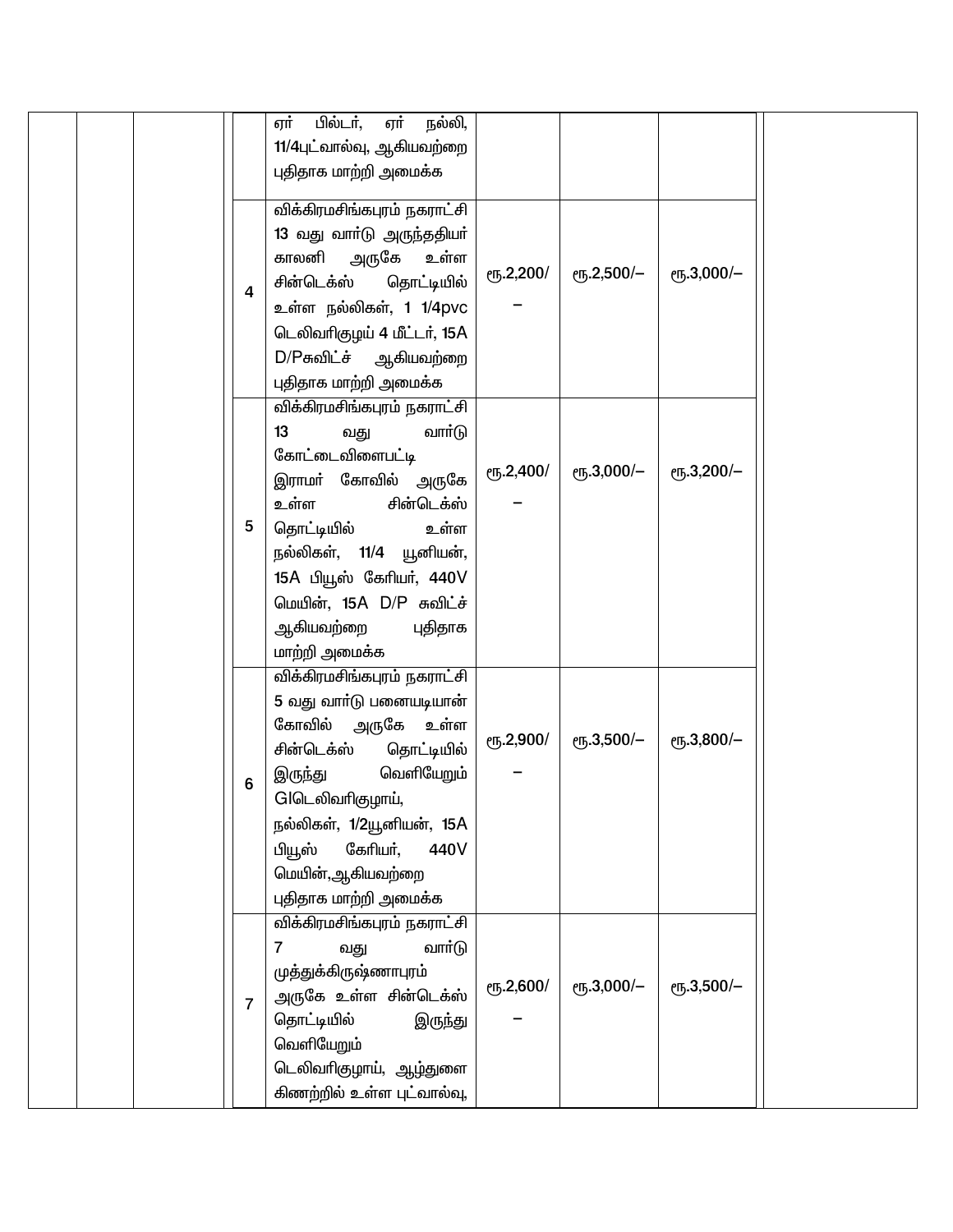|                 |     |            | யூனியன்,<br>நல்லிகள்,                                                                   |                          |
|-----------------|-----|------------|-----------------------------------------------------------------------------------------|--------------------------|
|                 |     |            | ஆகியவற்றை<br>புதிதாக<br>மாற்றி அமைக்க                                                   |                          |
|                 |     |            |                                                                                         |                          |
|                 |     |            | விக்கிரமசிங்கபுரம் நகராட்சி                                                             |                          |
|                 |     |            | 6 வது வார்டு தேரடி அருகே<br>சின்டெக்ஸ்<br>உள்ள                                          |                          |
|                 |     |            | еҧ.3,800/-<br>$\rm (70, 3, 500/-$<br>$e$ <sup>1</sup> , 3,100/<br>தொட்டியில்<br>இருந்து |                          |
|                 |     |            | வெளியேறும்<br>8                                                                         |                          |
|                 |     |            | GIடெலிவரிகுழாய்,                                                                        |                          |
|                 |     |            | நல்லிகள், யூனியன், புதிய                                                                |                          |
|                 |     |            | சின்டெக்ஸ்<br>தொட்டி                                                                    |                          |
|                 |     |            | ஆகியவற்றை<br>புதிதாக<br>மாற்றி அமைக்க                                                   |                          |
| $\overline{21}$ | 835 | 06.11.2019 | விக்கிரமசிங்கபுரம் நகராட்சி பொதுசுகாதார வாகனம் எண் TN 76 AX 1663                        | <u>அனுமதிக்கப்பட்டது</u> |
|                 |     |            | ல் ஏற்பட்டுள்ள பழுதுகளை சாிசெய்வதற்கு பொதுசுகாதார அவசர அவசியம்                          |                          |
|                 |     |            | உடன் சாிசெய்த வகைக்கு S.V.ஆட்டோ சா்வீஸ் சென்டா்<br>கருதி                                |                          |
|                 |     |            |                                                                                         |                          |
|                 |     |            | நிறுவனத்திற்கு வழங்கியது ரூ38,965/—ஐ மன்றதின் அனுமதிக்கு.                               |                          |
|                 |     |            | (ந.க.எண்:5742/2019 /இ1)                                                                 |                          |
| 22              | 836 | 06.11.2019 | விக்கிரமசிங்கபுரம் நகராட்சி அலுவலக ஈப்பு வாகனம் எண் TN 76 AW                            | <u>அனுமதிக்கப்பட்டது</u> |
|                 |     |            | 3579க்கு பழுதடைந்துள்ளதை மாற்றி புதிதாக டயா் வாங்கியதற்கு                               |                          |
|                 |     |            | இந்துஸ்தான் எண்டா்பிரைஸஸ் நிறுவனத்திற்கு ரூ27,000/—ஐ வழங்க                              |                          |
|                 |     |            | மன்றதின் அனுமதிக்கு.                                                                    |                          |
|                 |     |            | (ந.க.எண்:5742/2019 /இ1)                                                                 |                          |
| 23              | 837 | 06.11.2019 | விக்கிரமசிங்கபுரம் நகராட்சி அலுவலக ஈப்பு வாகனம் எண் TN 76 AW                            | <u>அனுமதிக்கப்பட்டது</u> |
|                 |     |            | 3579க்கு பழுதடைந்துள்ளதை மாற்றி புதிதாக பேட்டாி வாங்கியதற்கு                            |                          |
|                 |     |            | இம்பிரியல் பேட்டரி கம்பெனி நிறுவனத்திற்கு ரூ7,200/—ஐ வழங்க மன்றதின்                     |                          |
|                 |     |            | அனுமதிக்கு.                                                                             |                          |
|                 |     |            | (ந.க.எண்:5742/2019 /இ1)                                                                 |                          |
| 24              | 838 | 06.11.2019 | தினசரி சந்தையில்<br>விக்கிரமசிங்கபுரம்<br>நகராட்சி<br>உள்ள                              | அனுமதிக்கப்பட்டது        |
|                 |     |            | கடைகளுக்கு அரசு ஆணை எண்.92 நகராட்சி நிர்வாகம் மற்றும் குடிநீர்                          |                          |
|                 |     |            | வழங்கல் துறை (ந.நி 4), நாள்:03.07.2007 ன்படி 3 ஆண்டுகள் முடிவடைந்த                      |                          |
|                 |     |            | தினசாிசந்தை கடைகளுக்கு 15 $%$ சதவிகிதம்<br>கீழ்கண்டவாறு உள்ள                            |                          |
|                 |     |            | 01.10.2019 முதல் உயா்வு செய்ய மன்ற அனுமதிக்கு வைக்கப்படுகிறது.                          |                          |
|                 | வ.  | கல         | கடை உரிமதாரா்<br>ஏற்கனவே உள்ள<br>உரிமம்<br>ஏற்கன<br>உயர்வு                              | தற்பொழுது                |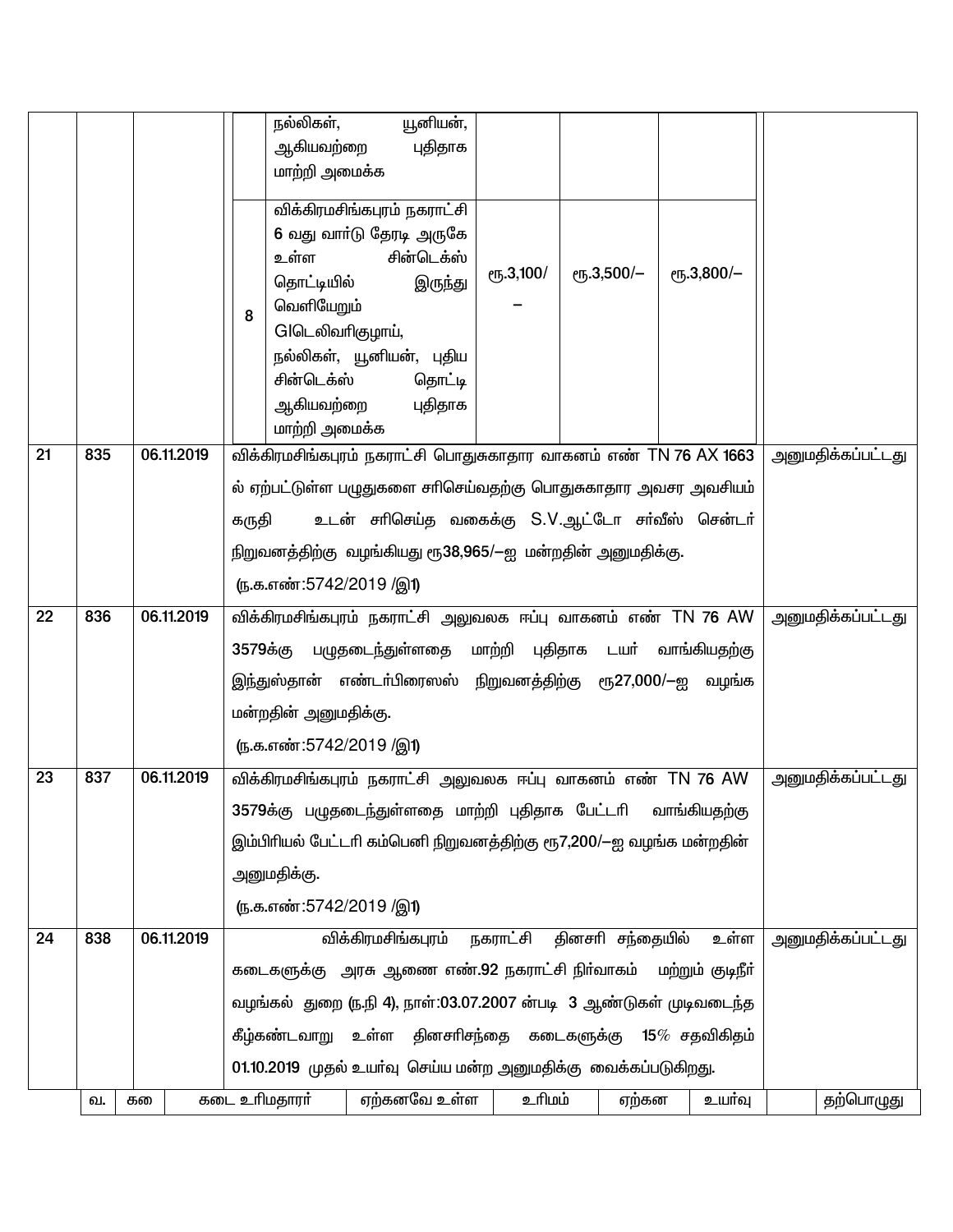|    | எ              | ┕  |              | பெயர்                      | உரிமதாரரின்                                                         | புதுப்பிக்கும்                        | வே உள்ள | சதவீதம் |     | நிர்ணயம்          |
|----|----------------|----|--------------|----------------------------|---------------------------------------------------------------------|---------------------------------------|---------|---------|-----|-------------------|
|    | ண்             | எ  |              |                            | உரிமம்                                                              | நாள்                                  | மாத கடை |         |     | செய்யும்          |
|    |                | ண் |              |                            | முடிவடையும் நாள்                                                    |                                       | வாடகைரூ |         |     | மாத               |
|    |                |    |              |                            |                                                                     |                                       |         |         |     | வாடகை             |
|    |                |    |              |                            |                                                                     |                                       |         |         |     | ரூ.               |
|    | 1              | 1  |              | திரு.அசோக்குமார்           | 30.09.2019                                                          | 01.10.2019                            | 1677    | 15%     | 252 | 1929              |
|    | $\overline{2}$ | 3  |              | திரு.இசக்கிபாண்டியன்       | 30.09.2019                                                          | 01.10.2019                            | 1530    | 15%     | 230 | 1760              |
|    | 3              | 4  |              | திரு.ரங்கநாதன்             | 30.09.2019                                                          | 01.10.2019                            | 1530    | 15%     | 230 | 1760              |
|    | $\overline{4}$ | 5  |              | திரு.துரைசாமி              | 30.09.2019                                                          | 01.10.2019                            | 1530    | 15%     | 230 | 1760              |
|    | 5              | 6  |              | திரு.ரவீந்திரன்            | 30.09.2019                                                          | 01.10.2019                            | 1530    | 15%     | 230 | 1760              |
|    | 6              | 7  |              | திரு செல்லையா              | 30.09.2019                                                          | $\overline{01.10.2019}$               | 1530    | 15%     | 230 | 1760              |
|    | $\overline{7}$ | 8  | திரு.ராமசாமி |                            | 30.09.2019                                                          | 01.10.2019                            | 1530    | 15%     | 230 | 1760              |
|    | 8              | 12 | திரு.விஜயன்  |                            | 30.09.2019                                                          | 01.10.2019                            | 1708    | 15%     | 295 | 1964              |
|    | 9              | 14 |              | திரு.மரியமிக்கேல்          | 30.09.2019                                                          | $\overline{01.10.2019}$               | 1530    | 15%     | 230 | 1760              |
|    | 10             | 15 |              | திரு.சுப்பையபிள்ளை         | 30.09.2019                                                          | 01.10.2019                            | 1530    | 15%     | 230 | 1760              |
|    | 11             | 16 |              | திரு.நாராயணன்              | 30.092019                                                           | 01.10.2019                            | 1530    | 15%     | 230 | 1760              |
|    | 12             | 17 |              | திரு முத்துராஜ்            | 30.09.2019                                                          | 01.10.2019                            | 1530    | 15%     | 230 | 1760              |
|    | 13             | 18 |              | திரு.சாமிநாதன்             | 30.09.2019                                                          | 01.10.2019                            | 1530    | 15%     | 230 | 1760              |
|    | 14             | 19 |              | திரு.செல்லதுரை             | 31.12.2019                                                          | 01.01.2020                            | 3680    | 15%     | 552 | 4232              |
|    | 15             | 20 | திரு.குமார்  |                            | 30.09.2019                                                          | 01.10.2019                            | 1857    | 15%     | 279 | 2136              |
|    | 16             | 21 |              | <u>திரு.பொன்ராஜ்</u>       | 30.09.2019                                                          | 01.10.2019                            | 1530    | 15%     | 230 | 1760              |
|    | 17             | 22 |              | <u>திரு.பால்லெட்சுமணன்</u> | 30.09.2019                                                          | 01.10.2019                            | 1530    | 15%     | 230 | 1760              |
|    | 18             | 23 |              | திரு.அப்துல் ரஹும்         | 30.09.2019                                                          | 01.10.2019                            | 1530    | 15%     | 230 | 1760              |
|    | 19             | 24 |              | திரு.இம்மானுவேல்           | 30.09.2019                                                          | $\overline{01.10.2019}$               | 1530    | 15%     | 230 | 1760              |
|    | 20             | 25 |              | திரு.தமிழ்செல்வன்          | 30.09.2019                                                          | 01.10.2019                            | 1530    | 15%     | 230 | 1760              |
|    | 21             | 26 |              | திரு.செந்தில்குமார்        | 30.09.2019                                                          | 01.10.2019                            | 1530    | 15%     | 230 | 1760              |
|    | 22             | 29 |              | திரு.இசக்கிமுத்து          | 30.09.2019                                                          | 01.10.2019                            | 1722    | 15%     | 258 | 1980              |
|    | 23             | 38 | திரு.திருமலை |                            | 30.09.2019                                                          | 01.10.2019                            | 1530    | 15%     | 230 | 1760              |
|    | 24             | 44 |              | திரு.முத்துகுமார்          | 30.09.2019                                                          | 01.10.2019                            | 2052    | 15%     | 308 | 2783              |
|    | 25             | 47 |              | திரு.ஆசிர்துரைராஜ்         | 30.09.2019                                                          | 01.10.2019                            | 2052    | 15%     | 308 | 2360              |
|    | 26             | 48 |              | திரு.ரவிக்குமார்           | 30.09.2019                                                          | 01.10.2019                            | 2052    | 15%     | 308 | 2360              |
|    | 27             | 50 |              | திரு.முத்துவிஜயன்          | 30.09.2019                                                          | 01.10.2019                            | 2052    | 15%     | 308 | 2360              |
|    | 28             | 52 |              | திரு.நாராயணன்              | 30.09.2019                                                          | 01.10.2019                            | 2052    | 15%     | 308 | 2360              |
| 25 | 839            |    | 06.11.2019   |                            | விக்கிரமசிங்கபுரம் நகராட்சி பொதுசுகாதாரப்பிரிவு வாகனம் டிப்பா் லாாி |                                       |         |         |     | அனுமதிக்கப்பட்டது |
|    |                |    |              | $TN76B7879$ வாகனத்திற்கு   |                                                                     | சுகாதாரஆய்வாளா் அறிக்கையின் படி புதிய |         |         |     |                   |
|    |                |    |              |                            |                                                                     |                                       |         |         |     |                   |
|    |                |    |              |                            | பேட்டரி மாற்றம் செய்ய உத்தேச செலவினத்தொகை ரூ.7200/— த்தினை          |                                       |         |         |     |                   |
|    |                |    |              |                            | இந்நகராட்சி பொதுநிதியில் இருந்து செலவு மேற்கொள்ளவும் மன்ற           |                                       |         |         |     |                   |
|    |                |    |              | அனுமதிக்கு.                |                                                                     |                                       |         |         |     |                   |
|    |                |    |              | (ந.க.எண்:6202/2019/எச்1)   |                                                                     |                                       |         |         |     |                   |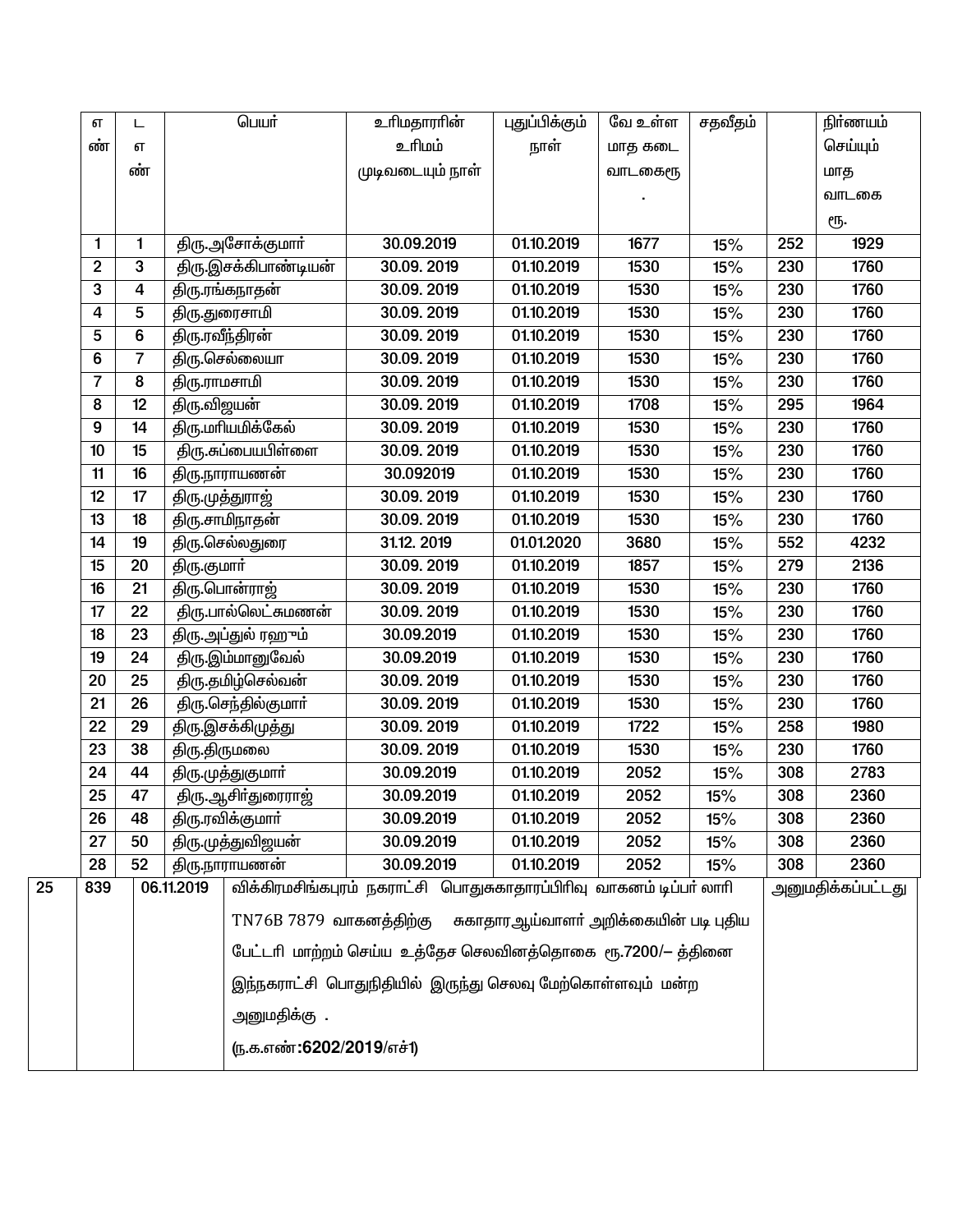| 26 | 840 | 06.11.2019 |                         | விக்கிரமசிங்கபுரம் நகராட்சியில் அவசர அவசியம் கருதி  கீழ்கண்ட பணிகள் |                 | அனுமதிக்கப்பட்டது |
|----|-----|------------|-------------------------|---------------------------------------------------------------------|-----------------|-------------------|
|    |     |            |                         | மேற்கொள்ளப்பட்டுள்ளதினை மன்றத்தின் பார்வைக்கும் அனுமதிக்கும்        |                 |                   |
|    |     |            |                         | வைக்கப்படுகிறது                                                     |                 |                   |
|    |     |            |                         |                                                                     |                 |                   |
|    |     |            |                         | விக்கிரமசிங்கபுரம் நகராட்சி பொதுசுகாதாரபிரிவு   ரூ. 1,600/—         |                 |                   |
|    |     |            |                         | டிப்பர் மினி வேன் TN 76 AX 1650 க்கு தகுதி                          |                 |                   |
|    |     |            |                         | சான்று பெறுவதற்கு அம்பாசமுத்திரம் M.V.I.                            |                 |                   |
|    |     |            |                         | Grade – 1ல் அலுவலகத்தில் வழங்கியது                                  |                 |                   |
|    |     |            | $\overline{2}$          | விக்கிரமசிங்கபுரம் நகராட்சி பொதுசுகாதாரபிரிவு   ரூ. 5,150/—         |                 |                   |
|    |     |            |                         | டிப்பர் லாரி TN 76 B 7879க்கு தகுதி சான்று                          |                 |                   |
|    |     |            |                         | புதுபித்தல் பெறுவதற்கு அம்பாசமுத்திரம் M.V.I.                       |                 |                   |
|    |     |            |                         | Grade – 1ல் அலுவலகத்தில் வழங்கியது                                  |                 |                   |
|    |     |            | 3                       | விக்கிரமசிங்கபுரம் நகராட்சி பொதுசுகாதாரபிரிவு                       | $e$ гу. 1,650/- |                   |
|    |     |            |                         | டிப்பர் மினி வேன் TN 76 AX 1614 க்கு புதிய                          |                 |                   |
|    |     |            |                         | ஹாரன் 2எண்ணம் பொருத்தியதற்கு<br>கிங்ஸ்                              |                 |                   |
|    |     |            |                         | ஆட்டோ நிறுவனம்  அம்பாசமுத்திரம் வழங்கியது                           |                 |                   |
|    |     |            | $\overline{\mathbf{4}}$ | விக்கிரமசிங்கபுரம் நகராட்சி பொதுசுகாதாரபிரிவு                       |                 |                   |
|    |     |            |                         | டிப்பர் லாரி TN 76 B 7879 க்கு ஜாயின் ஸ்டார்                        |                 |                   |
|    |     |            |                         | புதியது வாங்கியது ஸ்ரீவரலெட்சுமி ஆட்டோ                              |                 |                   |
|    |     |            |                         | ஸ்டோர் அம்பாசமுத்திரம் வழங்கியது                                    |                 |                   |
|    |     |            | 5                       | விக்கிரமசிங்கபுரம் நகராட்சி அலுவலக ஈப்பு                            | ரூ. 900/-       |                   |
|    |     |            |                         | TN 76 AW 3579 க்கு<br>வாகனம்<br>4வீல்                               |                 |                   |
|    |     |            |                         | அலெய்மென்ட், பேலன்ஸ்<br>பார்த்த<br>வகைக்கு                          |                 |                   |
|    |     |            |                         | வீல்<br>அலெய்மெண்ட்<br>ஹிந்துஸ்தான்                                 |                 |                   |
|    |     |            |                         | திருநெல்வேலி வழங்கியது                                              |                 |                   |
|    |     |            | 6                       | விக்கிரமசிங்கபுரம் நகராட்சி பொதுசுகாதாரபிரிவு   ரூ. 220/ $-$        |                 |                   |
|    |     |            |                         | டிப்பர் மினி வேன் TN 76 AX 1658 க்கு சைடு மிரர்                     |                 |                   |
|    |     |            |                         | பொருத்தியதற்கு கிங்ஸ் ஆட்டோ நிறுவனம்                                |                 |                   |
|    |     |            |                         | அம்பாசமுத்திரம் வழங்கியது                                           |                 |                   |
|    |     |            | $\overline{7}$          | விக்கிரமசிங்கபுரம்<br>நகராட்சி                                      | ரூ1,200/-       |                   |
|    |     |            |                         | அம்மாஉணவகத்திற்கு<br>24.07.2019<br>முதல்                            |                 |                   |
|    |     |            |                         | 24.08.2019<br>தமிழ்நாடு<br>நுகா்பொருள்<br>வரை                       |                 |                   |
|    |     |            |                         | வாணிபகழகம் அம்பாசமுத்திரதில் இருந்து TN 76                          |                 |                   |
|    |     |            |                         | 8632 லோடு ஆட்டோ மூலம் அரிசி கொண்டுவந்த                              |                 |                   |
|    |     |            |                         | வகைக்கு.                                                            |                 |                   |
|    |     |            | 8                       | விக்கிரமசிங்கபுரம்<br>நகராட்சி                                      | еҧ1,200/-       |                   |
|    |     |            |                         | 24.07.2019<br>அம்மாஉணவகத்திற்கு<br>முதல்                            |                 |                   |
|    |     |            |                         | 24.08.2019<br>தமிழ்நாடு<br>நுகா்பொருள்<br>வரை                       |                 |                   |
|    |     |            |                         | வாணிபகழகம் அம்பாசமுத்திரதில் இருந்து TN 76                          |                 |                   |
|    |     |            |                         | 8632 லோடு ஆட்டோ மூலம் அரிசி கொண்டுவந்த                              |                 |                   |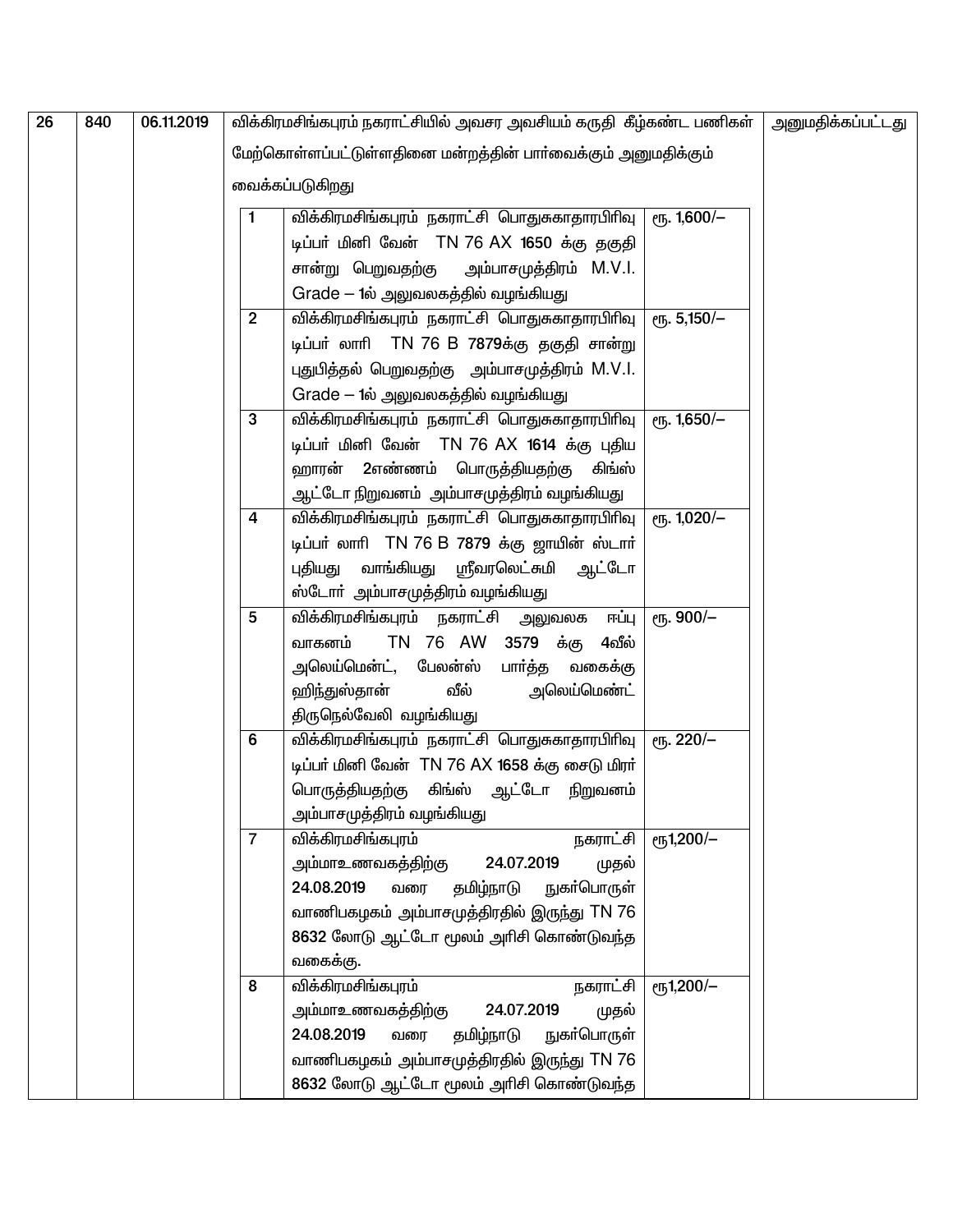|  |                 | வகைக்கு.                                                                                                                                                                                                                                                                               |                         |  |
|--|-----------------|----------------------------------------------------------------------------------------------------------------------------------------------------------------------------------------------------------------------------------------------------------------------------------------|-------------------------|--|
|  | 9               | விக்கிரமசிங்கபுரம்<br>நகராட்சி<br>25.08.2019<br>அம்மாஉணவகத்திற்கு<br>முதல்<br>25.09.2019<br>தமிழ்நாடு<br>நுகா்பொருள்<br>வரை<br>வாணிபகழகம் அம்பாசமுத்திரதில் இருந்து TN 76<br>8632 லோடு ஆட்டோ மூலம் அரிசி கொண்டுவந்த<br>வகைக்கு.                                                        | еҧ1,200/-               |  |
|  | 10 <sup>°</sup> | விக்கிரமசிங்கபுரம்<br>நகராட்சி<br>23.09.2019<br>அம்மாஉணவகத்திற்கு<br>முதல்<br>24.10.2019<br>தமிழ்நாடு<br>நுகா்பொருள்<br>வரை<br>வாணிபகழகம் அம்பாசமுத்திரதில் இருந்து TN 76<br>8632 லோடு ஆட்டோ மூலம் அரிசி கொண்டுவந்த<br>வகைக்கு.                                                        | еҧ1,200/-               |  |
|  | 11              | விக்கிரமசிங்கபுரம் நகராட்சி உள்ளாட்சி தேர்தல்<br>புத்தகம் தயாா் செய்த 8புக் பைண்டிங் செய்யத<br>வகைக்கு<br>பாா்வதி<br>ஆப்செட்,<br><u>ரிரேர் இ</u><br>விக்கிரமசிங்கபுரம் வழங்கியது                                                                                                       | $e$ <sup>1</sup> ,410/- |  |
|  | 12 <sup>°</sup> | விக்கிரமசிங்கபுரம்<br>தாமிரபரணி<br>நகராட்சி<br>நதியினை பாா்வையிட வந்த மாண்பமை நீதிபதி<br>Dr.P.ஜோதிமணி பசுமை தீர்பாய அமர்வு நீதிமன்ற<br>நீதிபதி<br>அவா்களின் ஆய்வுக்காக<br>இரண்டு<br>புக்லெட்<br>தயார்<br>செய்து<br><b>NT</b><br>கொடுத்தது<br>எண்டா்பிரைஸஸ் விக்கிரமசிங்கபும் வழங்கியது | еҧ935/-                 |  |
|  | 13              | விக்கிரமசிங்கபுரம் நகராட்சி மழைநீர் சேகரிப்பு<br>திட்டத்திற்கு தேவையான ஜொாக்ஸ், பைரல்<br>பைண்டிங் செய்யத வகைக்கு ஸ்ரீஅழகு பாா்வதி<br>ஆப்செட், விக்கிரமசிங்கபுரம் வழங்கியது                                                                                                             | $\rm eV/420/-$          |  |
|  | 14              | விக்கிரமசிங்கபுரம் நகராட்சி மழைநீர் சேகரிப்பு<br>திட்டத்திற்கு<br>வாா்டு<br>வாரியாக<br>கணக்கெடுப்பதற்கு நோட்டு வாங்கிய வகைக்கு<br>அமலா ஸ்டோா், விக்கிரமசிங்கபுரம் வழங்கியது                                                                                                            | $e\sqrt{5480/-}$        |  |
|  | 15              | விக்கிரமசிங்கபுரம் நகராட்சி சென்னை பூம்புகாா்  <br>நிறுவனத்தில்<br>வழங்கப்பட்ட<br>இருந்து<br>தங்கபதக்கதிற்கு கூடுதலாக செலுத்த பட்ட<br>வகைக்கு தமிழ்நாடு கைத்தறித் தொழில்கள்<br>வளா்ச்சி கழகம், சென்னை வழங்கியது                                                                        | еҧ800/-                 |  |
|  | 16              | விக்கிரமசிங்கபுரம் நகராட்சி பொதுசுகாதாரபிரிவு<br>டிப்பர் மினி வேன் TN 76 AX 1640 க்கு புதிய<br>ஹாரன் செட் புதியது பொருத்தியதற்கு கிங்ஸ்<br>ஆட்டோ நிறுவனம்  அம்பாசமுத்திரம் வழங்கியது                                                                                                   | $e\sqrt{15.400/-}$      |  |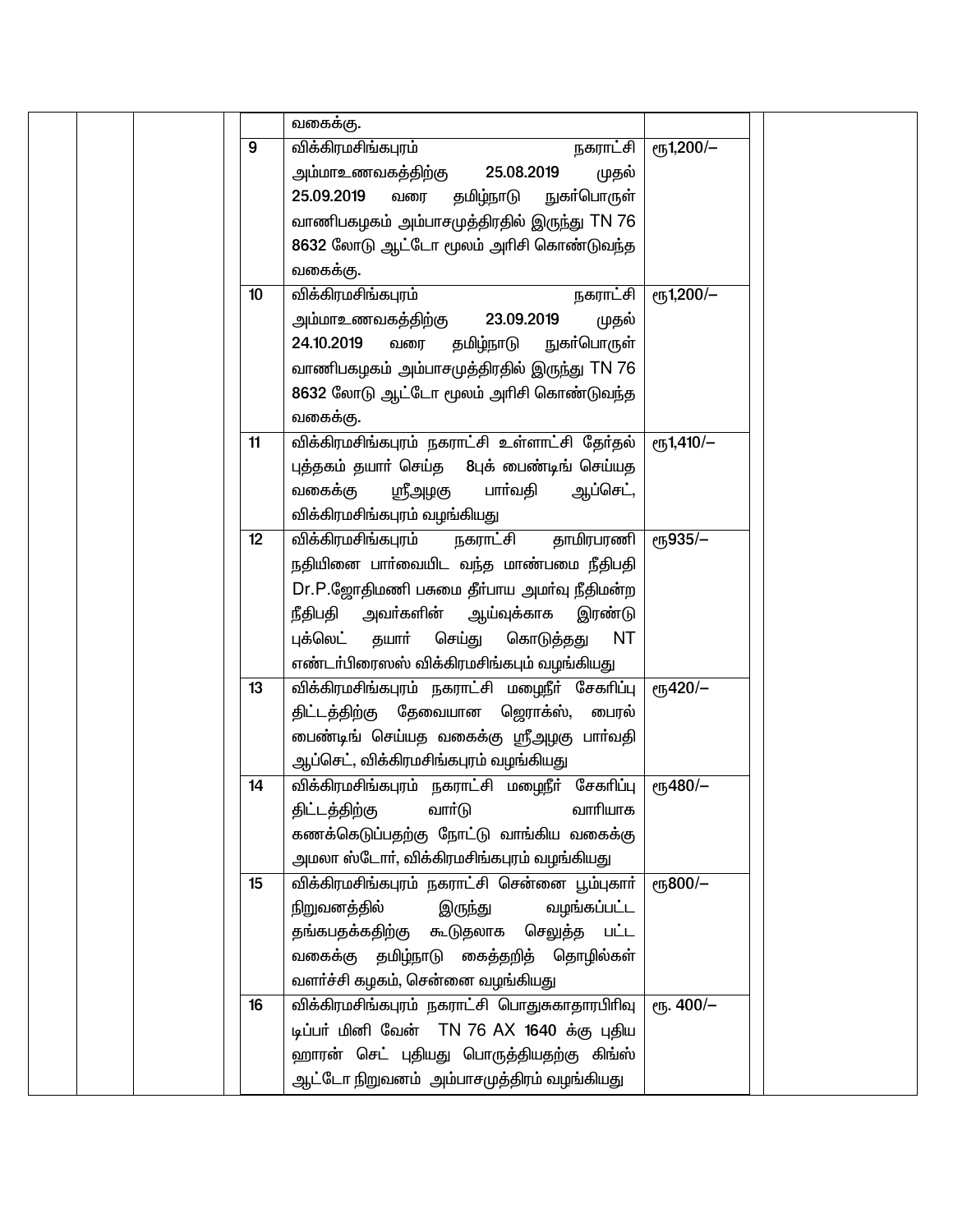|                |     |            | 17        | விக்கிரமசிங்கபுரம் நகராட்சி பொதுசுகாதாரபிரிவு<br>$\epsilon$ гђ. 300/-        |                          |
|----------------|-----|------------|-----------|------------------------------------------------------------------------------|--------------------------|
|                |     |            |           | டிப்பர் மினி வேன் TN 76 T 9612 க்கு ஹாரன்                                    |                          |
|                |     |            |           | பாயிண்ட் பொருத்தியதற்கு கிங்ஸ் ஆட்டோ                                         |                          |
|                |     |            |           | நிறுவனம்  அம்பாசமுத்திரம் வழங்கியது                                          |                          |
|                |     |            | 18        | பொதிகையடி<br>$e\sqrt{51,700/-}$<br>விக்கிரமசிங்கபுரம்<br>நகராட்சி            |                          |
|                |     |            |           | தூயநீரேற்றும் நிலையம் மற்றும் தலையணை                                         |                          |
|                |     |            |           | இயல்பு நீரேற்றும் நிலையங்களுக்கு $1\!\!/_{\text{2}}$ " ஆயில்                 |                          |
|                |     |            |           | ரோப்<br>வாங்கிய<br>ஸ்ரீகிருஷ்ணா<br>வகைக்கு                                   |                          |
|                |     |            |           | எலெக்ட்ரிக்கல்ஸ்<br>&பிளம்பிங்ஸ்,                                            |                          |
|                |     |            |           | விக்கிரமசிங்கபுரம் வழங்கியது                                                 |                          |
|                |     |            | 19        | விக்கிரமசிங்கபுரம் நகராட்சி பொதுசுகாதாரபிரிவு<br>ет. 1925/-                  |                          |
|                |     |            |           | டிப்பர் லாரி TN 76 B 7879க்கு செல்ப் மோட்டார்                                |                          |
|                |     |            |           | ஸ்விட்ச், பிரஸ்செட் புதிய பொருத்தியதற்கு கிங்ஸ்                              |                          |
|                |     |            |           | ஆட்டோ நிறுவனம்  அம்பாசமுத்திரம் வழங்கியது                                    |                          |
|                |     |            | 20        | விக்கிரமசிங்கபுரம் நகராட்சி பொதுசுகாதாரபிரிவு<br>$e$ гђ. 1,900/-             |                          |
|                |     |            |           | டிப்பர் மினி வேன் TN 76 AX 1663 க்கு தகுதி                                   |                          |
|                |     |            |           | சான்று பெறுவதற்கு அம்பாசமுத்திரம் M.V.I.                                     |                          |
|                |     |            |           | Grade – 1ல் அலுவலகத்தில் வழங்கியது<br>விக்கிரமசிங்கபுரம் நகராட்சி மன்றத்தின் |                          |
|                |     |            |           | சாதாரணக்கூட்டம்                                                              |                          |
|                |     |            |           | எதிர்வரும் 2019ம் வருடம் நவம்பர் மாதம் 13ம் தேதி புதன் கிழமை மாலை            |                          |
|                |     |            |           | 4.00 மணிக்கு தனிஅதிகாரி அவா்கள் தலைமையில் மன்ற கூட்ட அரங்கில்                |                          |
|                |     |            |           | வைத்து நடைபெறும்.                                                            |                          |
|                |     |            |           | தனிஅதிகாரி                                                                   |                          |
|                |     |            |           | விக்கிரமசிங்கபுரம் நகராட்சி.                                                 |                          |
|                |     |            |           |                                                                              |                          |
| $\mathbf{1}$   | 841 | 13.11.2019 |           | விக்கிரமசிங்கபுரம் நகராட்சி 12வது வாா்டு அகஸ்தியா்புரம் முதல்                | அனுமதிக்கப்பட்டது        |
|                |     |            |           | கோட்டைவிளைபட்டி ரோடு சாலையில் மழைநீா் வடிகால் மற்றும் சிறுபாலம்              |                          |
|                |     |            | அமைக்கும் | பணியினை தோ்வு செய்தும், அப்பணிக்கு நகராட்சி                                  |                          |
|                |     |            |           | பொறியாளா் அவா்களால் தயாா் செய்யப்பட்ட மதிப்பீடு ரூ2.60இலட்சம்                |                          |
|                |     |            |           | மன்றத்தின் பாா்வைக்கும் அனுமதிக்கும், இப்பணியினை பொது நிதியில்               |                          |
|                |     |            |           | இருந்து மேற்கொள்ளவும் அனுமதிக்கும்.                                          |                          |
|                |     |            |           | (ந.க.எண்:6064/2019 /இ1)                                                      |                          |
| $\overline{2}$ | 842 | 13.11.2019 |           | <u>நகராட்சி</u><br>பொதிகையடி<br>தூயநீரேற்றும்<br>விக்கிரமசிங்கபுரம்          | <u>அனுமதிக்கப்பட்டது</u> |
|                |     |            |           | நிலையத்தில் 100HP மின் மோட்டார் 1ல் பொருத்தப்பட்டுள்ள பம்ப் Inpuller         |                          |
|                |     |            |           | பகுதி தேய்ந்து இருப்பதை மாற்றி புதிய Inpuller பம்ப் செட் சப்ளை செய்ய         |                          |
|                |     |            |           | அமைக்கும்  பணியினை தோ்வு செய்தும், அப்பணிக்கு நகராட்சி பொறியாளா்             |                          |
|                |     |            |           |                                                                              |                          |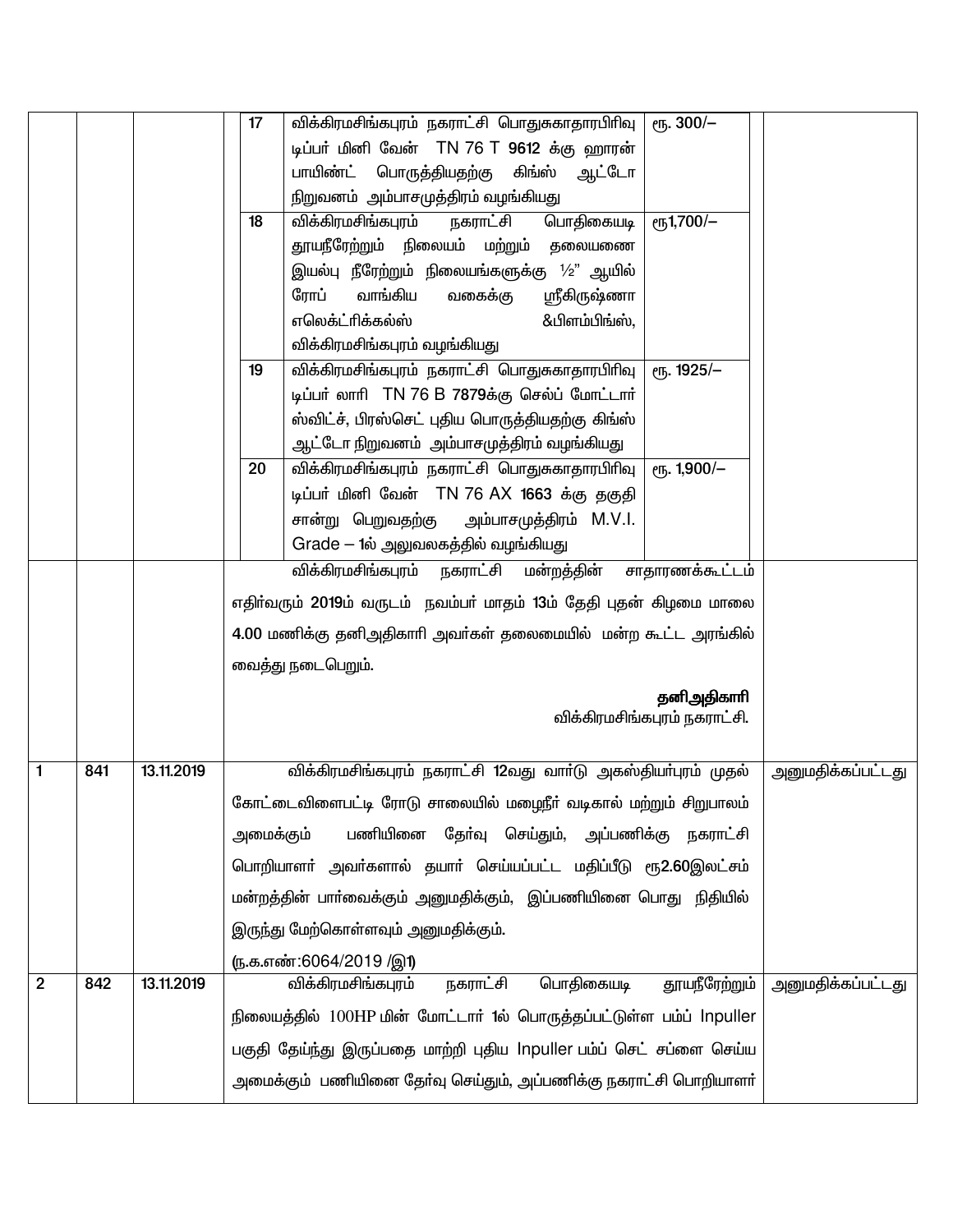|   |     |            |              | அவா்களால் தயாா் செய்யப்பட்ட மதிப்பீடு ரூ5.40இலட்சம் மன்றத்தின்                                                                                                                                                                                                                                                          |                                        |                                 |                                |                          |
|---|-----|------------|--------------|-------------------------------------------------------------------------------------------------------------------------------------------------------------------------------------------------------------------------------------------------------------------------------------------------------------------------|----------------------------------------|---------------------------------|--------------------------------|--------------------------|
|   |     |            |              | பாா்வைக்கும் அனுமதிக்கும்,  இப்பணியினை பொது                                                                                                                                                                                                                                                                             |                                        |                                 | நிதியில் இருந்து               |                          |
|   |     |            |              | மேற்கொள்ளவும் அனுமதிக்கும்.                                                                                                                                                                                                                                                                                             |                                        |                                 |                                |                          |
|   |     |            |              | (ந.க.எண்:1185/2019 /இ1)                                                                                                                                                                                                                                                                                                 |                                        |                                 |                                |                          |
| 3 | 843 | 13.11.2019 |              | விக்கிரமசிங்கபுரம் நகராட்சிபகுதி 16 வது வாா்டு ஒட்டன்குளம்                                                                                                                                                                                                                                                              |                                        |                                 |                                | <u>அனுமதிக்கப்பட்டது</u> |
|   |     |            |              | இடைநிலை நீரேற்றும் நிலையத்தில் அமைந்துள்ள 25HP (NO−2 )                                                                                                                                                                                                                                                                  |                                        |                                 |                                |                          |
|   |     |            |              | மின்மோட்டாரில் பழைய காயில் நீங்காக புதிய காயில், புஷ் செட், பம்ப் லேத்                                                                                                                                                                                                                                                  |                                        |                                 |                                |                          |
|   |     |            |              | வேலை மற்றும் 25HP ஸ்பேர் மின்மோட்டாரில் பழைய காயில் நீங்காக புதிய                                                                                                                                                                                                                                                       |                                        |                                 |                                |                          |
|   |     |            |              | காயில், புஷ் செட் ஆகியவற்றை பழுது பார்க்க 06.11.2019 அன்று வரப்பெற்ற                                                                                                                                                                                                                                                    |                                        |                                 |                                |                          |
|   |     |            |              | விலைப்புள்ளிகளின் ஒப்புநோக்கு பட்டியல் தயாா்செய்து மன்ற அனுமதியை                                                                                                                                                                                                                                                        |                                        |                                 |                                |                          |
|   |     |            |              | எதிா்நோக்கி தனிஅலுவலா் அவா்களின் முன்அனுமதி பெற்று பணிகள்                                                                                                                                                                                                                                                               |                                        |                                 |                                |                          |
|   |     |            |              | மேற்கொள்ளபட்டமைக்கு மன்றதின் ஒப்புதலுக்கு                                                                                                                                                                                                                                                                               |                                        |                                 |                                |                          |
|   |     |            | வ.எ<br>ண்    | வேலை விபரம்                                                                                                                                                                                                                                                                                                             | ஆசரியா<br>எலக்ட்ரிக்க<br>ல்<br>சுரண்டை | மகபூப்<br>பாஷா,<br>வி.கே.புரம். | R.செல்வி<br>ன்துரை<br>கருவந்தா |                          |
|   |     |            | $\mathbf{1}$ | 16 வது வார்டு<br>ஒட்டன்குளம்<br>இடைநிலை நீரேற்றும்<br>நிலையத்தில்<br>அமைந்துள்ள 25HP<br>$(NO-2)$<br>மின்மோட்டாரில்<br>பழைய காயில்<br>நீங்காக புதிய காயில்,<br>புஷ் செட், பம்ப் லேத்<br>வேலை மற்றும் 25HP<br>ஸ்பேர்<br>மின்மோட்டாரில்<br>பழைய காயில்<br>நீங்காக புதிய காயில்,<br>புஷ் செட்<br>ஆகியவற்றை பழுது<br>பார்க்க | 85,000                                 | 82,000                          | 79,000                         |                          |
|   |     |            |              | ரு.க.எண்: 1185/2019/இ1)                                                                                                                                                                                                                                                                                                 |                                        |                                 |                                |                          |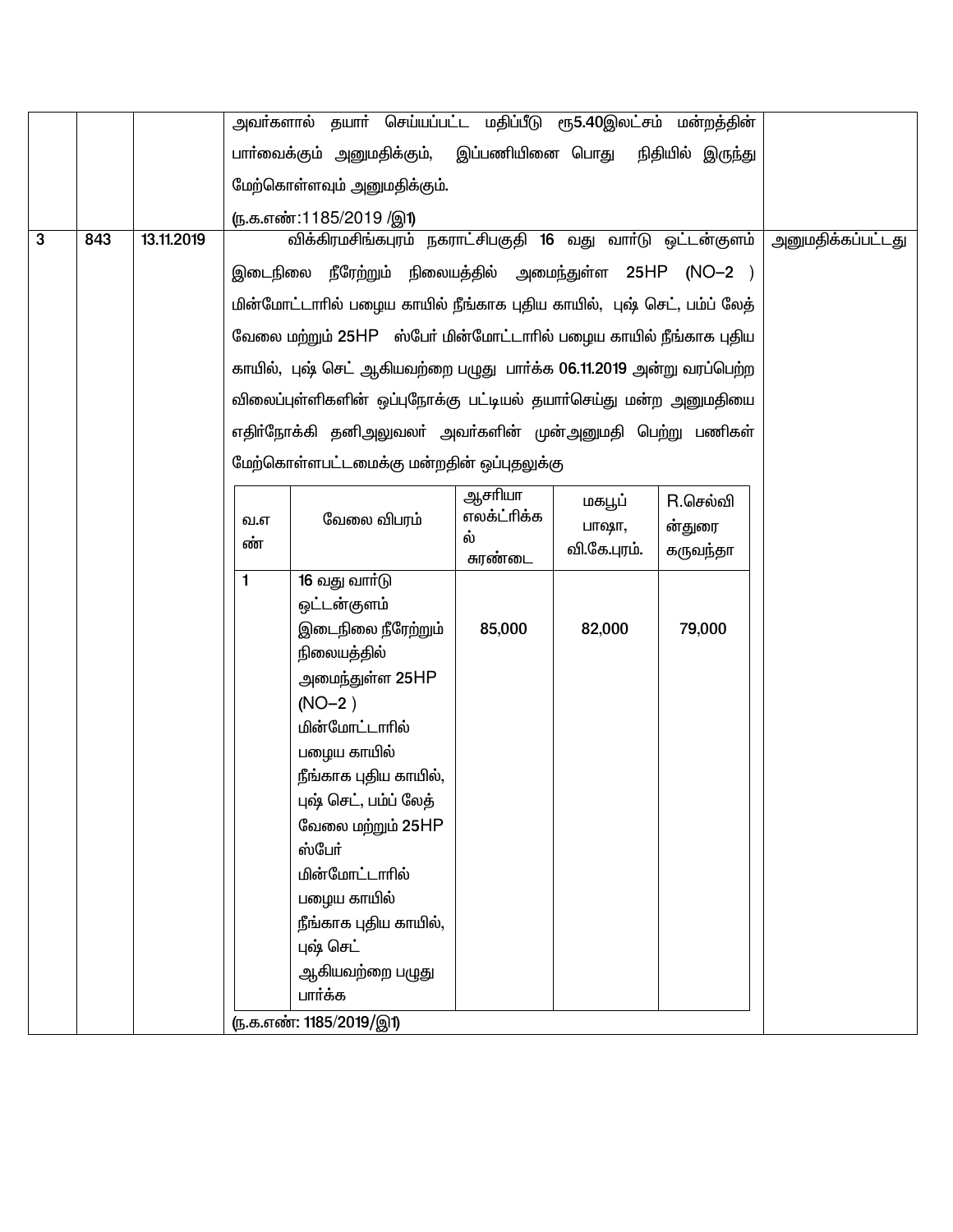| $\overline{4}$ | 844 | 13.11.2019 | விக்கிரமசிங்கபுரம் நகராட்சி துப்புரவு பணியாளா் குடியிருப்பில்<br>செப்டிங் டேங்க் அமைத்து மேம்பாடு செய்யும்பணி அமைக்கும் பணியினை | அனுமதிக்கப்பட்டது        |
|----------------|-----|------------|---------------------------------------------------------------------------------------------------------------------------------|--------------------------|
|                |     |            | தேர்வு செய்தும், அப்பணிக்கு நகராட்சி பொறியாளர் அவர்களால் தயார்                                                                  |                          |
|                |     |            | மதிப்பீடு<br>ரூ10.00இலட்சம்<br>மன்றத்தின்<br>செய்யப்பட்ட<br>பாா்வைக்கும்                                                        |                          |
|                |     |            | அனுமதிக்கும்,  இப்பணியினை பொது  நிதியில் இருந்து மேற்கொள்ளவும்                                                                  |                          |
|                |     |            | அனுமதிக்கும்.                                                                                                                   |                          |
|                |     |            | <u>ரு.க.எண்: 1185/2019/இ1)</u>                                                                                                  |                          |
| 5              | 845 | 13.11.2019 | நகராட்சி பகுதி சிவந்திபுரம் பஸ்<br>விக்கிரமசிங்கபுரம்<br>ஸ்டாப்,                                                                | அனுமதிக்கப்பட்டது        |
|                |     |            | அய்யனாா்குளம், வடமலைசமுத்திரம், கிருஷ்ணன் கோவில் பஸ் ஸ்டாப் 250                                                                 |                          |
|                |     |            | வாட்ஸ் மொ்குரி மின் விளக்கினை அகற்றிவிட்டு 150 வாட்ஸ் LED                                                                       |                          |
|                |     |            | மினவிளக்கு பொருத்துவதற்கும் பாபநாசம் கோவில் முன்பு 400 வாட்ஸ்                                                                   |                          |
|                |     |            | மெர்குரி மின் விளக்கினை அகற்றிவிட்டு 200 வாட்ஸ் LED மின்விளக்கு                                                                 |                          |
|                |     |            | பொருத்தும் பணியினை தேர்வு செய்தும், அப்பணிக்கு நகராட்சி பொறியாளர்                                                               |                          |
|                |     |            | அவா்களால் தயாா் செய்யப்பட்ட மதிப்பீடு ரூ6.20இலட்சம் மன்றத்தின்                                                                  |                          |
|                |     |            | பாா்வைக்கும் அனுமதிக்கும்,  இப்பணியினை பொது<br>நிதியில் இருந்து                                                                 |                          |
|                |     |            | மேற்கொள்ளவும் அனுமதிக்கும்.                                                                                                     |                          |
|                |     |            | (ந.க.எண்: 1185/2019/இ1)                                                                                                         |                          |
| 6              | 846 | 13.11.2019 | நகராட்சியில்<br>விக்கிரமசிங்கபுரம்<br>தமிழ்நாடு<br>நகர்புற<br>சாலை                                                              | அனுமதிக்கப்பட்டது        |
|                |     |            | உட்கட்டமைப்பு திட்டம் (TURIP) 2019–20ன் கீழ் தார்சாலை மற்றும் பேவர்                                                             |                          |
|                |     |            | பிளாக் சாலைகள் மேற்கொள்ள நிா்வாக அனுமதி பெறும் பொருட்டு திட்ட                                                                   |                          |
|                |     |            |                                                                                                                                 |                          |
|                |     |            | கருத்துருக்கள் மற்றும் தொழில்நுட்ப அனுமதி பெற மதிப்பீடுகள் கருத்துரு                                                            |                          |
|                |     |            | தயாா் செய்த வகைக்கு செலவினம் ரூ36,000/—ஐ பொது நிதியில் இருந்து                                                                  |                          |
|                |     |            | மேற்கொள்ள மன்றத்தின் அனுமதிக்கும்.                                                                                              |                          |
|                |     |            | ரு.க.எண்:1185/2019 /இ1)                                                                                                         |                          |
| 7              | 847 |            | விக்கிரமசிங்கபுரம் நகராட்சியில் TURIP 2019-20ன் கீழ் நகராட்சி பகுதியில்                                                         | <u>அனுமதிக்கப்பட்டது</u> |
|                |     |            | சேதமடைந்த சாலைகளை புதுபிக்கும் பணி மற்றும் புதிதாக சாலை பணிகள்                                                                  |                          |
|                |     |            | மேற்கொள்ள 18.11.2019 அன்று நடைபெற உள்ள ஒப்பந்தபுள்ளி அறிவிப்பினை                                                                |                          |
|                |     |            | சென்னை செய்தி மக்கள் தொடா்பு துறை இயக்குநா்அவா்களின் கடிதம்                                                                     |                          |
|                |     |            | ந.க.எண். 3894/ விளம்பரம்2019 நாள்:25.10.2019ன் படி மாநில அளவில்                                                                 |                          |
|                |     |            | பிரசுரம் செய்தவகைக்கு Accord Advertising Agencies நிறுவனத்திற்கு                                                                |                          |
|                |     |            | ரூ70,328/—ஐ பொதுநிதியில் இருந்து வழங்க மன்றத்தின் அனுமதிக்கு                                                                    |                          |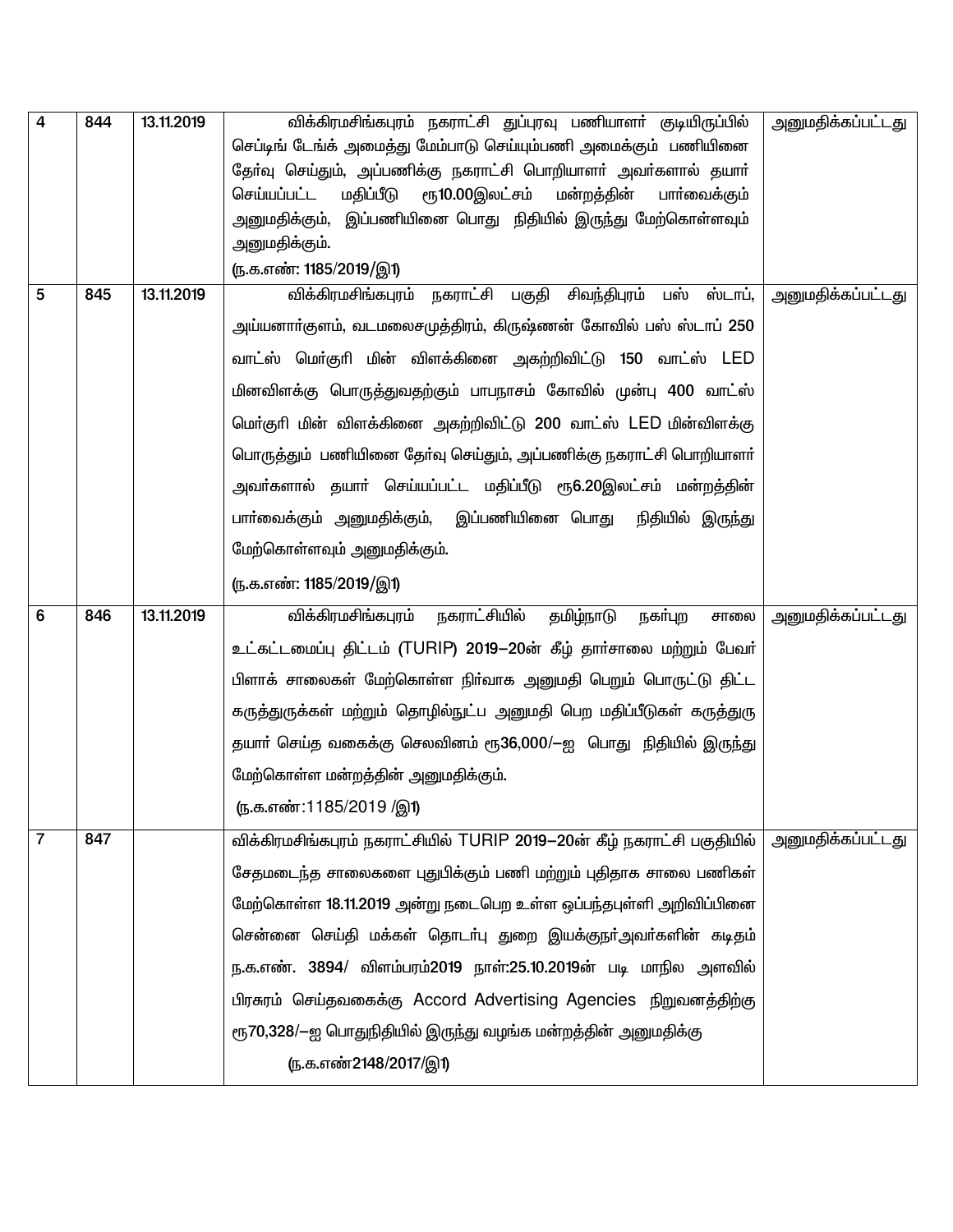|   |     |            | அவசரக்கூட்டம்                                                               |                   |
|---|-----|------------|-----------------------------------------------------------------------------|-------------------|
|   |     |            | விக்கிரமசிங்கபுரம் நகராட்சி மன்றத்தின் அவசரக்கூட்டம்                        |                   |
|   |     |            | எதிர்வரும் 2019ம் வருடம் நவம்பர் மாதம் 21ம் தேதி புதன் கிழமை மாலை           |                   |
|   |     |            | 4.00 மணிக்கு தனிஅதிகாரி அவா்கள் தலைமையில் மன்ற கூட்ட அரங்கில்               |                   |
|   |     |            | வைத்து நடைபெறும்.                                                           |                   |
|   |     |            | தனிஅதிகாரி<br>விக்கிரமசிங்கபுரம் நகராட்சி.                                  |                   |
| 1 | 848 | 21.11.2019 | அரசாணை எண்( MS) 150 நகராட்சி நிர்வாகம் மற்றும் குடிநீர் வழங்கல் துறை        | அனுமதிக்கப்பட்டது |
|   |     |            | (MA.IV) நாள் 19.11.2019 ன் படியும் நகராட்சி நிர்வக ஆணையர், சென்னை 28        |                   |
|   |     |            | அவா்களின் சுற்றறிக்கை ந,க,எண் 40032/2012/ஆா்1 நாள் 20.11.2019 ல்            |                   |
|   |     |            | தெரிவிக்கப்பட்டுள்ள அறிவுரைகளின் படியும், அரசாணை எண் 76 நகராட்சி            |                   |
|   |     |            | நிர்வாகம் மற்றும் குடிநீர் வழங்கல் துறை நாள் 26.07.2018 ன் படி 01.04.2018ம் |                   |
|   |     |            | தேதி முதல் சொத்து வரி பொது சீராய்வு (Revision of property Tax) மூலம்        |                   |
|   |     |            | உயர்த்தப்பட்ட சொத்துவரி உயர்வினையும், சொத்துவரி விதிப்புக்கான               |                   |
|   |     |            | மண்டல மதிப்பு (Zonal rates) 01.04.2018 முதல் உயர்த்தப்பட்டதையும்            |                   |
|   |     |            | மற்றும் 01.10.2017 ம் தேதி முதல் சொத்துவரி மறு சீரமைப்பு செய்து             |                   |
|   |     |            | உயா்த்தப்பட்டதையும் நிறுத்தி வைக்க தொிவிக்கப்பட்டுள்ள<br>விவரம்             |                   |
|   |     |            | மன்றத்தின் பாா்வைக்கும் அனுமதிக்கும் வைக்கப்படுகிறது.                       |                   |
|   |     |            | விக்கிரமசிங்கபுரம் நகராட்சி மன்றத்தின் சாதாரணக்கூட்டம்                      |                   |
|   |     |            | எதிர்வரும் 2019ம் வருடம் நவம்பர் மாதம் 29ம் தேதி வெள்ளி கிழமை மாலை          |                   |
|   |     |            | 4.00 மணிக்கு தனிஅதிகாரி அவர்கள் தலைமையில் மன்ற கூட்ட அரங்கில்               |                   |
|   |     |            | வைத்து நடைபெறும்.                                                           |                   |
|   |     |            | தனிஅதிகாரி<br>விக்கிரமசிங்கபுரம் நகராட்சி.                                  |                   |
|   |     |            |                                                                             |                   |
| 1 | 849 | 29.11.2019 | விக்கிரமசிங்கபுரம் நகராட்சியில் சட்டமன்ற உறுப்பினர் தொகுதி                  | அனுமதிக்கப்பட்டது |
|   |     |            | மேம்பாட்டுத் திட்டம் 2019-20 ன் கீழ்,, கீழ் கண்ட பணிகள் செய்து              |                   |
|   |     |            | முடிப்பதற்கு 22.11.2019ம் தேதி ஒப்பந்தபுள்ளி கோரப்பட்டதில் வரப்பெற்ற இரு    |                   |
|   |     |            | கொடுத்துள்ள<br>ஒப்பந்தபுள்ளிகளில்<br>ஒப்பந்தபுள்ளி<br>குறைவான               |                   |
|   |     |            | விக்கிரமசிங்கபுரம்<br>அவா்களின்<br>ஒப்பந்ததாரா்<br>திரு.பாலமுருகன்,         |                   |
|   |     |            | ஒப்பந்தபுள்ளியை ஒப்புக்கொண்டு வேலை உத்திரவு வழங்க மன்றத்தின்                |                   |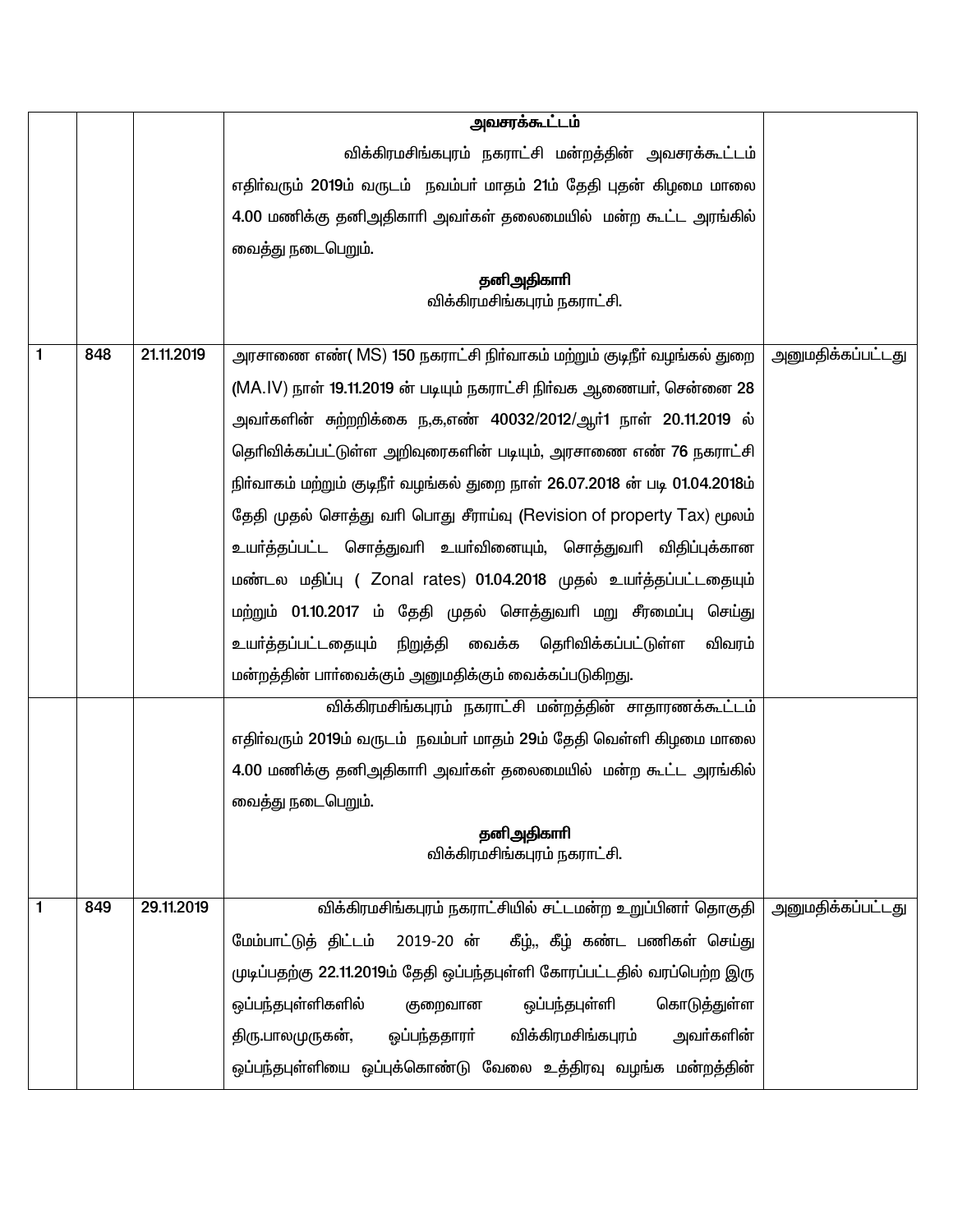|                |     |              | அனுமதிக்கு.                                                              |               |                           |                          |
|----------------|-----|--------------|--------------------------------------------------------------------------|---------------|---------------------------|--------------------------|
|                |     | வ            |                                                                          | ஒப்பந்ததாரா்  | மதிப்பீட்டு               |                          |
|                |     | எண்          | பணியின் பெயர்                                                            | பெயர்         | விகித                     |                          |
|                |     |              |                                                                          |               | விவரம்                    |                          |
|                |     |              | விக்கிரமசிங்கபுரம்<br>நகராட்சி                                           | திரு.பாலமுருக | 4.95%                     |                          |
|                |     | $\mathbf{1}$ | வாா்டு எண் 15 கருத்தையாபுரம்                                             | ன்            | மதிப்பீட்டை               |                          |
|                |     |              | சங்கரபாண்டியபுரம்<br>முதல்                                               | விக்கிரமசிங்க | விட அதிகம்                |                          |
|                |     |              | செல்லும் பகுதியில் புதிய நியாய                                           | புரம்.        |                           |                          |
|                |     |              | விலை<br>அமைத்தல்<br>கடை                                                  | திரு.ஏ.ஜெயபிர | 6.40%                     |                          |
|                |     |              | (27GL013PN)(மதிப்பீடு ரூ 7.00                                            | காஷ்          | மதிப்பீட்டை               |                          |
|                |     |              | இலட்சம்)                                                                 | விக்கிரமசிங்க | விட அதிகம்                |                          |
|                |     |              |                                                                          | புரம்.        |                           |                          |
|                |     |              | பெறப்பட்ட ஒப்பந்தபுள்ளி மதிப்பு மதிப்பீட்டு ரேட்டினை விட 4.95%           |               |                           |                          |
|                |     | அதிகம்       | உள்ளதை,<br>பொறியாளர்                                                     |               | கையேட்டின் வழிகாட்டுதலின் |                          |
|                |     |              | அடிப்படையில்<br>மதிப்பீட்டிற்கு 5% சதவீதத்திற்குள்                       |               | டெண்டர்                   |                          |
|                |     |              | குறிப்பிடப்பட்டுள்ளதையும் மன்றம் அனுமதிக்கலாம்.                          |               |                           |                          |
|                |     |              | <u>(ந.க.எண்:1185/2019/இ1)</u>                                            |               |                           |                          |
| $\overline{2}$ | 850 |              | விக்கிரமசிங்கபுரம் நகராட்சியில் பொதுநிதி 2019—20ன் கீழ், கீழ் கண்ட       |               |                           | <u>அனுமதிக்கப்பட்டது</u> |
|                |     |              | பணிகள் செய்து முடிப்பதற்கு 22.11.2019ம் தேதி ஒப்பந்தபுள்ளி கோரப்பட்டதில் |               |                           |                          |
|                |     |              | வரப்பெற்ற இரு ஒப்பந்தபுள்ளிகளில் குறைவான ஒப்பந்தபுள்ளி கொடுத்துள்ள       |               |                           |                          |
|                |     |              | திரு.ப.மாடசாமி,<br>ஓப்பந்ததாரா்                                          | பாளையங்கோட்டை | அவா்களின்                 |                          |
|                |     |              | ஒப்பந்தபுள்ளியை ஒப்புக்கொண்டு வேலை உத்திரவு வழங்க மன்றத்தின்             |               |                           |                          |
|                |     |              | அனுமதிக்கு.                                                              |               |                           |                          |
|                |     | வ            | பணியின் பெயர்                                                            | ஒப்பந்ததாரா்  | மதிப்பீட்டு               |                          |
|                |     | எண்          |                                                                          | பெயர்         | விகித விவரம்              |                          |
|                |     |              | விக்கிரமசிங்கபுரம் நகராட்சி 9வது                                         | திரு.ப.மாடச   | 0.07%                     |                          |
|                |     | 1            | வாா்டு பொதிகையடி இயல்பு                                                  | ாமி,          | மதிப்பீட்டை               |                          |
|                |     |              | நீரேற்றும் நிலைய சாலை                                                    | பாளையங்       | விட குறைவு                |                          |
|                |     |              | தாா்சாலை அமைக்கும்                                                       | காட்டை.       |                           |                          |
|                |     |              | பணி (மதிப்பீடு ரூ 9.90 இலட்சம்)                                          | திரு. T.      | 0.21% மதிப்பீட்டை         |                          |
|                |     |              |                                                                          | பிரம்மநாயக    | விட அதிகம்                |                          |
|                |     |              |                                                                          | ம், பத்தமடை   |                           |                          |
|                |     |              | (ந.க.எண்:1185/2019/இ1)                                                   |               |                           |                          |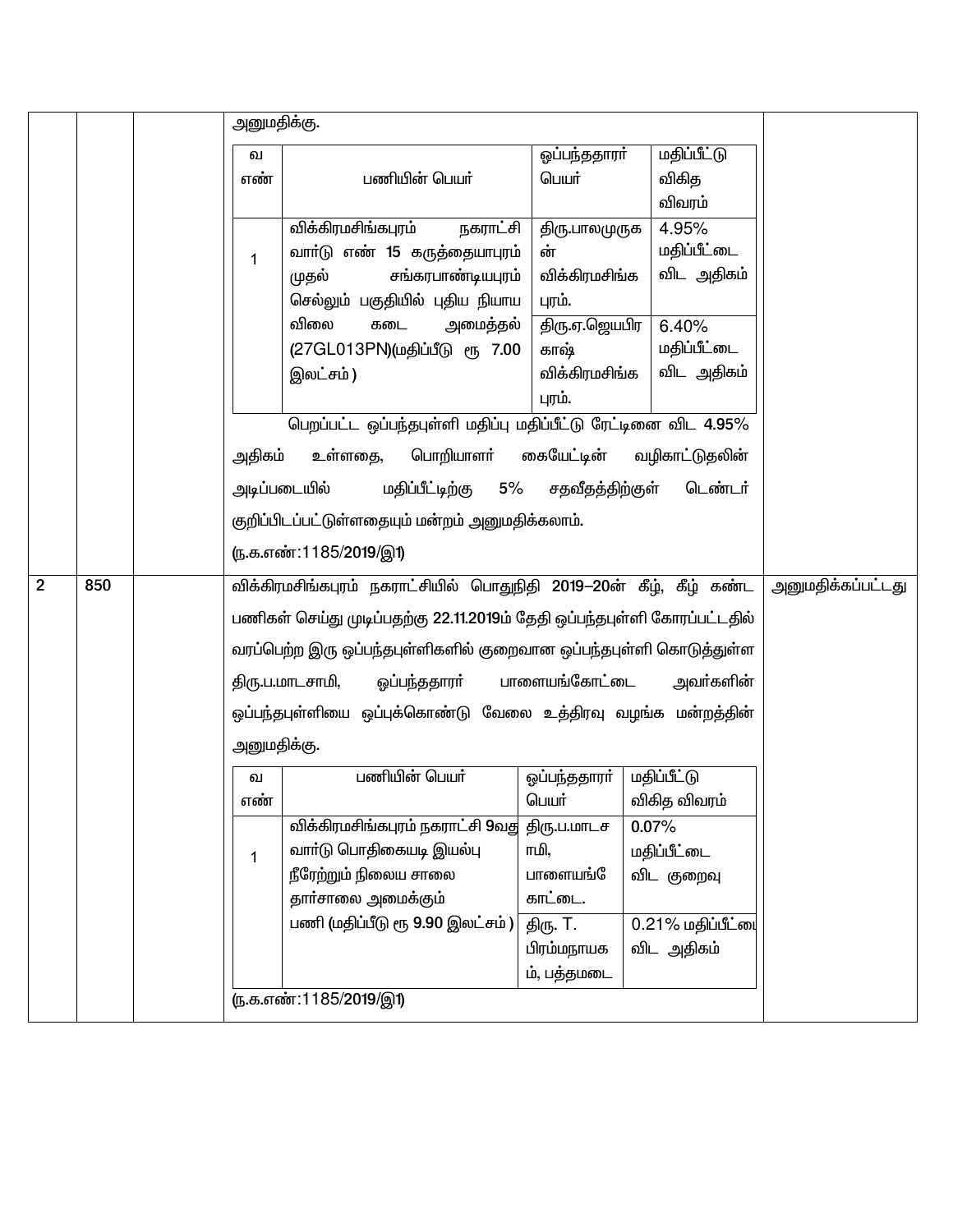| 3                       | 851 |               |                        |               |                                       |                           | விக்கிரமசிங்கபுரம் நகராட்சியில் பொதுநிதி 2019-20ன் கீழ், கீழ்   | அனுமதிக்கப்பட்டது        |
|-------------------------|-----|---------------|------------------------|---------------|---------------------------------------|---------------------------|-----------------------------------------------------------------|--------------------------|
|                         |     |               |                        |               |                                       |                           | கண்ட பணிகள் செய்து முடிப்பதற்கு 22.11.2019ம் தேதி ஒப்பந்தபுள்ளி |                          |
|                         |     |               | கோரப்பட்டதில்          | வரப்பெற்ற     | இரு                                   | ஒப்பந்தபுள்ளிகளில்        | குறைவான                                                         |                          |
|                         |     | ஒப்பந்தபுள்ளி |                        | கொடுத்துள்ள   |                                       | திரு.ப.மாடசாமி,           | ஓப்பந்ததாரா்                                                    |                          |
|                         |     |               |                        |               |                                       |                           |                                                                 |                          |
|                         |     |               |                        |               |                                       |                           | பாளையங்கோட்டை அவா்களின் ஒப்பந்தபுள்ளியை ஒப்புக்கொண்டு வேலை      |                          |
|                         |     |               |                        |               | உத்திரவு வழங்க மன்றத்தின் அனுமதிக்கு. |                           |                                                                 |                          |
|                         |     | வ             |                        |               |                                       |                           | <u>மதிப்பீட்டு</u>                                              |                          |
|                         |     | எண்           |                        | பணியின் பெயர் |                                       | ஒப்பந்ததாரா்              | விகித                                                           |                          |
|                         |     |               |                        |               |                                       | பெயர்                     | விவரம்                                                          |                          |
|                         |     |               |                        |               | விக்கிரமசிங்கபுரம் நகராட்சி 1வது      | திரு.ப.மாடசாமி,           | 0.07%                                                           |                          |
|                         |     | 1             |                        |               | வாா்டு அய்யனாா்குளம் கிழமேல்          | பாளையங்கோ                 | மதிப்பீட்டை                                                     |                          |
|                         |     |               | அமைக்கும்              |               | தெற்கு கடைசி தெரு தார்சாலை            | ட்டை.                     | விட குறைவு                                                      |                          |
|                         |     |               |                        |               | பணி (மதிப்பீடு ரூ 10.00 இலட்சம் )     | திரு. T.<br>பிரம்மநாயகம், | 0.21%<br>மதிப்பீட்டை                                            |                          |
|                         |     |               |                        |               |                                       | பத்தமடை                   | விட அதிகம்                                                      |                          |
|                         |     |               | ரு.க.எண்:1185/2019/இ1) |               |                                       |                           |                                                                 |                          |
|                         |     |               |                        |               |                                       |                           |                                                                 |                          |
| $\overline{\mathbf{4}}$ | 852 |               |                        |               |                                       |                           | விக்கிரமசிங்கபுரம் நகராட்சியில் பொதுநிதி 2019–20ன் கீழ், கீழ்   | <u>அனுமதிக்கப்பட்டது</u> |
|                         |     |               |                        |               |                                       |                           | கண்ட பணிகள் செய்து முடிப்பதற்கு 22.11.2019ம் தேதி ஒப்பந்தபுள்ளி |                          |
|                         |     |               | கோரப்பட்டதில்          | வரப்பெற்ற     | இரு                                   | ஒப்பந்தபுள்ளிகளில்        | குறைவான                                                         |                          |
|                         |     |               | ஒப்பந்தபுள்ளி          |               | கொடுத்துள்ள                           | திரு.ப.மாடசாமி,           | ஓப்பந்ததாரா்                                                    |                          |
|                         |     |               |                        |               |                                       |                           | பாளையங்கோட்டை அவா்களின் ஒப்பந்தபுள்ளியை ஒப்புக்கொண்டு வேலை      |                          |
|                         |     |               |                        |               | உத்திரவு வழங்க மன்றத்தின் அனுமதிக்கு. |                           |                                                                 |                          |
|                         |     | வ             |                        |               |                                       |                           | <b>மதிப்பீட்டு</b>                                              |                          |
|                         |     | எண்           |                        | பணியின் பெயர் |                                       | ஒப்பந்ததாரா்              | விகித விவரம்                                                    |                          |
|                         |     |               |                        |               |                                       | பெயர்                     |                                                                 |                          |
|                         |     |               |                        |               | விக்கிரமசிங்கபுரம் நகராட்சி 9வது      | திரு.ப.மாடச               | 0.06%                                                           |                          |
|                         |     | 1             |                        |               | வாா்டு பாபநாசம் தலையணை                | ாமி,                      | மதிப்பீட்டை                                                     |                          |
|                         |     |               |                        |               | சாலை பிள்ளையாா் கோவில் முத $\epsilon$ | பாளையங்                   | விட குறைவு                                                      |                          |
|                         |     |               |                        |               | தலையணை வரை (பாபநாசம்                  | காட்டை.                   |                                                                 |                          |
|                         |     |               | கோவில் பின்புறம்)      |               |                                       | திரு. T.                  | 0.21% மதிப்பீட்டை                                               |                          |
|                         |     |               |                        |               | தாா் சாலை அமைக்கும் பணி               | பிரம்மநாயக                | விட அதிகம்                                                      |                          |
|                         |     |               |                        |               | (மதிப்பீடு ரூ 24.80 இலட்சம்)          | ம், பத்தமடை               |                                                                 |                          |
|                         |     |               | (ந.க.எண்:1185/2019/இ1) |               |                                       |                           |                                                                 |                          |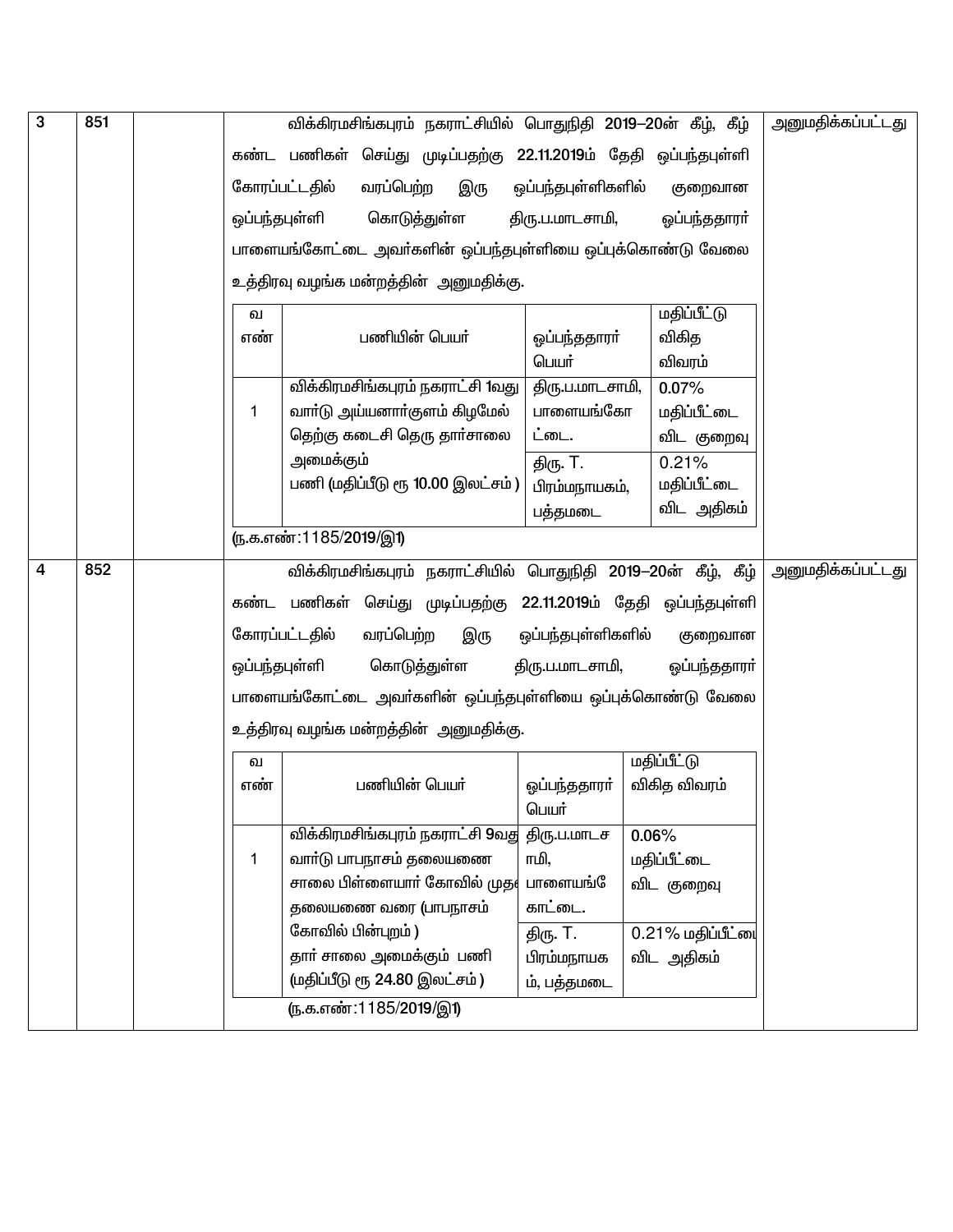| 5 | 853 | விக்கிரமசிங்கபுரம் நகராட்சியில் பொதுநிதி 2019—20ன் கீழ், கீழ்                                        | <u>அனுமதிக்கப்பட்டது</u> |
|---|-----|------------------------------------------------------------------------------------------------------|--------------------------|
|   |     | கண்ட பணிகள் செய்து முடிப்பதற்கு 22.11.2019ம் தேதி ஒப்பந்தபுள்ளி                                      |                          |
|   |     | வரப்பெற்ற<br>கோரப்பட்டதில்<br>இரு<br>ஒப்பந்தபுள்ளிகளில்<br>குறைவான                                   |                          |
|   |     | கொடுத்துள்ள<br>ஒப்பந்தபுள்ளி<br>திரு.ப.மாடசாமி,<br>ஓப்பந்ததாரா்                                      |                          |
|   |     |                                                                                                      |                          |
|   |     | பாளையங்கோட்டை அவா்களின் ஒப்பந்தபுள்ளியை ஒப்புக்கொண்டு வேலை<br>உத்திரவு வழங்க மன்றத்தின்  அனுமதிக்கு. |                          |
|   |     | பணியின் பெயர்<br><u>மதிப்பீட்டு</u><br>ஒப்பந்ததாரா்<br>ഖ                                             |                          |
|   |     | விகித<br>எண்<br>பெயர்                                                                                |                          |
|   |     | விவரம்                                                                                               |                          |
|   |     | விக்கிரமசிங்கபுரம் நகராட்சி 9வது திரு.ப.மாடசா<br>0.12%                                               |                          |
|   |     | வாா்டு தலையணை சாலையில்<br>மி,<br>மதிப்பீட்டை<br>1                                                    |                          |
|   |     | வாறுகால் அமைக்கும் பணி<br>பாளையங்கே<br>விட குறைவு                                                    |                          |
|   |     | (மதிப்பீடு ரூ 9.00 இலட்சம்)<br>ாட்டை.                                                                |                          |
|   |     | 0.17%<br>திரு. T.                                                                                    |                          |
|   |     | மதிப்பீட்டை<br>பிரம்மநாயகம்<br>விட அதிகம்                                                            |                          |
|   |     | , பத்தமடை                                                                                            |                          |
|   |     | ரு.க.எண்:1185/2019/இ1)                                                                               |                          |
| 6 | 854 | விக்கிரமசிங்கபுரம் நகராட்சியில் பொதுநிதி 2018–19ன் கீழ், கீழ்                                        | <u>அனுமதிக்கப்பட்டது</u> |
|   |     | கண்ட பணிகள் செய்து முடிப்பதற்கு 29.11.2019ம் தேதி ஒப்பந்தபுள்ளி                                      |                          |
|   |     | கோரப்பட்டதில்<br>வரப்பெற்ற<br>ஒப்பந்தபுள்ளிகளில்<br>இரு<br>குறைவான                                   |                          |
|   |     | ஒப்பந்தபுள்ளி கொடுத்துள்ள திரு.A.ஜெயபிரகாஷ்,<br>விக்கிரமசிங்கபுரம்                                   |                          |
|   |     | அவா்களின் ஒப்பந்தபுள்ளியை ஒப்புக்கொண்டு வேலை உத்திரவு வழங்க                                          |                          |
|   |     | மன்றத்தின் அனுமதிக்கு.                                                                               |                          |
|   |     | பணியின் பெயர்<br>மதிப்பீட்டு<br>ஒப்பந்ததாரா்<br>வ                                                    |                          |
|   |     | விகித<br>பெயர்<br>எண                                                                                 |                          |
|   |     | விவரம்                                                                                               |                          |
|   |     | விக்கிரமசிங்கபுரம் நகராட்சி<br>திரு.A.ஜெயபிரகா<br>0.05%                                              |                          |
|   |     | ஷ், ஒப்பந்தகாரா்,<br>பணியாளர்<br>துப்புரவு<br>மதிப்பீட்டை<br>1<br>விக்கிரமசிங்கபுர                   |                          |
|   |     | குடியிருப்பில் செப்டிங் டேங்க்<br>விட குறைவு<br>ம்                                                   |                          |
|   |     | மேம்பாடு<br>அமைத்து<br>0.4%<br>திரு.R.செல்வின்                                                       |                          |
|   |     | செய்யும்பணி<br>அமைக்கும்<br>மதிப்பீட்டை<br>துரை,<br>பணி                                              |                          |
|   |     | விட அதிகம்<br>ஒப்பந்தகாரா்,<br>(மதிப்பீடு ரூ10.00 இலட்சம்)                                           |                          |
|   |     | கருவந்தா.                                                                                            |                          |
|   |     | <u>(ந.க.எண்:2148/2017/இ1)</u>                                                                        |                          |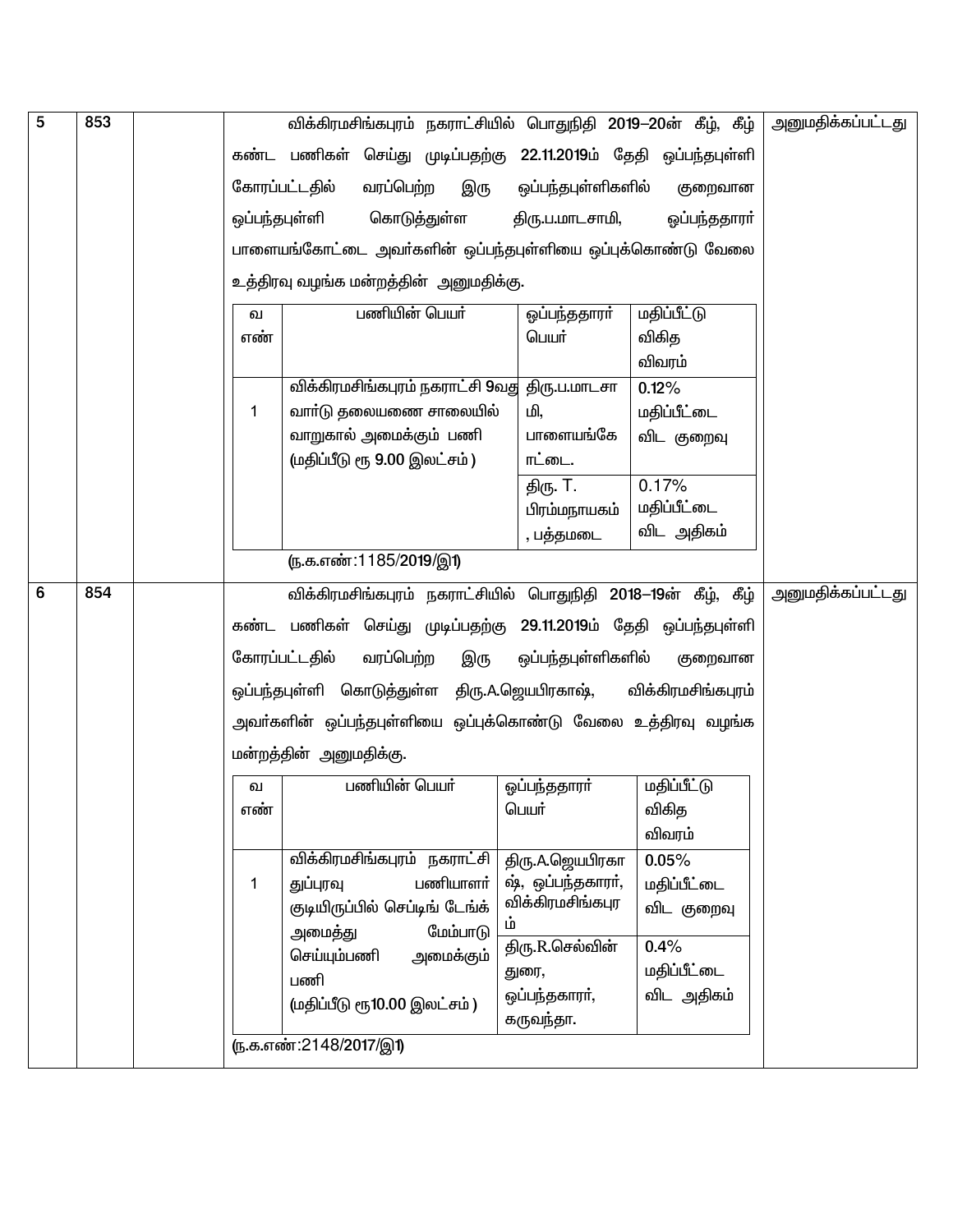| $\overline{7}$ | 855 |                | விக்கிரமசிங்கபுரம் நகராட்சி ஒட்டன்குளம் இடைநிலை நீரேற்றும்       |                                   |                   |                   | அனுமதிக்கப்பட்டது |
|----------------|-----|----------------|------------------------------------------------------------------|-----------------------------------|-------------------|-------------------|-------------------|
|                |     |                | நிலையத்தில் உள்ள கேஸ் குளோரினேசன் பிளாண்டினை மாற்றி புதிதாக      |                                   |                   |                   |                   |
|                |     |                | Liqued குளோரினேசன் பிளாண்ட் அமைக்கும் பணி செய்து முடிப்பதற்கு    |                                   |                   |                   |                   |
|                |     |                |                                                                  |                                   |                   |                   |                   |
|                |     |                | 29.11.2019அன்று வரப்பெற்ற விலைப்புள்ளிகளின் ஒப்புநோக்கு பட்டியல் |                                   |                   |                   |                   |
|                |     |                | தயாா்செய்து குறைவான விலைப்புள்ளியை மதிப்பீடாக தயாா் செய்வதற்கு   |                                   |                   |                   |                   |
|                |     |                | மன்றத்தின் அனுமதிக்கு                                            |                                   |                   |                   |                   |
|                |     |                |                                                                  |                                   |                   |                   |                   |
|                |     |                |                                                                  | <b>EXCELLENT</b><br><b>CHLORO</b> | <b>SHRI STHYA</b> | <b>QUALITY</b>    |                   |
|                |     | வ.             | வேலை விபரம்                                                      | SYSTEM,                           | DYES AND          | <b>ENGINEERIN</b> |                   |
|                |     | எ<br>ண்        |                                                                  | SANKARANK                         | CHEMICALS,        | G SYSTEM,         |                   |
|                |     |                |                                                                  | <b>OVIL</b>                       | <b>THENI</b>      | <b>CHENNAI</b>    |                   |
|                |     |                | Delivery, Erection,<br>Supply,                                   | 2,55,500.00                       | 2,58,500.00       | 2,64,000.00       |                   |
|                |     |                | Testing and commissioning of                                     |                                   |                   |                   |                   |
|                |     |                | automatic spot chlorination                                      |                                   |                   |                   |                   |
|                |     |                | system<br>using<br>metering                                      |                                   |                   |                   |                   |
|                |     |                | VICTOR dosing pump motor                                         |                                   |                   |                   |                   |
|                |     |                | driven,<br>Mechanically                                          |                                   |                   |                   |                   |
|                |     |                | actuated<br>diaphragm with                                       |                                   |                   |                   |                   |
|                |     |                | operated on BHARATH BIJLEE<br>41 V3 PHASE 50HZ 1440Rpm           |                                   |                   |                   |                   |
|                |     |                | 0.5Hp, Max 35 LPH, Manual                                        |                                   |                   |                   |                   |
|                |     |                | control, Adjustable<br>flow                                      |                                   |                   |                   |                   |
|                |     | 1              | While running, Light weight                                      |                                   |                   |                   |                   |
|                |     |                | aluminum<br>alloy<br>body,                                       |                                   |                   |                   |                   |
|                |     |                | Turndown ratio 10:1, Liquid                                      |                                   |                   |                   |                   |
|                |     |                | end material of construction                                     |                                   |                   |                   |                   |
|                |     |                | pp PVDF and SS-316,<br>in                                        |                                   |                   |                   |                   |
|                |     |                | Suitable for liquid chlorine                                     |                                   |                   |                   |                   |
|                |     |                | injection<br>application,<br>pressure 10KG/CM including          |                                   |                   |                   |                   |
|                |     |                | foot value, pp value, and                                        |                                   |                   |                   |                   |
|                |     |                | tubing connector for inlet                                       |                                   |                   |                   |                   |
|                |     |                | and outlet, anti siphon valve                                    |                                   |                   |                   |                   |
|                |     |                |                                                                  |                                   |                   |                   |                   |
|                |     |                | Supply and fixing automatic<br>cubicle starter having 9 amps     | 41,000.00                         | 45,000.00         | 45,200.00         |                   |
|                |     |                | contactor 10 amps 4 pole                                         |                                   |                   |                   |                   |
|                |     |                | MCB, Phase indicating lamp,                                      |                                   |                   |                   |                   |
|                |     | $\overline{2}$ | Voltmeter<br>with<br>selector                                    |                                   |                   |                   |                   |
|                |     |                | switch, auto manual switch,                                      |                                   |                   |                   |                   |
|                |     |                | Start buttons, Single Phase-                                     |                                   |                   |                   |                   |
|                |     |                | Phase<br>cum<br>reversal                                         |                                   |                   |                   |                   |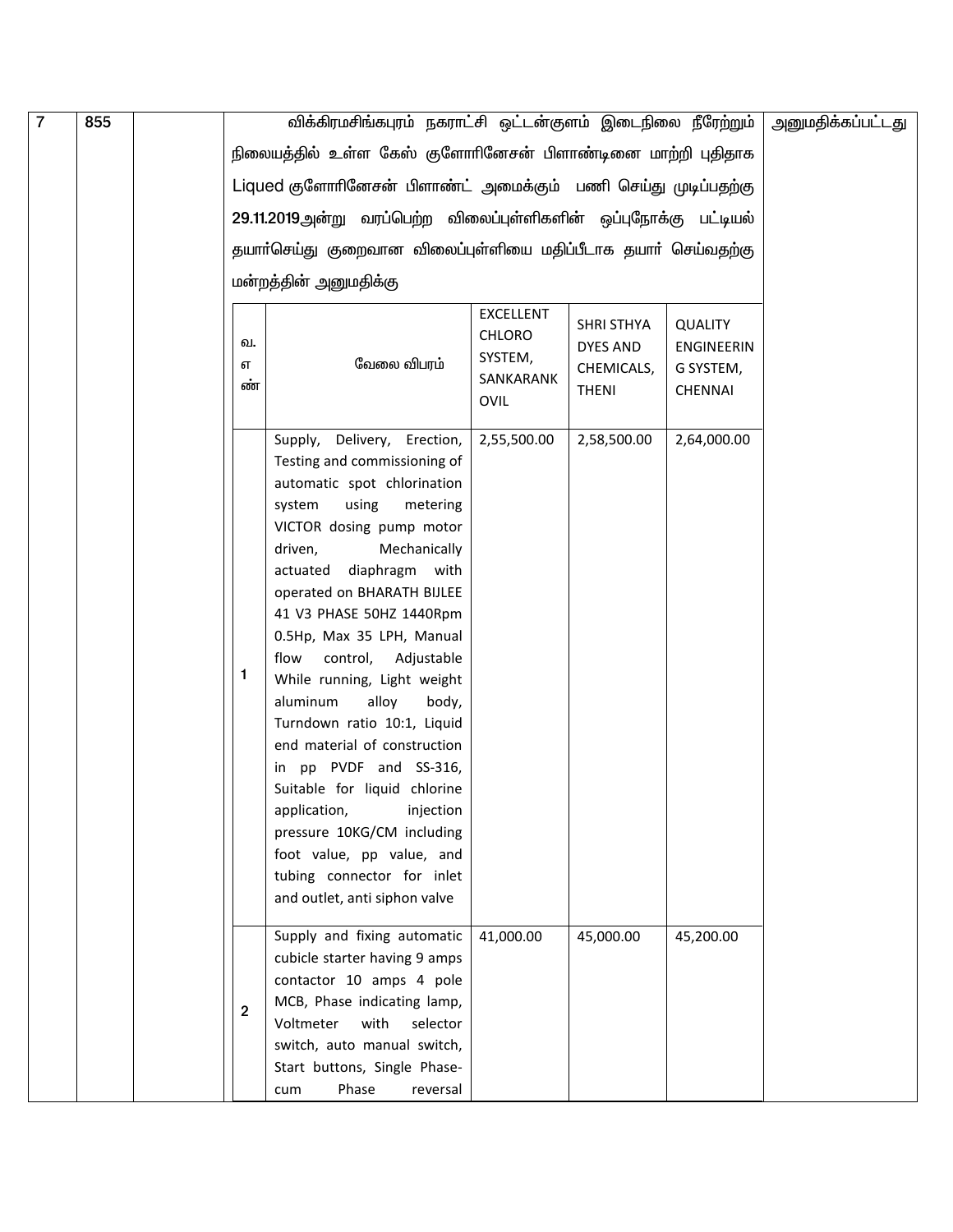|         | preventer, and<br>necessary<br>panel wiring.                                                                                                                                                                                                                                |           |           |           |  |
|---------|-----------------------------------------------------------------------------------------------------------------------------------------------------------------------------------------------------------------------------------------------------------------------------|-----------|-----------|-----------|--|
| 3       | Supply,<br>Fixing<br>and<br>commissioning of flow sensor<br>having sensing with SS316<br>spring actuated tong, outer<br>Ms body for auto operation                                                                                                                          | 20,200.00 | 22,000.00 | 22,200.00 |  |
| 4       | Supply and fixing of FRP<br>molded dry run sensor<br>having magnetic sensor of 5<br>volt operated switch with<br>mounted 3 core 1.5Sqmm<br>flexible pvc sheathed pvc<br>insulated copper cable of<br>above 5mtr length, fixed on<br>the tank to sense the dry run<br>level. | 17,000.00 | 17,400.00 | 17,300.00 |  |
| 5       | Supply and delivery of 2000<br>Lts polythyine water storage<br>tank to hold sodium hypo<br>solution for approved brand,<br>PVC Teflon tank Nipples,<br>Teflon Hose Collars and<br>including<br>necessary<br>civil<br>works.                                                 | 50,000.00 | 51,200.00 | 51,600.00 |  |
| 6       | Supply and laying of 1.5sq<br>mm 4 core copper armored<br>cable 1100V grade cable.                                                                                                                                                                                          | 15,000.00 | 15,750.00 | 15,825.00 |  |
| $\bf 7$ | Supply and laying LDPE HOSE,<br>PP/PVC<br>suitable<br>tubing<br>connector, suitable ball valve<br>and other accessories                                                                                                                                                     | 11,000.00 | 11,250.00 | 11,500.00 |  |
| 8       | Supply, Delivery and filling of<br>sodium (Bleaching<br>Liquid)<br>Liquid concentration power 4<br>to 6%(Grade-I) basis as per IS<br>11673-1992 for<br><b>Drinking</b><br>Water Chlorination, including                                                                     | 32,800.00 | 34,400.00 | 34,200.00 |  |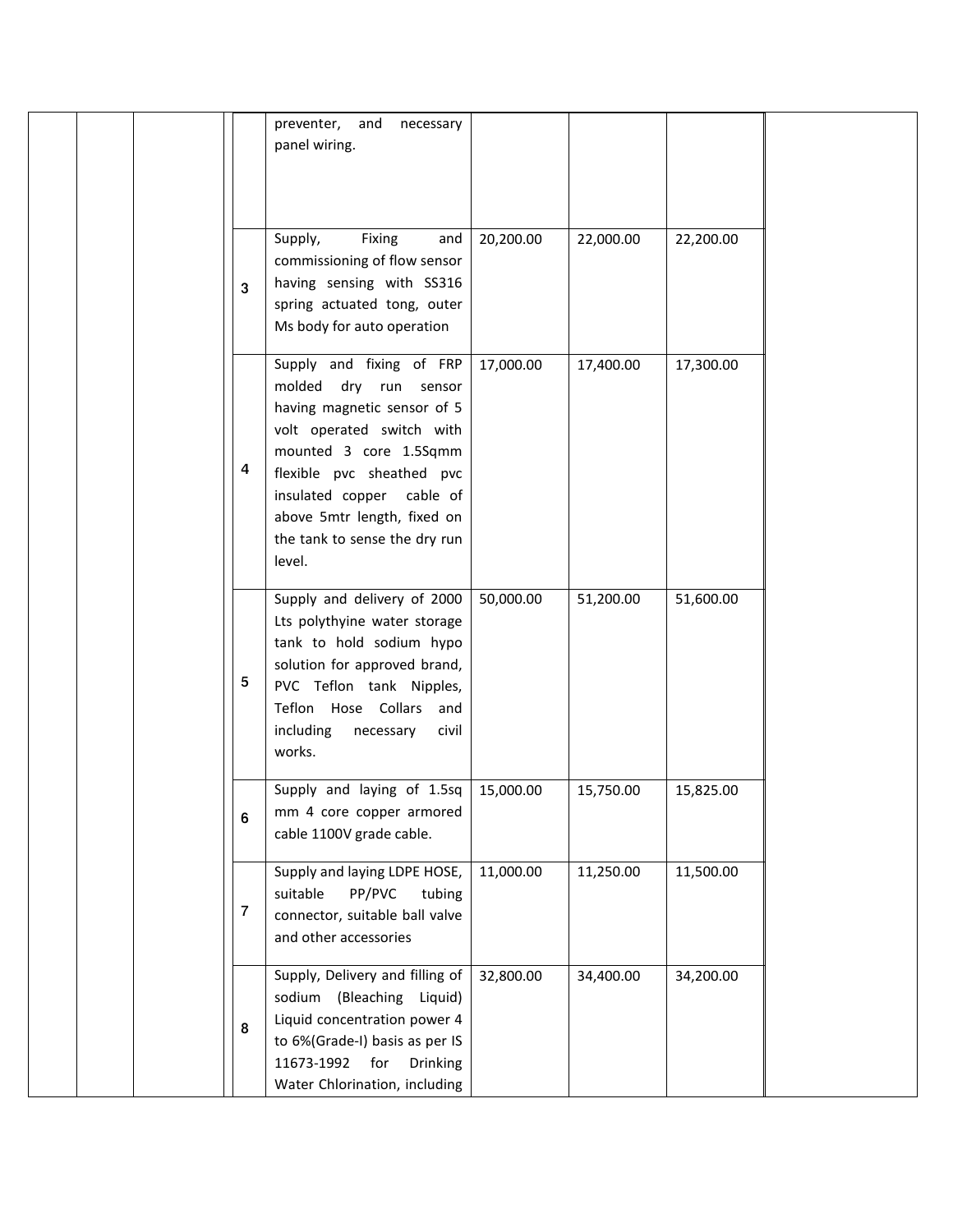|  | 9                                                                                                                                                                                                                                                                                           | and<br>duties<br>taxes<br>and<br>Transporting charges.<br>Supply, Fixing of Madras<br>Sheet, Shed Size of 10 x 12<br>and necessary MS pipes,<br>Square Tubes and Bolt nuts,<br>Screws and necessary civil<br>works and one coat Red<br>Oxide paint and 2coats                                                                                                                         | 48,000.00                                                  | 49,250.00                                                          | 49,150.00                                                          |  |  |  |
|--|---------------------------------------------------------------------------------------------------------------------------------------------------------------------------------------------------------------------------------------------------------------------------------------------|---------------------------------------------------------------------------------------------------------------------------------------------------------------------------------------------------------------------------------------------------------------------------------------------------------------------------------------------------------------------------------------|------------------------------------------------------------|--------------------------------------------------------------------|--------------------------------------------------------------------|--|--|--|
|  |                                                                                                                                                                                                                                                                                             | Enamel paints and necessary<br>electriction work for 1 tube<br>light and 5amps plug Inos.                                                                                                                                                                                                                                                                                             |                                                            |                                                                    |                                                                    |  |  |  |
|  |                                                                                                                                                                                                                                                                                             | <u>(ந</u> .க.எண்:6156/2019/இ1)                                                                                                                                                                                                                                                                                                                                                        |                                                            |                                                                    |                                                                    |  |  |  |
|  | நிலையத்தில் உள்ள கேஸ் குளோரினேசன் பிளாண்டினை மாற்றி புதிதாக<br>Liqued குளோரினேசன் பிளாண்ட் அமைக்கும் பணி செய்து முடிப்பதற்கு<br>29.11.2019அன்று வரப்பெற்ற விலைப்புள்ளிகளின் ஒப்புநோக்கு பட்டியல்<br>தயாா்செய்து குறைவான விலைப்புள்ளியை மதிப்பீடாக தயாா் செய்வதற்கு<br>மன்றத்தின் அனுமதிக்கு |                                                                                                                                                                                                                                                                                                                                                                                       |                                                            |                                                                    |                                                                    |  |  |  |
|  | வ.<br>எ<br>ண்                                                                                                                                                                                                                                                                               | வேலை விபரம்                                                                                                                                                                                                                                                                                                                                                                           | EXCELLENT<br><b>CHLORO</b><br>SYSTEM,<br>SANKARANK<br>OVIL | <b>SHRI STHYA</b><br><b>DYES AND</b><br>CHEMICALS,<br><b>THENI</b> | <b>QUALITY</b><br><b>ENGINEERIN</b><br>G SYSTEM,<br><b>CHENNAI</b> |  |  |  |
|  | 1                                                                                                                                                                                                                                                                                           | Supply, Delivery, Erection,<br>Testing and commissioning<br>of<br>automatic<br>spot<br>chlorination system using<br>metering VICTOR<br>dosing<br>motor<br>driven,<br>pump<br>Mechanically<br>actuated<br>diaphragm with operated on<br>BHARATH BIJLEE 41 V3<br>PHASE<br>50HZ<br>1440Rpm<br>0.5Hp, Max 35 LPH, Manual<br>control,<br>Adjustable<br>flow<br>While running, Light weight | 2,55,500.00                                                | 2,58,500.00                                                        | 2,64,000.00                                                        |  |  |  |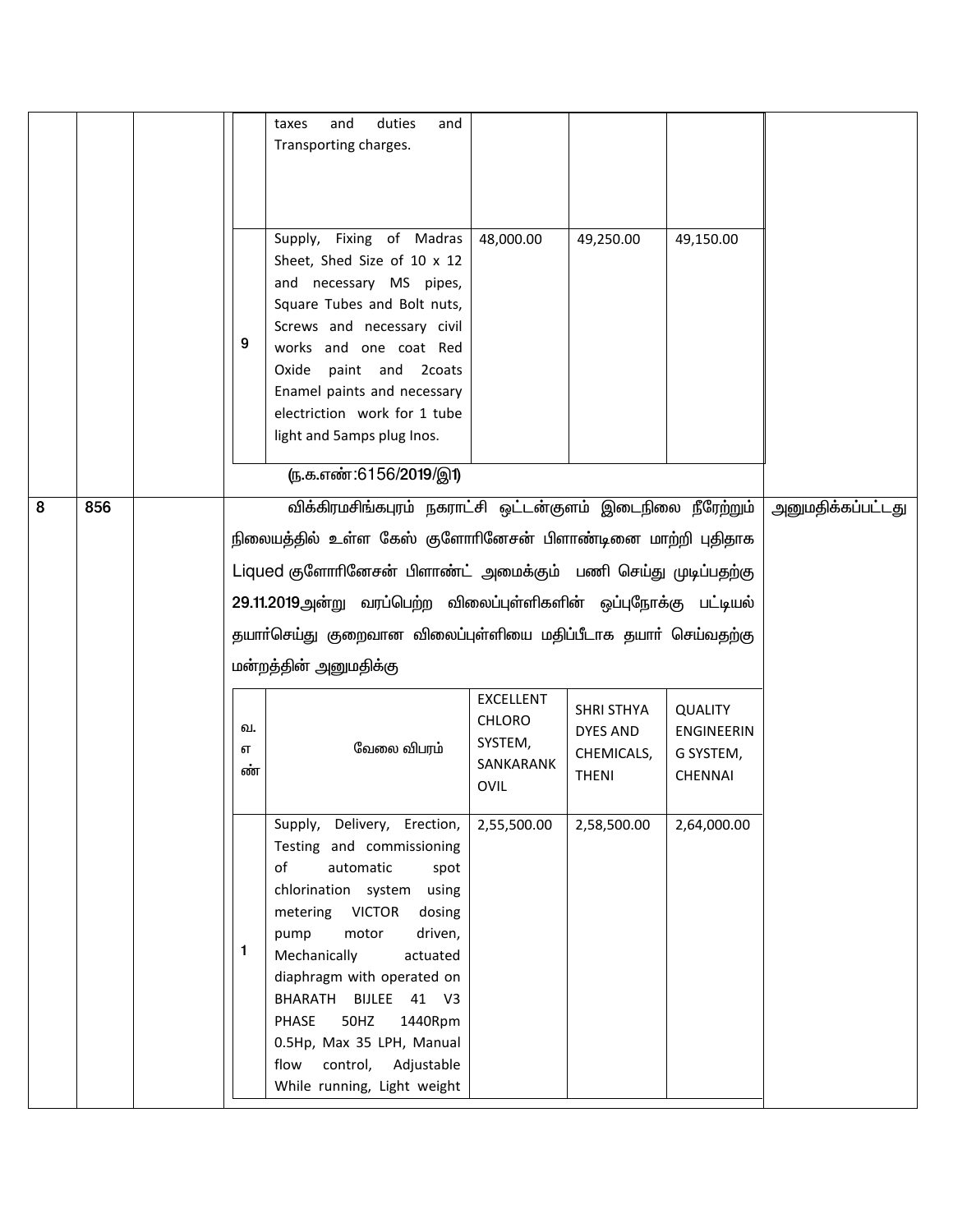|  |             | alloy<br>aluminum<br>body,<br>Turndown ratio 10:1, Liquid<br>end material of construction<br>in pp PVDF and SS-316,<br>Suitable for liquid chlorine<br>application,<br>injection<br>pressure 10KG/CM including<br>foot value, pp value, and<br>tubing connector for inlet<br>and outlet, anti siphon valve |           |           |           |
|--|-------------|------------------------------------------------------------------------------------------------------------------------------------------------------------------------------------------------------------------------------------------------------------------------------------------------------------|-----------|-----------|-----------|
|  | $\mathbf 2$ | Supply and fixing automatic<br>cubicle starter having 9 amps<br>contactor 10 amps 4 pole<br>MCB, Phase indicating lamp,<br>Voltmeter with<br>selector<br>switch, auto manual switch,<br>Start buttons, Single Phase-<br>Phase<br>reversal<br>cum<br>preventer, and necessary<br>panel wiring.              | 41,000.00 | 45,000.00 | 45,200.00 |
|  | 3           | Fixing<br>Supply,<br>and<br>commissioning<br>of<br>flow<br>sensor having sensing with<br>SS316 spring actuated tong,<br>outer Ms body for auto<br>operation                                                                                                                                                | 20,200.00 | 22,000.00 | 22,200.00 |
|  | 4           | Supply and fixing of FRP<br>molded dry run sensor<br>having magnetic sensor of 5<br>volt operated switch with<br>mounted 3 core 1.5Sqmm<br>flexible pvc sheathed pvc<br>insulated copper cable of<br>above 5mtr length, fixed on<br>the tank to sense the dry run<br>level.                                | 17,000.00 | 17,400.00 | 17,300.00 |
|  | 5           | Supply and delivery of 2000<br>Lts polythyine water storage<br>tank to hold sodium hypo<br>solution for approved brand,<br>PVC Teflon tank Nipples,<br>Teflon Hose Collars and<br>including<br>civil<br>necessary                                                                                          | 50,000.00 | 51,200.00 | 51,600.00 |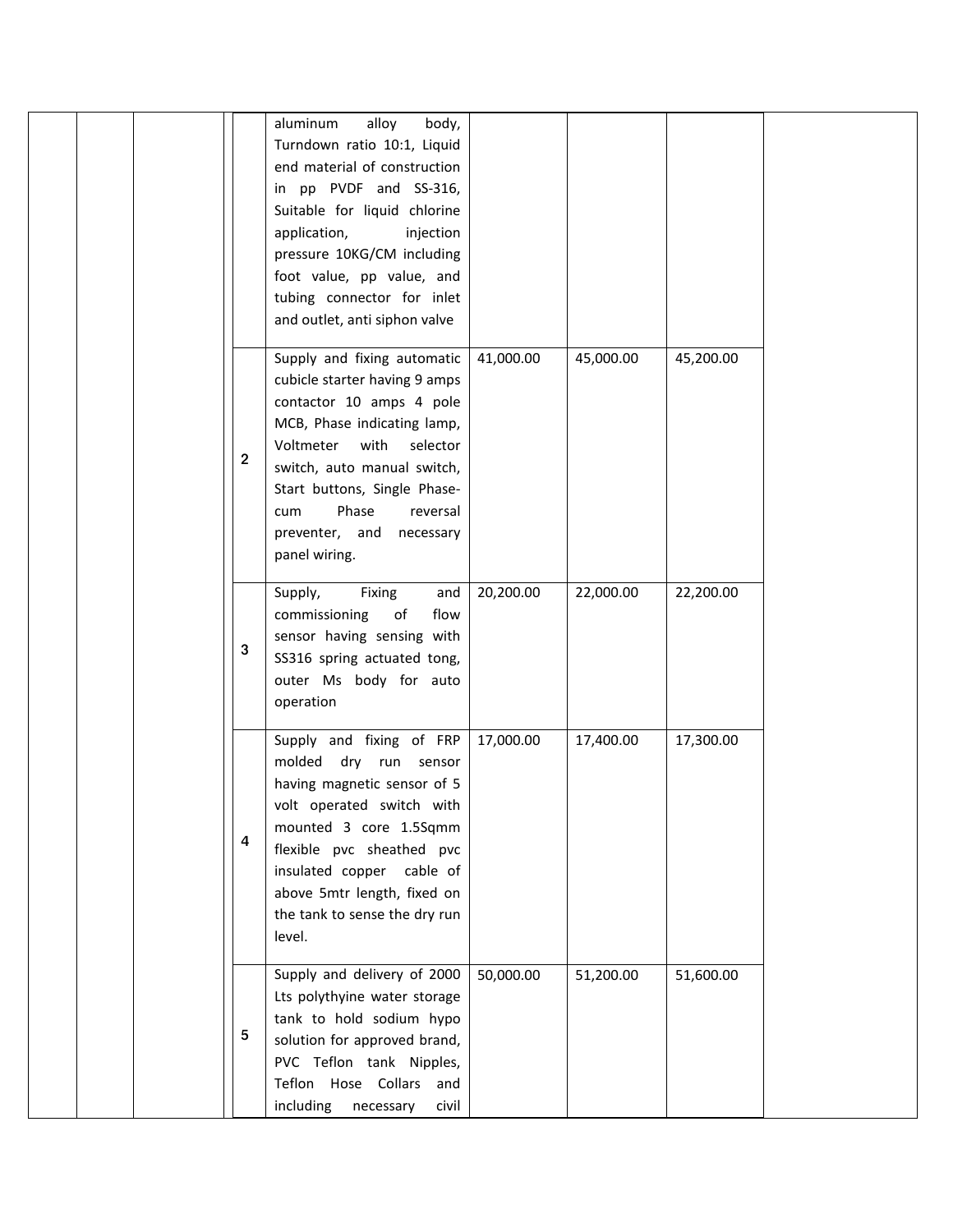|   |     |                | works.                                                                                                                                                                                                                                                                                                  |           |                    |           |                          |
|---|-----|----------------|---------------------------------------------------------------------------------------------------------------------------------------------------------------------------------------------------------------------------------------------------------------------------------------------------------|-----------|--------------------|-----------|--------------------------|
|   |     |                |                                                                                                                                                                                                                                                                                                         |           |                    |           |                          |
|   |     | 6              | Supply and laying of 1.5sq<br>mm 4 core copper armored<br>cable 1100V grade cable.                                                                                                                                                                                                                      | 15,000.00 | 15,750.00          | 15,825.00 |                          |
|   |     | $\overline{7}$ | laying LDPE<br>Supply<br>and<br>PP/PVC<br>HOSE,<br>suitable<br>tubing connector, suitable<br>ball<br>valve<br>other<br>and<br>accessories                                                                                                                                                               | 11,000.00 | 11,250.00          | 11,500.00 |                          |
|   |     | 8              | Supply, Delivery and filling of<br>sodium (Bleaching Liquid)<br>Liquid concentration power 4<br>to 6%(Grade-I) basis as per IS<br>11673-1992 for Drinking<br>Water Chlorination, including<br>and<br>duties<br>taxes<br>and<br>Transporting charges.                                                    | 32,800.00 | 34,400.00          | 34,200.00 |                          |
|   |     | 9              | Supply, Fixing of Madras<br>Sheet, Shed Size of 10 x 12<br>and necessary MS pipes,<br>Square Tubes and Bolt nuts,<br>Screws and necessary civil<br>works and one coat Red<br>paint and 2coats<br>Oxide<br>Enamel paints and necessary<br>electriction work for 1 tube<br>light and 5amps plug Inos.     | 48,000.00 | 49,250.00          | 49,150.00 |                          |
|   |     |                | (ந.க.எண்:6155/2019/இ1)                                                                                                                                                                                                                                                                                  |           |                    |           |                          |
| 9 | 857 |                | விக்கிரமசிங்கபுரம் நகராட்சியில் பொதுநிதி 2019-20ன் கீழ், கீழ்<br>கண்ட பணிகள் செய்து முடிப்பதற்கு 29.11.2019ம் தேதி ஒப்பந்தபுள்ளி<br>கோரப்பட்டதில்<br>வரப்பெற்ற<br>ஒப்பந்தபுள்ளி கொடுத்துள்ள திரு.R.செல்வின்துரை, ஒப்பந்தகாரா், கருவந்தா,<br>அவா்களின் ஒப்பந்தபுள்ளியை ஒப்புக்கொண்டு வேலை உத்திரவு வழங்க | இரு       | ஒப்பந்தபுள்ளிகளில் | குறைவான   | <u>அனுமதிக்கப்பட்டது</u> |
|   |     |                | மன்றத்தின் அனுமதிக்கு.                                                                                                                                                                                                                                                                                  |           |                    |           |                          |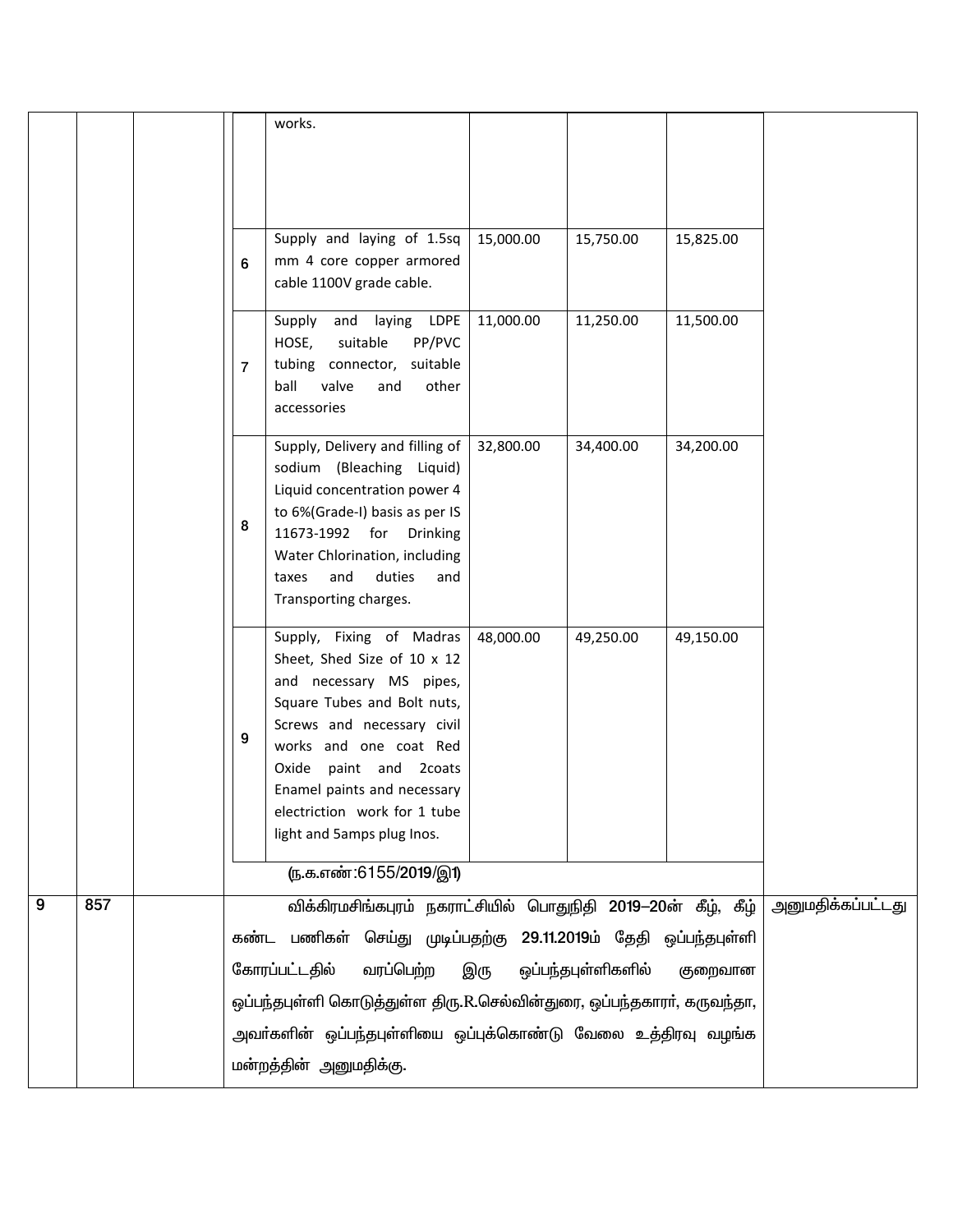|    |     | வ           |                                                                 |                         | <u>மதிப்பீட்டு</u>           |                          |
|----|-----|-------------|-----------------------------------------------------------------|-------------------------|------------------------------|--------------------------|
|    |     | எண்         | பணியின் பெயர்                                                   | ஓப்பந்ததாரா்            | விகித                        |                          |
|    |     |             |                                                                 | பெயர்                   | விவரம்                       |                          |
|    |     |             | விக்கிரமசிங்கபுரம்                                              | திரு.R.செல்வி           | 0.1%                         |                          |
|    |     | 1           | நகராட்சிபகுதி 16 வது வாா்டு                                     | ன்துரை,                 | மதிப்பீட்டை                  |                          |
|    |     |             | இடைநிலை<br>ஒட்டன்குளம்                                          | ஒப்பந்தகாரா்,           | விட குறைவு                   |                          |
|    |     |             | நீரேற்றும்<br>நிலையத்தில்                                       | கருவந்தா.               |                              |                          |
|    |     |             | அமை <u>ந்த</u> ுள்ள 25HP (NO–2 )                                | திரு.A.ஜெயபிர           | 6% மதிப்பீட்டை               |                          |
|    |     |             | மின்மோட்டாரில்<br>பழைய                                          | காஷ்,                   | விட அதிகம்                   |                          |
|    |     |             | காயில் நீங்காக புதிய காயில்,                                    | ஒப்பந்தகாரா்,           |                              |                          |
|    |     |             | புஷ் செட், பம்ப் லேத் வேலை                                      |                         |                              |                          |
|    |     |             | மற்றும் 25HP<br>ஸ்போ்                                           | விக்கிரமசிங்கபு         |                              |                          |
|    |     |             | மின்மோட்டாரில்<br>பழைய                                          | ரம்                     |                              |                          |
|    |     |             | காயில் நீங்காக புதிய காயில்,                                    |                         |                              |                          |
|    |     |             | புஷ் செட் ஆகியவற்றை பழுது                                       |                         |                              |                          |
|    |     |             | பார்க்க<br>(மதிப்பீடு<br>ரூ0.80                                 |                         |                              |                          |
|    |     |             | இலட்சம்)                                                        |                         |                              |                          |
|    |     |             | (ந.க.எண்:1185/2019/இ1)                                          |                         |                              |                          |
| 10 | 858 |             | விக்கிரமசிங்கபுரம் நகராட்சியில் பொதுநிதி 2018–19ன் கீழ், கீழ்   |                         |                              | <u>அனுமதிக்கப்பட்டது</u> |
|    |     |             | கண்ட பணிகள் செய்து முடிப்பதற்கு 29.11.2019ம் தேதி ஒப்பந்தபுள்ளி |                         |                              |                          |
|    |     |             | வரப்பெற்ற<br>கோரப்பட்டதில்<br>இரு                               | ஒப்பந்தபுள்ளிகளில்      | குறைவான                      |                          |
|    |     |             | ஒப்பந்தபுள்ளி கொடுத்துள்ள ராவ்கால் அன் கோ, மதுரை அவர்களின்      |                         |                              |                          |
|    |     |             | ஒப்பந்தபுள்ளியை ஒப்புக்கொண்டு வேலை உத்திரவு வழங்க மன்றத்தின்    |                         |                              |                          |
|    |     | அனுமதிக்கு. |                                                                 |                         |                              |                          |
|    |     | ഖ           | பணியின் பெயர்                                                   | ஒப்பந்ததாரா்            | <u>மதிப்பீட்டு</u>           |                          |
|    |     | எண்         |                                                                 | பெயர்                   | விகித விவரம்                 |                          |
|    |     |             | விக்கிரமசிங்கபுரம்<br>நகராட்சி                                  | <b>ROWKAL</b>           | $0.09\%$                     |                          |
|    |     | $\mathbf 1$ | தூயநீரேற்றும்<br>பொதிகையடி                                      | & Co,<br><b>MADURAI</b> | மதிப்பீட்டை                  |                          |
|    |     |             | நிலையத்தில்<br>100HP<br>மின்<br>மோட்டார்<br>1ல்                 | <b>ANANDA</b>           | விட குறைவு                   |                          |
|    |     |             | பொருத்தப்பட்டுள்ள<br>பம்ப்                                      | <b>ENTERPR</b>          | 6% மதிப்பீட்டை<br>விட அதிகம் |                          |
|    |     |             | Inpuller<br>பகுதி<br>தேய்ந்து                                   | <b>ICES</b>             |                              |                          |
|    |     |             | இருப்பதை மாற்றி புதிய Inpuller                                  | <b>MADURAI</b>          |                              |                          |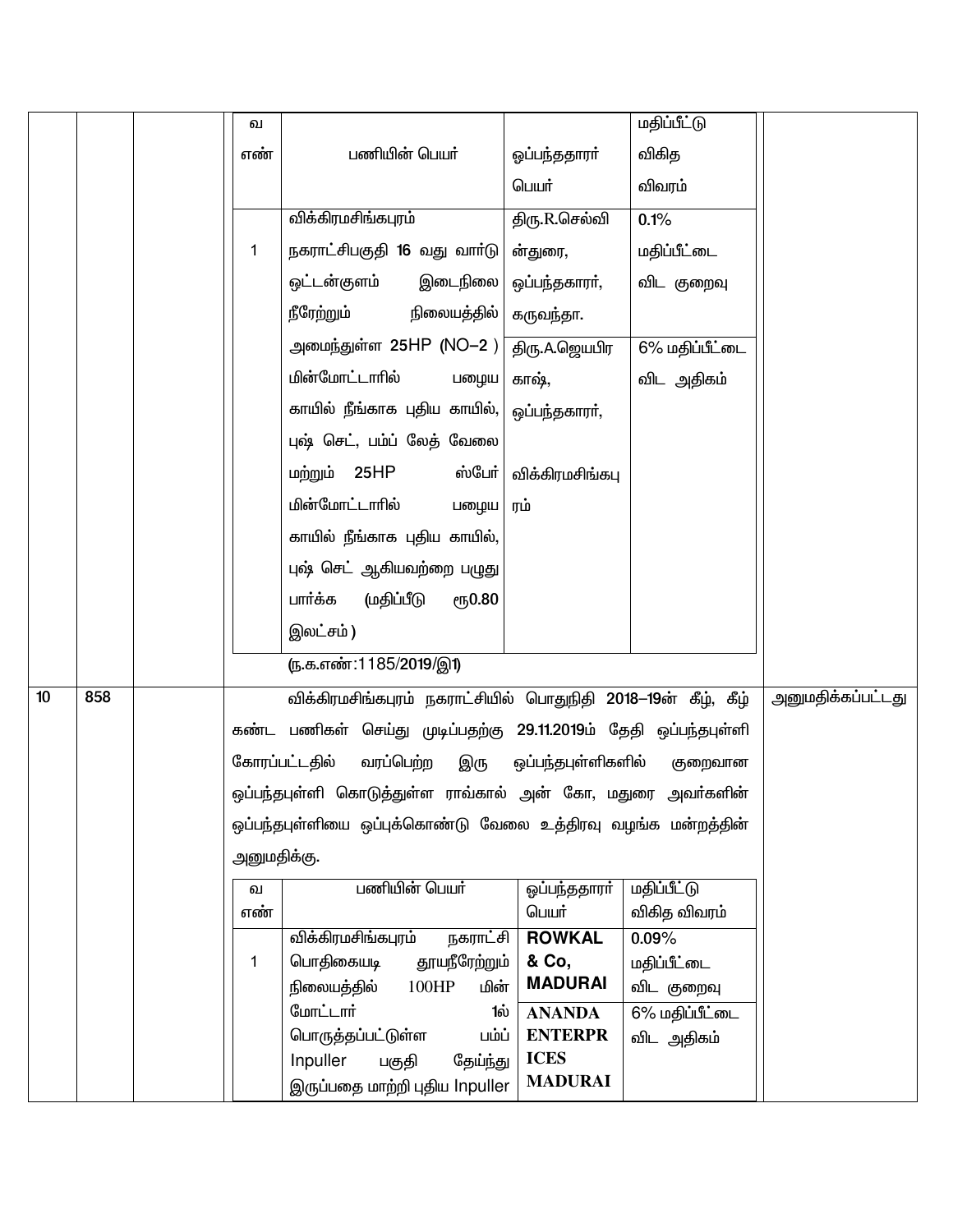|    |     | செய்ய<br>பம்ப்<br>செட்<br>சப்ளை                                                            |                          |
|----|-----|--------------------------------------------------------------------------------------------|--------------------------|
|    |     | அமைக்கும் பணி                                                                              |                          |
|    |     | (மதிப்பீடு ரூ 5.40 இலட்சம்)                                                                |                          |
|    |     |                                                                                            |                          |
|    |     | (ந.க.எண்:1185/2019/இ1)                                                                     |                          |
| 11 | 859 | விக்கிரமசிங்கபுரம் நகராட்சியில் பொதுநிதி 2018–19ன் கீழ், கீழ்                              | <u>அனுமதிக்கப்பட்டது</u> |
|    |     | கண்ட பணிகள் செய்து முடிப்பதற்கு 29.11.2019ம் தேதி ஒப்பந்தபுள்ளி                            |                          |
|    |     | கோரப்பட்டதில்<br>வரப்பெற்ற<br>இரு<br>ஒப்பந்தபுள்ளிகளில்<br>குறைவான                         |                          |
|    |     | ஒப்பந்தபுள்ளி கொடுத்துள்ள திரு.A.ஜெயபிரகாஷ்,<br>விக்கிரமசிங்கபுரம்                         |                          |
|    |     | அவா்களின் ஒப்பந்தபுள்ளியை ஒப்புக்கொண்டு வேலை உத்திரவு வழங்க                                |                          |
|    |     | மன்றத்தின் அனுமதிக்கு.                                                                     |                          |
|    |     | பணியின் பெயர்<br><b>மதிப்பீட்டு</b><br>ஓப்பந்ததாரா்<br>ഖ                                   |                          |
|    |     | விகித விவரம்<br>பெயர்<br>எண்                                                               |                          |
|    |     | விக்கிரமசிங்கபுரம் நகராட்சி  திரு.A.ஜெயபிர<br>0.05%                                        |                          |
|    |     | 12வது வாா்டு அகஸ்தியா்புரம்<br>மதிப்பீட்டை<br>காஷ்,<br>1                                   |                          |
|    |     | கோட்டைவிளைபட்டி<br>முதல்<br>ஒப்பந்தகாரா்,<br>விட குறைவு                                    |                          |
|    |     | ரோடு சாலையில்<br>மழைநீா்                                                                   |                          |
|    |     | வடிகால் மற்றும் சிறுபாலம்<br>விக்கிரமசிங்கபு                                               |                          |
|    |     | அமைக்கும் பணி<br>ரம்                                                                       |                          |
|    |     | (மதிப்பீடு ரூ 2.60 இலட்சம்)<br>0.4% மதிப்பீட்டை<br>திரு.R.செல்வி                           |                          |
|    |     | விட அதிகம்<br>ன்துரை,                                                                      |                          |
|    |     | ஒப்பந்தகாரா்,                                                                              |                          |
|    |     | கருவந்தா.                                                                                  |                          |
|    |     | (ந.க.எண்:1185/2019/இ1)                                                                     |                          |
| 12 | 860 | விக்கிரமசிங்கபுரம் நகராட்சியில் தமிழ்நாடு நகா்ப்புற சாலை உட்கட்டமைப்பு   அனுமதிக்கப்பட்டது |                          |
|    |     | திட்டம் (TURIP)2019-20 ன் கீழ், கீழ் கண்ட பணி செய்து முடிப்பதற்கு                          |                          |
|    |     | 18.11.2019<br>கோரப்பட்டதில்<br>வரப்பெற்ற<br>ம்<br>தேதி<br>ஒப்பந்தபுள்ளி                    |                          |
|    |     | கொடுத்துள்ள<br>ஒப்பந்தபுள்ளிகளில்<br>ஒப்பந்தபுள்ளி<br>குறைவான                              |                          |
|    |     | பாளையங்கோட்டை<br>அவா்களின்<br>ஒப்பந்தபுள்ளியை<br>திரு.ப.மாடசாமி,                           |                          |
|    |     | ஒப்புக்கொண்டு வேலை உத்திரவு வழங்க மன்றத்தின் அனுமதிக்கு.                                   |                          |
|    |     | மதிப்பீட்டு<br>வ                                                                           |                          |
|    |     | விகித<br>பணியின் பெயர்<br>எண்<br>ஒப்பந்ததாரா்                                              |                          |
|    |     | பெயர்<br>விவரம்                                                                            |                          |
|    |     | சிப்பம்1 ன்<br>கீழ் 12வது வார்டு<br>4.90%<br>திரு.ப.மாடசா                                  |                          |
|    |     | மெயின்ரோடு,<br>மி,<br><u>அருணாசலபுரம்</u><br>மதிப்பீட்டை<br>1                              |                          |
|    |     | வாா்டு<br>வடக்குரதவீதி,<br>பாளையங்கே<br>6வது<br>விட அதிகம்                                 |                          |
|    |     | 6வது வாா்டு கீழரதவீதி, 18வது<br>ாட்டை.                                                     |                          |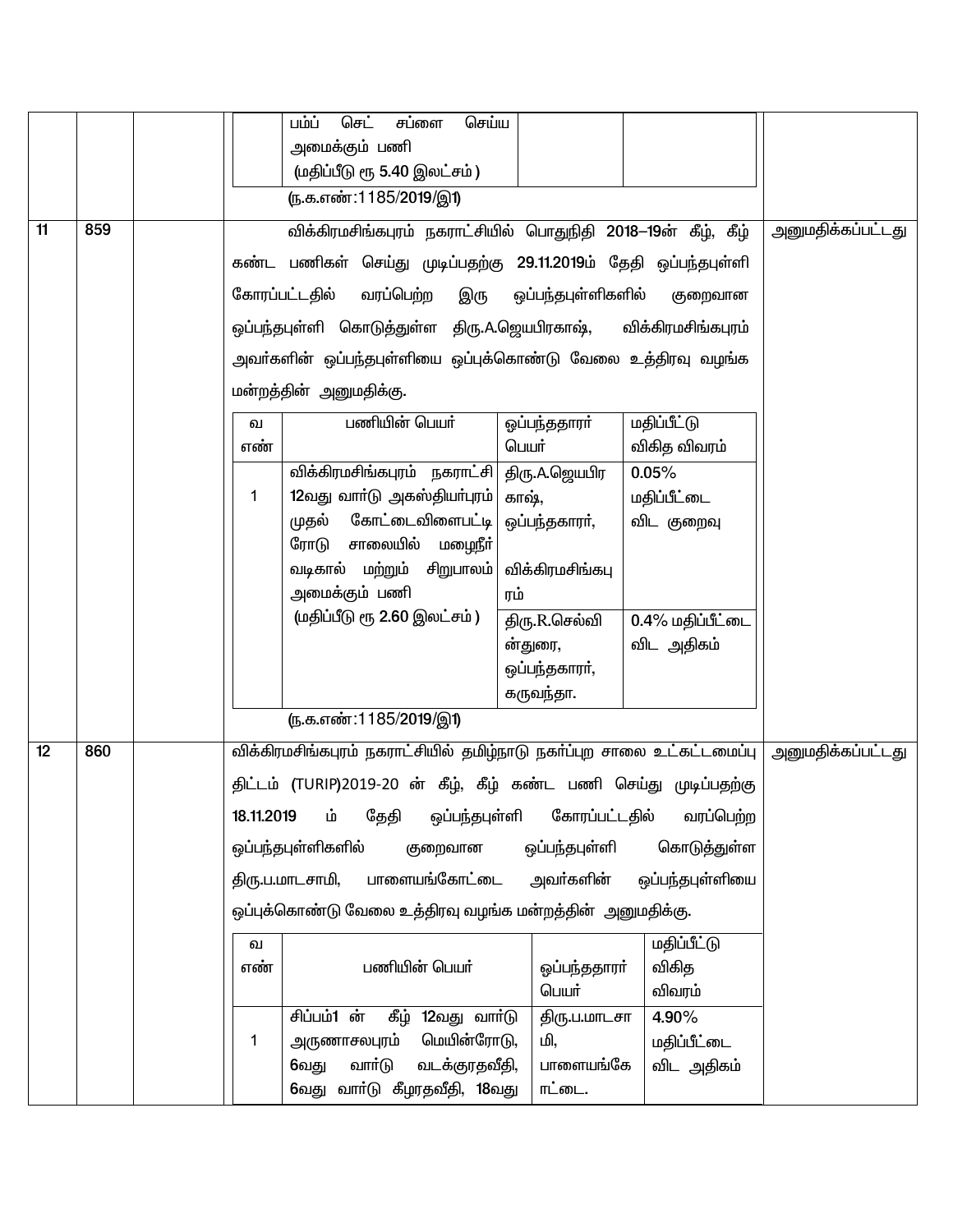|    |     | சன்னதி தெரு,<br>வாா்டு<br>1வது<br>7.50%<br>திரு. T.                                                |
|----|-----|----------------------------------------------------------------------------------------------------|
|    |     | வார்டு<br>மாரியம்மன்<br>கோவில்<br>மதிப்பீட்டை<br>பிரம்மநாயகம்                                      |
|    |     | தார்சாலை<br>அமைத்து<br>விட அதிகம்<br>தெரு<br>, பத்தமடை                                             |
|    |     | மேம்பாடு செய்யும் பணி மற்றும்                                                                      |
|    |     | 14வது வாா்டு பசுக்கிடைவிளை                                                                         |
|    |     | கீழமேல்<br>தெற்கு<br>தெரு,                                                                         |
|    |     | பசுக்கிடைவிளை<br>கீழமேல்                                                                           |
|    |     | வடக்கு தெரு, வடக்கு தெற்கு                                                                         |
|    |     | மேல தெரு முடுக்கு, கீழ மேல                                                                         |
|    |     | வடக்கு கடைசி தெரு, 20வது                                                                           |
|    |     | நாசரேத்<br>வாா்டு<br>நடுத்தெரு,                                                                    |
|    |     | தெற்கு தெரு, மேல முடுக்கு,                                                                         |
|    |     | போலீஸ் லயன் பின்புறம் 2வது                                                                         |
|    |     | வாா்டு அம்பலவாணபுரம் கீழமேல்                                                                       |
|    |     | வடக்கு தெரு, 7வது வாா்டு<br>கீழதெரு<br>தெற்கு<br>புதுமனை                                           |
|    |     | முடுக்குகள்,<br>கிருஷ்ணன்                                                                          |
|    |     | கோவில்<br>தெரு,                                                                                    |
|    |     | முத்துகிருஷ்ணாபுரம்<br>தெரு                                                                        |
|    |     | வார்டு<br>மற்றும்<br>1வது                                                                          |
|    |     | அய்யனாா்குளம் கீழ முடுக்குகள்                                                                      |
|    |     | பேவா்பிளாக் சாலை அமைத்து                                                                           |
|    |     | மேம்பாடு<br>செய்யும்<br>பணிக்கு                                                                    |
|    |     | (மதிப்பீடு ரூ 176.00 இலட்சம்)                                                                      |
|    |     | அலுவலக குறிப்பு :                                                                                  |
|    |     | தமிழ்நாடு நகர்ப்புற சாலை உட்கட்டமைப்பு திட்டம் (TURIP)2019-20                                      |
|    |     | திட்டத்தில் இப்பணி மேற்கொள்ளபட வேண்டியிருப்பதால் உரிய கால                                          |
|    |     | அவகாசத்திற்குள் பணியினை முடிக்க வேண்டியிருப்பதாலும், பொறியியல்                                     |
|    |     | கையேட்டின்படி விலை குறைப்பு செய்ய கோரியும் விலை குறைப்பு செய்ய                                     |
|    |     | இயலாத நிலையில், பெறப்பட்ட ஒப்பந்தபுள்ளி மதிப்பு மதிப்பீட்டு ரேட்டினை                               |
|    |     | விட 4.90% அதிகம் உள்ளதை, பொறியாளர் கையேட்டின் வழிகாட்டுதலின்                                       |
|    |     | மதிப்பீட்டிற்கு<br>அடிப்படையில்<br>$5\%$<br>சதவீதத்திற்குள்<br>டெண்டர்                             |
|    |     | குறிப்பிடப்பட்டுள்ளதையும் மன்றம் அனுமதிக்கலாம்.                                                    |
|    |     | <u>(ந.க.எண்:2148/2017/இ1)</u>                                                                      |
| 13 | 861 | விக்கிரமசிங்கபுரம் நகராட்சியில் தமிழ்நாடு நகா்ப்புற சாலை உட்கட்டமைப்பு<br><u>அனுமதிக்கப்பட்டது</u> |
|    |     | திட்டம் (TURIP)2019-20 ன் கீழ், கீழ் கண்ட பணி செய்து முடிப்பதற்கு                                  |
|    |     | கோரப்பட்டதில்<br>18.11.2019<br>தேதி<br>ஒப்பந்தபுள்ளி<br>வரப்பெற்ற<br>ம்                            |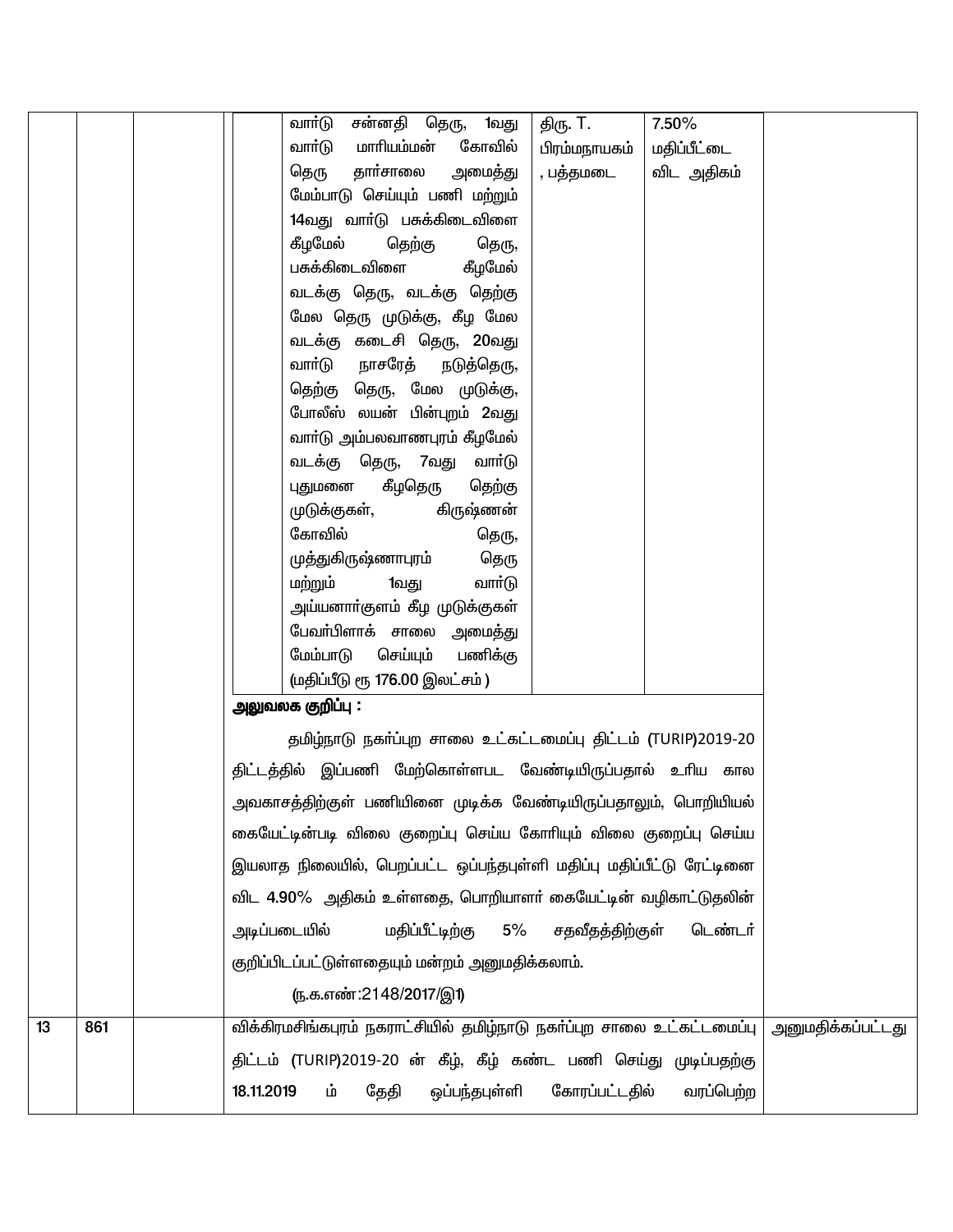| ஒப்பந்தபுள்ளிகளில்<br>குறைவான                                        | ஒப்பந்தபுள்ளி             | கொடுத்துள்ள       |
|----------------------------------------------------------------------|---------------------------|-------------------|
| பாளையங்கோட்டை<br>திரு.ப.மாடசாமி,                                     | அவா்களின்                 | ஒப்பந்தபுள்ளியை   |
| ஒப்புக்கொண்டு வேலை உத்திரவு வழங்க மன்றத்தின்  அனுமதிக்கு.            |                           |                   |
| பணியின் பெயர்<br>வ                                                   | ஒப்பந்ததாரா்  மதிப்பீட்டு |                   |
| எண்                                                                  | பெயர்                     | விகித விவரம்      |
| சிப்பம் 2 ன் கீழ் 10வது வார்டு                                       | திரு.ப.மாட                | 4.90% மதிப்பீட்டை |
| செல்வவிநாயகர் கோவில் தெரு,<br>1                                      | சாமி,                     | விட அதிகம்        |
| வைகை தெரு, குறிஞ்சிமலா்                                              | பாளையங்                   |                   |
| தெரு, மருதமரம் தெற்கு தெரு,<br>கீழமேல<br>மருதமரம்<br>தெற்கு          | காட்டை.                   |                   |
| முடுக்குகள், தாமிரபரணி நகர்                                          |                           | 7.50%             |
| தெற்கு தெரு, 3வது<br>வார்டு                                          | திரு. T.                  |                   |
| மீனாட்சிபுரம் வாய்கால் ரோடு,                                         | பிரம்மநாய                 | மதிப்பீட்டை       |
| மீனாட்சிபுரம் வடக்கு கடைசி                                           | கம்,                      | விட அதிகம்        |
| தெரு, சேனைதலைவர் பள்ளி                                               | பத்தமடை                   |                   |
| தெற்கு தெரு, பூந்தோட்டம் கீழ<br>தெரு, 19வது வாா்டு கம்பளதாா்         |                           |                   |
| ஓடைதெரு, கம்பளத்தார் ஓடை                                             |                           |                   |
| மேற்கு முடுக்கு, கம்பளத்தாா்                                         |                           |                   |
| நடுத்தெரு,<br>அண்ணாநகா்                                              |                           |                   |
| வடக்கு கடைசி தெரு, 5வது                                              |                           |                   |
| வாா்டு வைத்திலிங்கபுரம் கீழ<br>முடுக்கு பேவா்பிளாக் சாலை             |                           |                   |
| அமைத்து மேம்பாடு செய்யும்                                            |                           |                   |
| பணி                                                                  |                           |                   |
| (மதிப்பீடு ரூ 171.00 இலட்சம்)                                        |                           |                   |
| அலுவலக குறிப்பு :                                                    |                           |                   |
| தமிழ்நாடு நகர்ப்புற சாலை உட்கட்டமைப்பு திட்டம் (TURIP)2019-20        |                           |                   |
| திட்டத்தில் இப்பணி மேற்கொள்ளபட வேண்டியிருப்பதால் உரிய கால            |                           |                   |
| அவகாசத்திற்குள் பணியினை முடிக்க வேண்டியிருப்பதாலும், பொறியியல்       |                           |                   |
| கையேட்டின்படி விலை குறைப்பு செய்ய கோரியும் விலை குறைப்பு செய்ய       |                           |                   |
| இயலாத நிலையில், பெறப்பட்ட ஒப்பந்தபுள்ளி மதிப்பு மதிப்பீட்டு ரேட்டினை |                           |                   |
| விட 4.90% அதிகம் உள்ளதை, பொறியாளா் கையேட்டின் வழிகாட்டுதலின்         |                           |                   |
| அடிப்படையில்<br>மதிப்பீட்டிற்கு<br>5%                                | சதவீதத்திற்குள்           | டெண்டர்           |
| குறிப்பிடப்பட்டுள்ளதையும் மன்றம் அனுமதிக்கலாம்.                      |                           |                   |
| ரு.க.எண்:2148/2017/இ1)                                               |                           |                   |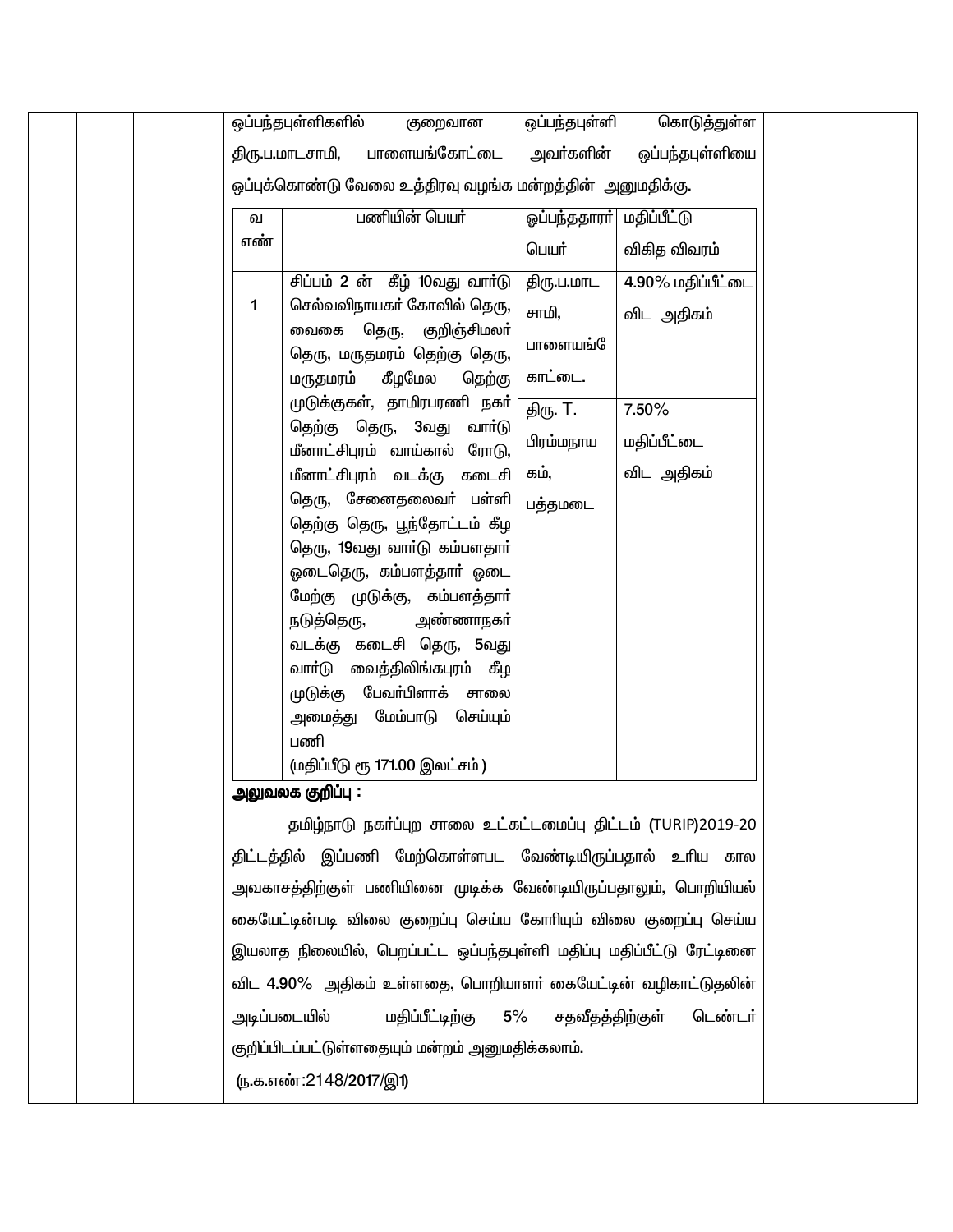| $\overline{14}$ | 862 |            | விக்கிரமசிங்கபுரம் நகராட்சியில் தமிழ்நாடு நகா்ப்புற சாலை உட்கட்டமைப்பு   அனுமதிக்கப்பட்டது |                        |                    |  |
|-----------------|-----|------------|--------------------------------------------------------------------------------------------|------------------------|--------------------|--|
|                 |     |            | திட்டம் (TURIP)2019-20 ன் கீழ், கீழ் கண்ட பணி செய்து முடிப்பதற்கு                          |                        |                    |  |
|                 |     | 18.11.2019 | ஒப்பந்தபுள்ளி<br>ம்<br>தேதி                                                                | கோரப்பட்டதில்          | வரப்பெற்ற          |  |
|                 |     |            |                                                                                            |                        |                    |  |
|                 |     |            | ஒப்பந்தபுள்ளிகளில்<br>குறைவான                                                              | ஒப்பந்தபுள்ளி          | கொடுத்துள்ள        |  |
|                 |     |            | திரு.ப.மாடசாமி, பாளையங்கோட்டை அவா்களின்                                                    |                        | ஒப்பந்தபுள்ளியை    |  |
|                 |     |            | ஒப்புக்கொண்டு வேலை உத்திரவு வழங்க மன்றத்தின் அனுமதிக்கு.                                   |                        |                    |  |
|                 |     | ഖ          | பணியின் பெயர்                                                                              | ஓப்பந்ததாரா்           | <b>மதிப்பீட்டு</b> |  |
|                 |     | எண்        |                                                                                            | பெயர்                  | விகித              |  |
|                 |     |            |                                                                                            |                        | விவரம்             |  |
|                 |     |            | சிப்பம் 3 ன் கீழ் 17வது வார்டு                                                             | திரு.ப.மாடச            | 4.90%              |  |
|                 |     | 1          | மேட்டுதங்கம்மன்கோவில் மேல                                                                  | ாமி,                   | மதிப்பீட்டை        |  |
|                 |     |            | தெரு, மேட்டுதங்கம்மன்கோவில்<br>மெயின்                                                      | பாளையங்                | விட அதிகம்         |  |
|                 |     |            | தெரு,<br>வம்பளந்தான்பாறை                                                                   | காட்டை.                | 7.50%              |  |
|                 |     |            | தெரு,<br>முப்புடாதி அம்மன்கோவில்                                                           | திரு. T.<br>பிரம்மநாயக | மதிப்பீட்டை        |  |
|                 |     |            | மேற்கு,<br>கிழக்கு<br>முடுக்கு,                                                            | ம், பத்தமடை            | விட அதிகம்         |  |
|                 |     |            | மேட்டுதங்கம்மன்கோவில்                                                                      |                        |                    |  |
|                 |     |            | நடுத்தெரு பிள்ளையாா்கோவில்                                                                 |                        |                    |  |
|                 |     |            | முதல் ஊத்து அம்மன்கோவில்,                                                                  |                        |                    |  |
|                 |     |            | 18வது வாா்டு தங்கம்மன்கோவில்                                                               |                        |                    |  |
|                 |     |            | தெற்கு தெரு, 12வது வார்டு                                                                  |                        |                    |  |
|                 |     |            | அகஸ்தியா்புரம் அந்தோணியாா்                                                                 |                        |                    |  |
|                 |     |            | கோவில்<br>வடக்கு<br>முடுக்கு,                                                              |                        |                    |  |
|                 |     |            | அருணாசலபுரம்                                                                               |                        |                    |  |
|                 |     |            | சமுதாயநலக்கூடம் ரோடு, 15வது                                                                |                        |                    |  |
|                 |     |            | வாா்டு<br><u>ஊ</u> ர் அம்மன்கோவில்<br>ரோடு,                                                |                        |                    |  |
|                 |     |            | கருத்தையாபுரம்<br>பள்ளிவாசல் தெரு, 11வது வாா்டு                                            |                        |                    |  |
|                 |     |            | அளவன்குடிருப்பு கீழ முடுக்கு                                                               |                        |                    |  |
|                 |     |            | பேவா்பிளாக்சாலை<br>தெரு                                                                    |                        |                    |  |
|                 |     |            | அமைத்து மேம்பாடு செய்யும்                                                                  |                        |                    |  |
|                 |     |            | பணி<br>(மதிப்பீடு<br>153.00<br>ரூ                                                          |                        |                    |  |
|                 |     |            | இலட்சம்)                                                                                   |                        |                    |  |
|                 |     |            | அலுவலக குறிப்பு :                                                                          |                        |                    |  |
|                 |     | தமிழ்நாடு  | நகா்ப்புற சாலை உட்கட்டமைப்பு திட்டம் (TURIP)2019-20                                        |                        |                    |  |
|                 |     |            | திட்டத்தில் இப்பணி மேற்கொள்ளபட வேண்டியிருப்பதால் உரிய கால                                  |                        |                    |  |
|                 |     |            | அவகாசத்திற்குள் பணியினை முடிக்க வேண்டியிருப்பதாலும், பொறியியல்                             |                        |                    |  |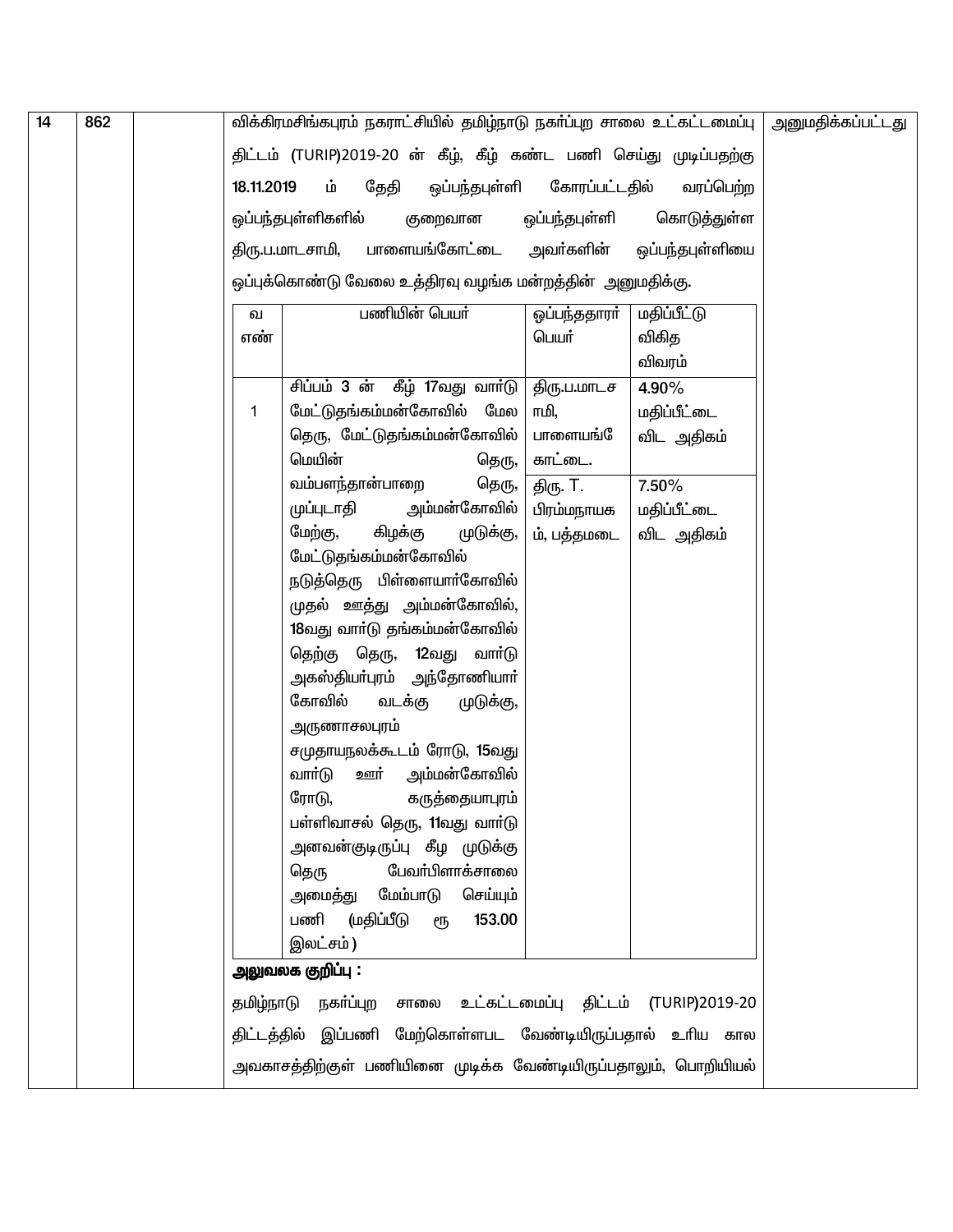|    |     | கையேட்டின்படி விலை குறைப்பு செய்ய கோரியும் விலை குறைப்பு செய்ய                 |                          |
|----|-----|--------------------------------------------------------------------------------|--------------------------|
|    |     | இயலாத நிலையில், பெறப்பட்ட ஒப்பந்தபுள்ளி மதிப்பு மதிப்பீட்டு ரேட்டினை           |                          |
|    |     | விட 4.90% அதிகம் உள்ளதை, பொறியாளா் கையேட்டின் வழிகாட்டுதலின்                   |                          |
|    |     | அடிப்படையில்<br>மதிப்பீட்டிற்கு<br>5% சதவீதத்திற்குள்<br>டெண்டர்               |                          |
|    |     | அனுமதிக்கலாம்.<br>குறிப்பிடப்பட்டுள்ளதையும்<br>மன்றம்                          |                          |
|    |     | (ந.க.எண்:2148/2017/இ1)                                                         |                          |
| 15 | 863 | விக்கிரமசிங்கபுரம் நகராட்சி அலுவலகத்திற்கு சொந்தமான ஈப்பு                      | அனுமதிக்கப்பட்டது        |
|    |     | வகனம் TN 76 A 9061 உள்ள பழுதுகளை, நீக்கம் செய்ய வேண்டி                         |                          |
|    |     | அங்கீகாரம் பெற்ற திருநெல்வேலி கோடை காா்ஸ் பிரவேட் லிமிட்,                      |                          |
|    |     | நிறுவனத்திடம் பெறப்பட்ட விலைப்புள்ளி யின் படி உத்தேச செலவினத்                  |                          |
|    |     | தொகை ரூ.18000/– த்தினை இந்நகராட்சி பொது நிதியில் இருந்து செலவு                 |                          |
|    |     | மேற்கொள்ளவும் பணி மேற்கொள்ள பணி உத்திரவு வழங்கவும் மன்றத்தின்                  |                          |
|    |     | அனுமதிக்கு (ந.க.எண் 6172/2019/இ1)                                              |                          |
| 16 | 864 | விக்கிரமசிங்கபுரம் நகராட்சி ஒட்டன்குளம் இடைநிலை நீரேற்றும்   அனுமதிக்கப்பட்டது |                          |
|    |     | நிலையத்தில் உள்ள கேஸ் குளோாினேசன் பிளாண்டினை மாற்றி புதிதாக                    |                          |
|    |     | Liqued குளோரினேசன் பிளாண்ட் அமைக்கும் பணியினை தேர்வு செய்தும்,                 |                          |
|    |     | அப்பணிக்கு நகராட்சி பொறியாளா் அவா்களால் தயாா் செய்யப்பட்ட மதிப்பீடு            |                          |
|    |     | ரூ5.40இலட்சம் மன்றத்தின் பாா்வைக்கும் அனுமதிக்கும், இப்பணியினை                 |                          |
|    |     | பொது நிதியில் இருந்து மேற்கொள்ளவும் அனுமதிக்கும்.                              |                          |
|    |     | <u>(ந.க.எண்:6156/2019 /இ1)</u>                                                 |                          |
| 17 | 865 | நகராட்சி<br>வம்பளந்தான்பாறை<br>விக்கிரமசிங்கபுரம்<br>நீர்தேக்க                 | <u>அனுமதிக்கப்பட்டது</u> |
|    |     | தொட்டியில் உள்ள கேஸ் குளோரினேசன் பிளாண்டினை மாற்றி புதிதாக                     |                          |
|    |     | Liqued குளோரினேசன் பிளாண்ட் அமைக்கும் பணியினை தேர்வு செய்தும்,                 |                          |
|    |     | அப்பணிக்கு நகராட்சி பொறியாளா் அவா்களால் தயாா் செய்யப்பட்ட மதிப்பீடு            |                          |
|    |     | ரூ5.40இலட்சம் மன்றத்தின் பாா்வைக்கும் அனுமதிக்கும், இப்பணியினை                 |                          |
|    |     | பொது நிதியில் இருந்து மேற்கொள்ளவும் அனுமதிக்கும்.                              |                          |
|    |     | <u>(ந.க.எண்:6155/2019/இ1)</u>                                                  |                          |
| 18 | 866 | விக்கிரமசிங்கபுரம் நகராட்சிக்கு சொந்தமான தினசாி சந்தை கடை எண்                  | <u>அனுமதிக்கப்பட்டது</u> |
|    |     | வரிவிதிப்பு எண் 147/20 திரு.சுப்பையாபிள்ளை மற்றும் திரு.அருளப்பன்              |                          |
|    |     | வியாபாரம்<br>சேர்ந்து<br>ஆகிய<br>இருவரும்<br>௬ட்டாக<br>செய்துவந்துள்ள          |                          |
|    |     | தினசாிசந்தை கடையின் விாிவிதிப்பாளா் பெயா் திரு.சுப்பையாபிள்ளை                  |                          |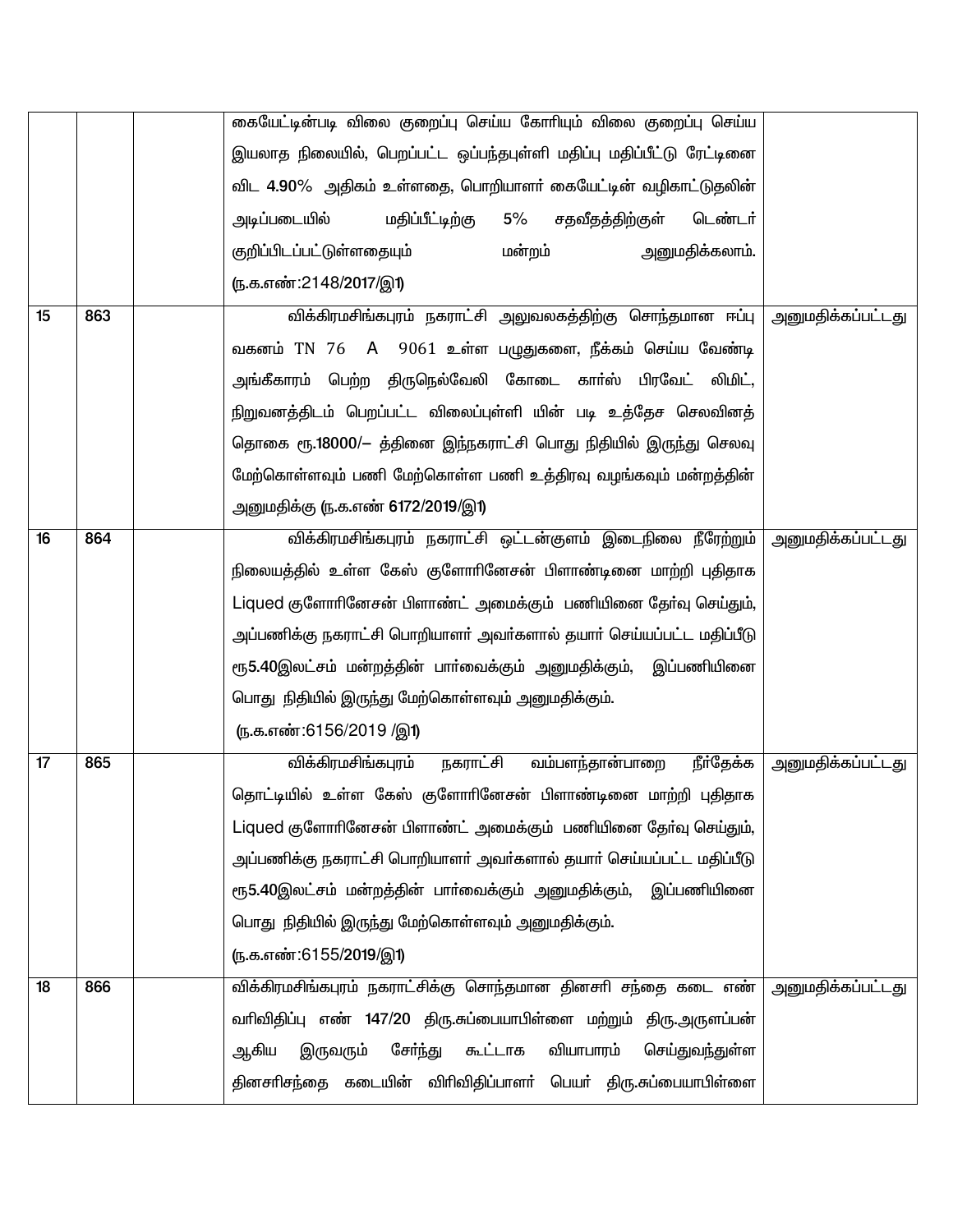|    |     |                | என்பவா் பெயாில் உள்ளதினை திரு,அருளப்பன் என்பவா் பெயருக்கு பெயா்                            |                 |                          |
|----|-----|----------------|--------------------------------------------------------------------------------------------|-----------------|--------------------------|
|    |     |                | மாற்றம் செய்துக்கொள்ள ரூ.100/— முத்திரைதாளில் சம்மதம் தெரிவித்து                           |                 |                          |
|    |     |                | ஓப்பம் செய்துகொடுத்துள்ளாா்.                                                               |                 |                          |
|    |     |                | (நிலை)<br>எண் 92 நாள் 03.07.2007<br>எனவே அரசாரணை                                           |                 |                          |
|    |     |                | தெரிவிக்கப்பட்டுள்ளபடி குத்தகைதாரன்<br>பெயர்<br>மாற்றம்                                    | செய்து          |                          |
|    |     |                | கொடுக்கலாம் என்ற அடிப்படையிலும் திரு.சுப்பையாபிள்ளை என்பவர் நடப்பு                         |                 |                          |
|    |     | ஆண்டு          | வாடகையினை<br>வரையிலும்<br>கடை                                                              | நிலுவையின்றி    |                          |
|    |     |                | செலுத்தியுள்ளதாலும்<br>திரு,சுப்பையாபிள்ளை<br>என்ற                                         | பெயரிலிருந்து   |                          |
|    |     |                | திரு.அருளப்பன் என்ற பெயருக்கு பெயர் மாற்றம் செய்ய மன்றத்தின்                               |                 |                          |
|    |     |                | <u>அனுமதிக்கு. (ந.க.எண் 832/2012/அ2)</u>                                                   |                 |                          |
| 19 | 867 |                | விக்கிரமசிங்கபுரம் நகராட்சி உள்ளாட்சி சாதாரணத் தேர்தல் 2019 க்கு இந்நகர் அனுமதிக்கப்பட்டது |                 |                          |
|    |     |                | பகுதிகளில் உள்ள வாக்காளா்களின் புகைப்படத்துடன் கூடிய வாக்காளா் பட்டி $\mathfrak{q}$        |                 |                          |
|    |     |                | அச்சகத்தில் அச்சடித்து பெற வேண்டி உத்தேச செலவினத் தொகை ரூ. 10000                           |                 |                          |
|    |     |                | மன்றத்தின் அனுமதிக்கு.                                                                     |                 |                          |
| 18 | 868 |                | விக்கிரமசிங்கபுரம் நகராட்சியில் அவசர அவசியம் கருதி  கீழ்கண்ட பணிகள்                        |                 | <u>அனுமதிக்கப்பட்டது</u> |
|    |     |                | மேற்கொள்ளப்பட்டுள்ளதினை மன்றத்தின் பாா்வைக்கும் அனுமதிக்கும்                               |                 |                          |
|    |     |                | வைக்கப்படுகிறது.                                                                           |                 |                          |
|    |     | 1              | நகராட்சி<br>தொலைபேசி<br>விக்கிரமசிங்கபுரம்                                                 | $e$ гђ. 1,215/- |                          |
|    |     |                | 4634224411ற்கு BSNLல் அக்டோபர் மாதத்திற்கு                                                 |                 |                          |
|    |     |                | தொலைபேசி கட்டணம் செலுத்தியது.                                                              |                 |                          |
|    |     | $\overline{2}$ | விக்கிரமசிங்கபுரம்<br>நகராட்சி<br>தொலைபேசி                                                 | ет. 595/-       |                          |
|    |     |                | 4634222422ற்கு BSNLல் அக்டோபர் மாதத்திற்கு                                                 |                 |                          |
|    |     |                | தொலைபேசி கட்டணம் செலுத்தியது.                                                              |                 |                          |
|    |     | 3              | விக்கிரமசிங்கபுரம் நகராட்சி 16வது                                                          | еҧ350/-         |                          |
|    |     |                | பசுக்கிடைவிளைரோடு ஒட்டன்குளம் சம்ப் அருகில்                                                |                 |                          |
|    |     |                | சின்டெக்ஸ் தொட்டியில் மின் இணைப்பை துண்டிப்பு                                              |                 |                          |
|    |     |                | செய்வதற்கு TNEBக்கு செலுத்தியது.                                                           |                 |                          |
|    |     | 4              | விக்கிரமசிங்கபுரம் நகராட்சி 3வது வார்டு                                                    | <b>е</b> ҧ250/- |                          |
|    |     |                | ராமலிங்கபுரம் MCCக்கு SC Charges (61909b)                                                  |                 |                          |
|    |     |                | கட்டணம் TNEBக்கு செலுத்தியது.                                                              |                 |                          |
|    |     | 5              | விக்கிரமசிங்கபுரம் நகராட்சி 13வது வார்டு                                                   | $\sqrt{118/-}$  |                          |